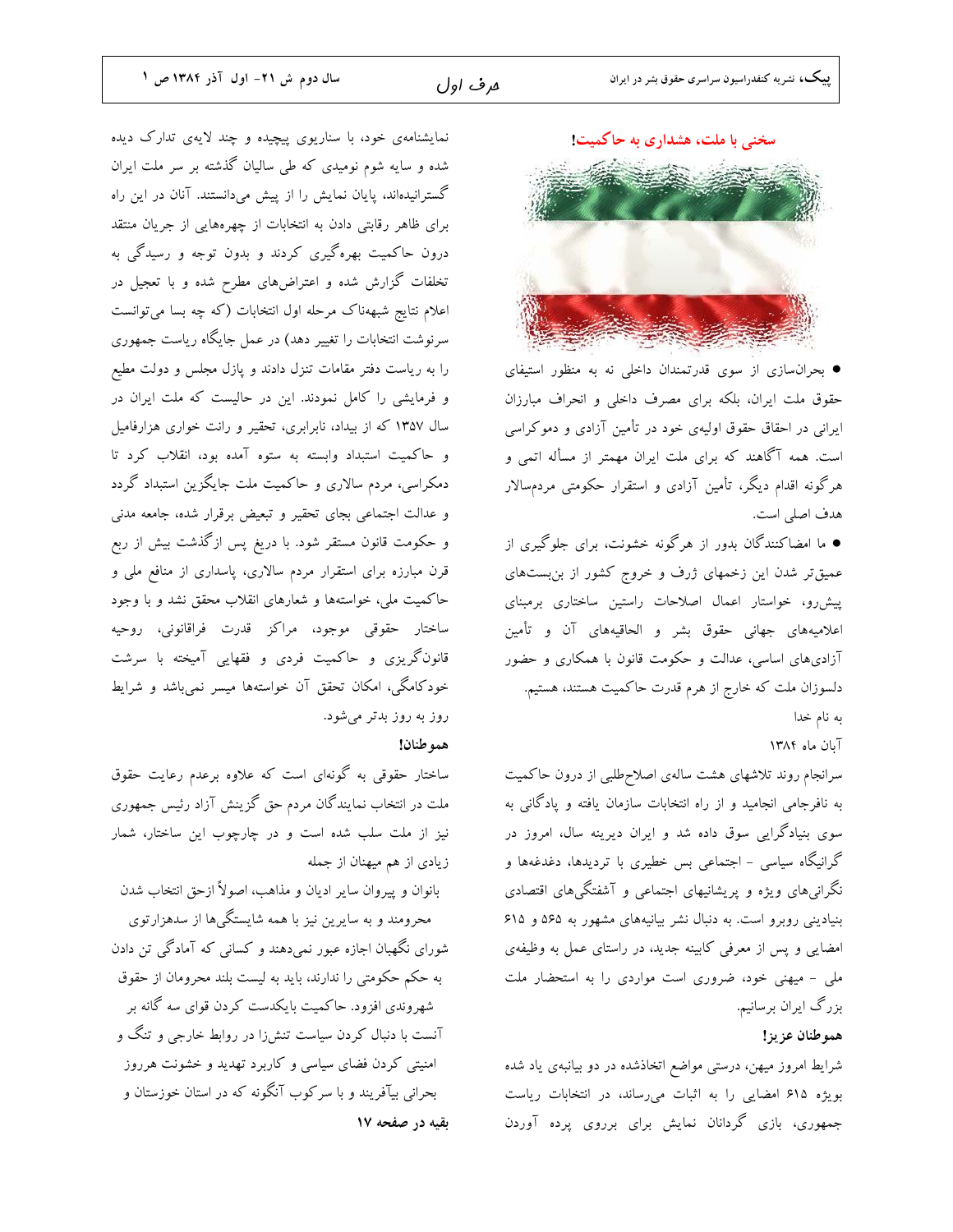قطعنامه پیشنهادی به مجمع عمومی سازمان ملل

و نقض حقوق بشر در ایران

کانادا رهبری ۳۸ کشور جهان را در عرضه پیش نویس قطعنامه ای به سازمان ملل متحد بر عهده | گرفت که در آن از جمهوری



اسلامی صریحا خواسته شده که به شکنجه و بدرفتاری با زندانیان و بازداشت شدگان در ایران پایان دهد. مجمع عمومی سازمان ملل متحد هر سال در همین ماه گزارش سالانه کمیته حقوق بشر وابسته به آن مجمع را بررسی می کند و قطعنامه های مربوط به آن را به رای می گذارد. با اینحال قطعنامه هایی که مجمع عمومی تصویب می کند لازم الاجرا نیستند و تنها از دیدگاه های اخلاقی و روانی تاثیر دارند. کمیته حقوق بشر وابسته به مجمع عمومی سازمان ملل متحد سال گذشته نیز قطعنامه ای در انتقاد از نقض حقوق بشر در ایران صادر کرد. کانادا در حالی این قطعنامه را فراهم آورده که روابطش با جمهوری اسلامی در یی قتل زهرا کاظمی در بازداشتگاهی د ر تهران همچنان تیره است.

۔<br>آای رهبر آزا**ده؟! گرسنه**ایم گرسنه ّ



حدود یک هزار و ۵۰۰ نفر از کارگران قزوینی و معلمان حق التدريسي جلوى درب مجلس تجمع اعتراض آمیز کرده اند. بنابر گزارش کارگران شرکت های مدنخ, فرنخ, نارنج شهرستان

قزوین به رغم باران شدید در جلوی درب مجلس تجمع کردهاند و خواستار دریافت حقوق خود که هشت ماه به تعویق افتاده است, هستند. این کارگران همچنین نسبت به واگذاری این شرکتها به بخش خصوصي گلايهمند هستند.گفتنبي است؛ معلمان حق|لتدريس استان فارس نیز ساعاتی پیش به جمع آنها پیوستهاند و با محل پلاکارد و دسته نوشته شعارهایی اعم از؛ "الله اکبر الله اکبر" عدالت عدالت", "ای رهبر آزاده؟! گرسنه ایم گرسنه", "فلسطین را رها کن فکری به حال ماکن" و "رییس مجلس ملاقات ملاقات" سر دادهاند. معلمان حق التدريسي استان فارس خواستار استخدام آنها بدون قید و شرط در آموزش و پرورش هستند. درخواست رسمي كنسولگري جمهوري اسلامي

.<br>درخواست رسمی کنسولگری جمهوری اسلامی در استانبول برای استرداد دو پناهجوی ایرانی به به عنوان جاعل و کلاهبردار از سوی پلیس ترکیه رد شد. زیرا به گفته پلیس استانبول تحقیقات انجام شده نشان میدهد این دو پناهجوی ایرانی مخالفین سیاسی جمهوری اسلامی هستند نه سارق بانک و جاعل.

روزنامه رادیکال چاپ آنکارا نوشت پلیس استانبول دو ایرانی با نامهای حسن نهری و زهرا حسینی را که با پاسپورتهای جعلی وارد ترکیه شدهاند دستگیر کرده است. این دو ایرانی در منزل فردی به نام زرتشت بازداشت شدند. به نوشته رادیکال، دیپلماتهای کنسولگری ایران در استانبول به طور رسمی از پلیس ترکیه خواستند این دو تن را به جرم جعل و کلاهبرداری از بانک، به جمهوری اسلامی تحویل دهد. اما پلیس پس از تحقیقات لازم متوجه شد که این دو ایرانی دستگیر شده، بر خلاف دعای مقامات کنسولگری ایران، جزو مخالفین سیاسی جمهوری اسلامی هستند و مدتی است از بیم جان خود به ترکیه پناه آوردند. رادیکال در ادامه مینویسد تقاضای جمهوری اسلامی برای استرداد حسن نهری و زهرا حسینی پذیرفته نشد، زیرا این دو به دلیل مخالفتهای سیاسی تحت تعقیب قرار گرفته و ایران مدتی است قصد دارد آنها را به تهران بازگرداند. به نوشته رادیکال این دو پناهجو پلیس استانبول را از عواقب وخیم دیپورت شدن به ایران مطلع کرده و به همین دلیل پلیس آنها را تا زمان رسیدگی به وضعیتشان در بازداشتگاه خود نگه میدارد. جمهوری اسلامی در سالهای گذشته با همکاری پلیس ترکیه توانسته بود شماری از پناهجویان سیاسی را به عنوان قاچاقچی و کلاهبردار به ایران بازگرداند. اما پس از اعدام دو تن از پناهجویان سیاسی بازگردانده شده در سال ۲۰۰۲، با نامهای کریم توژلی و خالد شوقی در زندان ارومیه، که اعتراض کمیسیون حقوق بشر اتحادیه اروپا علیه پلیس ترکیه را در پی داشت، وزارت کشور ترکیه نسبت به دیپورت پناهجویان سیاسی ایرانی حساسیت بیشتری نشان میدهد و بدون انجام تحقیقات لازم، به درخواست دییلماتهای سفارت ایران عمل نمی کند.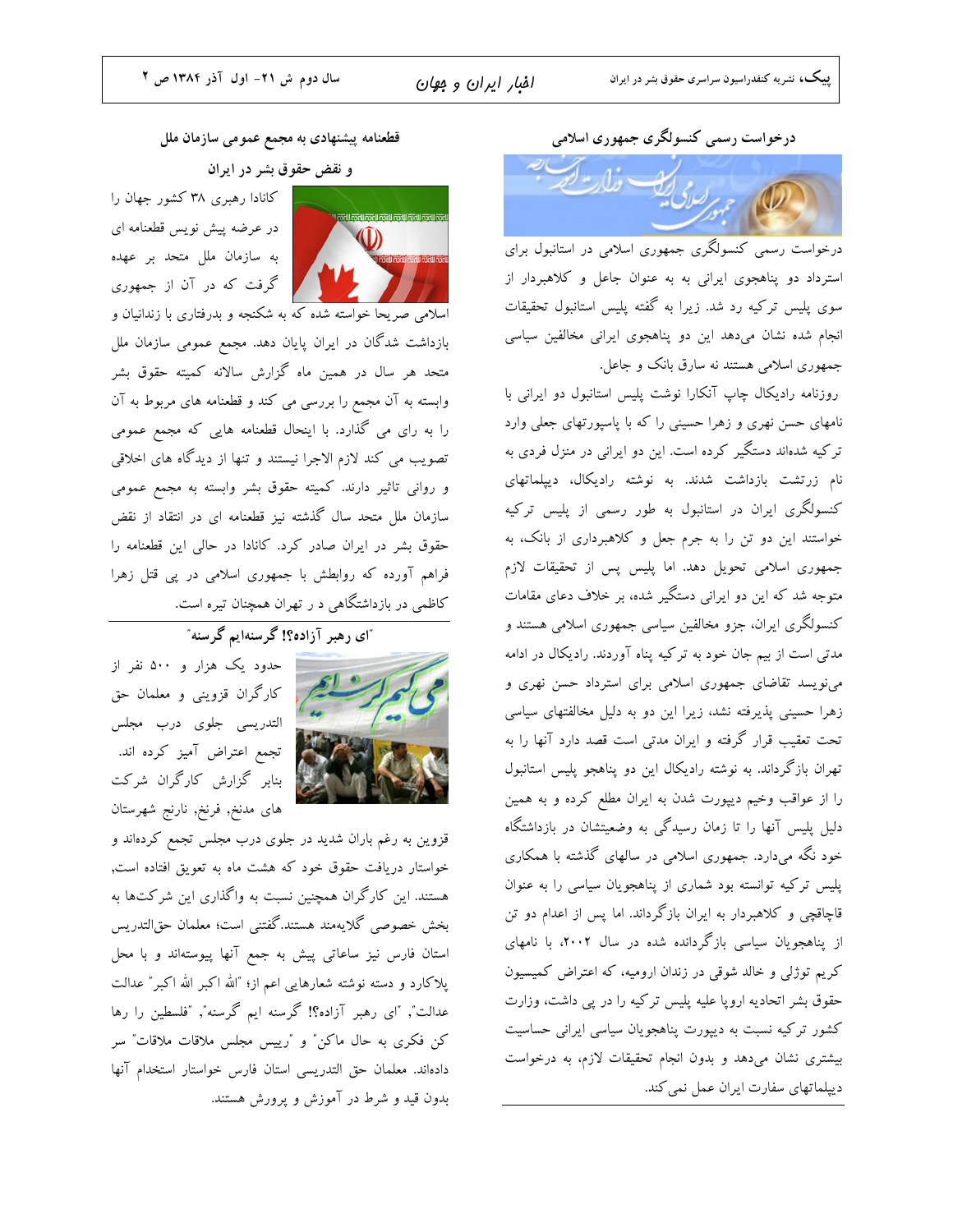پییک، نشریه کنفدراسیون سراسری حقوق بشر در ایران

امْبار ایران و مِهان

براساس این گزارش؛ تاکنون به رغم سخنرانی قدرتالله علیخانی؛ نماينده بويين زهرا, عليخاني؛ نماينده قزوين، محجوب؛ نماينده تهران و دبیر کل خانه کارگر در بین آنها، هنوز این تجمع کنندگان قانع نشدهاند و به رغم شدت باران در جلوی مجلس حضور دارند و نیروی انتظامی و حراست نیز سعی در آرامش آنها دار ند.

## شش مسئول زندان، استاندار شدند



در حالی که روزنامه های مختلف در بین نامه خوانندگان خود از خالی ماندن استانداری مازندران ابراز نگرانی می کنند و از دولت می خواهند که هر چه زود تر استاندار

این استان مهم را تعیین کند معلوم شده است که معاون اداری و مالی سازمان زندان ها از سوی وزارت کشور به استانداری مازنداران برگزیده شد در حالی که قبلا سه استانداری دیگر به اعضای سازمان زندان ها سیرده شده بود.

کارشناسان خبر می دهند که به این ترتیب سازمان زندان ها که در دوران گذشته عملا خود را با اطلاعات موازی تطبیق می داد ، بعد از شهرداری تهران دومین سازمان تامین کننده پست های کلیدی کابینه شده است. گفته می شود عمده توجه وزارت کشور به سیردن استانداری ها به مدیران سازمان زندان ها به توصیه وزارت اطلاعات می تواند بود که اینک در راس آن کسی نشسته است که زمانی در راس اطلاعات موازی قرار داشت.

آن چه سازمان زندان ها را در مرتبه فعلی قرار داد و به بحث کشاند، تبلیغات و تدارکی است که برای سپردن استانداری مازندران به عباس رهی معاون اداری و مالی سازمان زندان ها صورت می گیرد و گفته می شود این انتصاب قطعی شده است در حالی که صولت مرتضوی مدیرکل امور اداری سازمان زندان ها هم قبل به سمت استاندار خراسان جنوبی قطعی شده بود. در همین حال مظفر الوندى مديركل روابط عمومى سازمان زندان ها هم برای استانداری کردستان در نظر گرفته شد.اولین و مهم ترین استانداری هم به تصرف مرتضی بختیاری رییس سابق سازمان ها زندان ها در آمد و قوام نوذری مدیر کل دفتر فنی سازمان زندان ها به استانداری زنجان رسید و محمد رضا محسنی مدیر کل زندان های خراسان به سمت استاندار لرستان منصوب شد. به این ترتیب

سهم سازمان زندان ها در مدیریت کلان کشور پس از شهرداری تهران در رتبه اول قرار گرفته است. این اخبار در زمانی مطرح می شود که رییس حراست بانک کشاورزی هم به مدیریت بانک دیگر منصوب شده و در میان وزیران کابینه هم بیش تر تعداد را اعضای دفاتر سیاسی سپاه پاسداران و افرادی با پیشینه حضور در نهادهای اطلاعات موازی عهده دار شده اند.

آمار شکنجه و تجاوززنان مشهور به آسیب دیدگان اجتماعی



معاون دفتر آسيب ديدگان اجتماعی سازمان بهزیستی، در یک نمونه گیری از زنانی که به این مرکز مراجعه کرده اند؛ آمار و اطلاعات زیر را ارائه

داد: بررسی وضعیت سنی زنان آسیب دیده پذیرش شده در مراکز بازپروری سازمان بهزیستی نشان داد که بیشترین گروه سنی زنان آسیب دیده ۱۸ تا ۲۰ سال با ۳۱ درصد و به ترتیب ۱۵ تا ۱۷ سال ٢۴ درصد، ٢١ تا ٢۶ سال ١٩ درصد، و ١٤ درصد نيز زير ١٥ سال سن داشتهاند. ۵۰ درصد زنان آسیب دیده اجتماعی پذیرش شده در مراکز بازپروری بیکار،۲۱ درصد تنفروش ، ۱۲ درصد خانهدار ، ۶ درصد محصل و مابقی دارای شغلهای آزاد و کاذب بودهاند. به گفته رضاییفر ۳۸ درصد این زنان مجرد، ۳۲ درصد مطلقه ، ۱۲ درصد متاهل و حدود ۷ درصد ازدواج موقت داشتهاند.

۸۱ درصد زنان آسیب دیده جنسی دارای سابقه آزار دیدن در دوران کودکی خود بودهاند و ۱۴ درصد آزار جسمی، ۶ درصد جنسی ، ۹ درصد عاطفی، ۵ درصد مسامحه و غفلت ، در دوران کودکی خود را مشاهده و ۴۷ درصد، برخی از این آزارها را توامان با یکدیگر در دوران کودکی تجربه کردهاند.

.<br>نامه آیت الله العظمی منتظری خطاب به همسر آقای اکبر گنجی



دام توفيقها پس از سلام و آرزوی قبولی طاعات و اظهار همدردی ؛ نامه مورخه ۴/٨/١٣٨۴ شما را در مورد همسر مظلومتان آقای اکبر گنجی خوانده و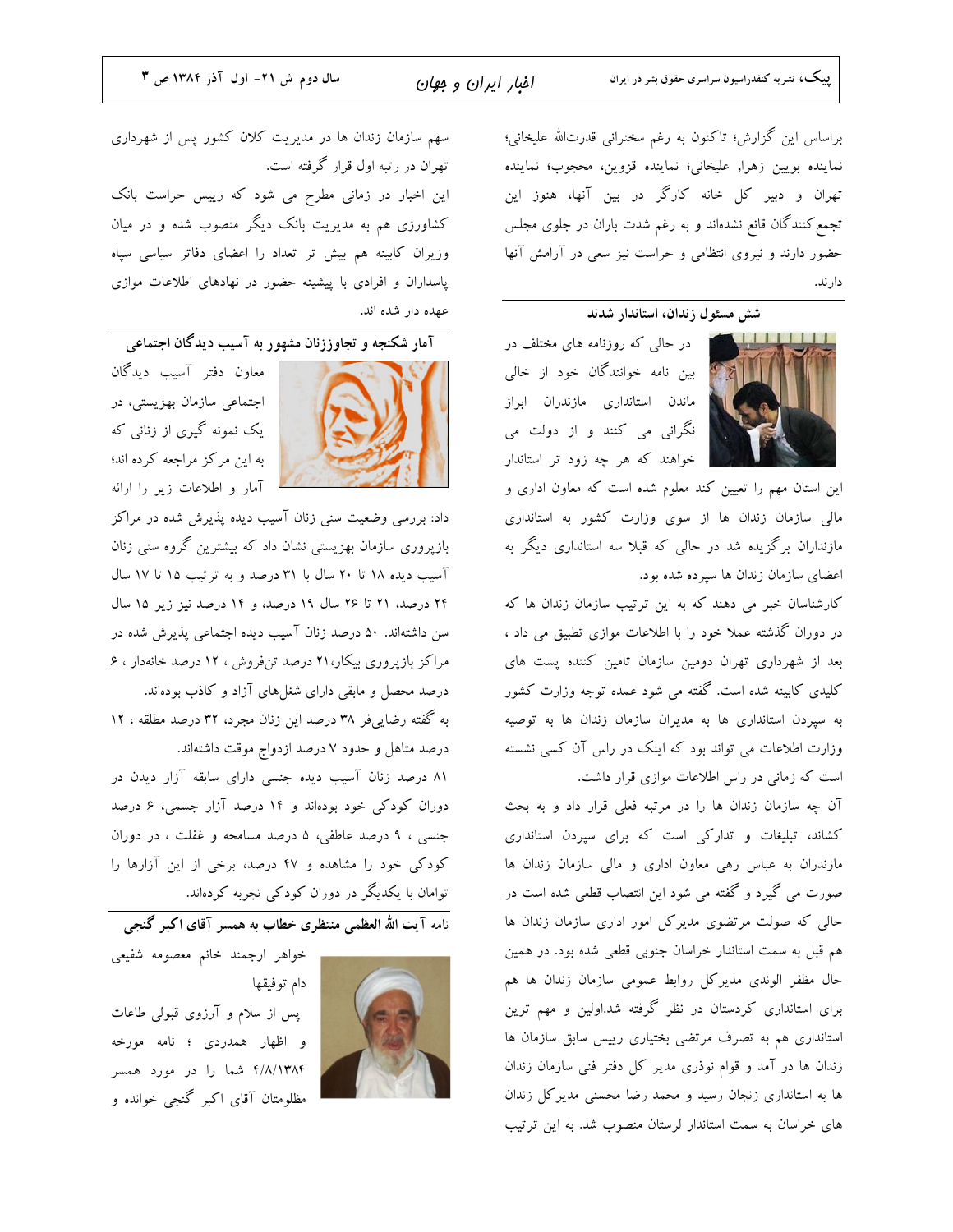بسیار متأثر شدم. انقلاب اسلامی و تشکیل جمهوری اسلامی برای این بود که ارزش های اسلامی محقق گردد و از ظلم و تجاوز اجتناب شود، ولی متأسفانه اینگونه عمل نشد. اینجانب بارها اعلام کرده ام که در صدر اسلام هیچگونه زندانی سیاسی وجود نداشت و زندانی نمودن افراد به اتهامات سیاسی ، ظلمی است فاحش و اگر به نام اسلام انجام شود بدعت و خلاف شرع میباشد. اینجانب به عنوان کسی که در پیروزی انقلاب نقش داشته از ظلمی که به شما و امثال شما در این جمهوری میشود احساس شرمندگی می کنم . امیدوارم در این ماه مبارک رمضان تحولی در مسئولین امر پیدا شده و در کارهای خود تجدیدنظر نمایند و بیش از این اجازه ندهند با زندانیان در بند اینگونه ظلم و ستم شود و از قرار دادن خود و دیگران در معرض هلاکت پرهیز نمایند. (واتقوا فتنهٔ لا تصيبن الذين ظلموا منكم خاصة ). والسلام عليكم و رحمة الله و بركاته .

<sub>می</sub> خواهند اتحادیه ناشران را منحرف کنند...



شھلا لاهيجي ، مدير نشر روشنگران – اراده ای وجود دارد که می خواهد انتخابات دهمین دوره اتحادیه ناشران و کتابفروشان را از مسیر خود منحرف کند و برای جلوگیری از این اتفاق

ناشران باید با تمام توان خود تلاش کنند که انتخابات این دوره با حضور وسیع اعضای صاحب رای برگزار شود. بیش از یک سال است که دراتحادیه ناشران و کتابفروشان تهران تلاش می کنیم که اهمیت داشتن یک اتحادیه قوی را به دوستان و همکاران خود گوشزد کنیم . متاسفانه چون تجربه ای در این مورد وجود ندارد و هرگزناشران درنیافته اند که اگر اتحادیه ای قوی داشتند چه می شود و چه قدرتی درونی و بیرونی پیدا می کنند. اعضای اتحادیه ناشران و کتابفروشان که نسبت به برگزاری انتخابات بی انگیزه هستند اگر به لزوم شرکت حداکثری خود پی می بردند ، امروز به برگزاری انتخابات اتحادیه ناشران اهمیت بیشتری می دادند .

اگر ناشران می دانستند که داشتن یک اتحادیه قوی چه قدرتی برای آنها ایجاد می کند و ارتباطات وسیع جهانی خارج از مجراهای دولتی برای آنها فراهم می می آورد به طورفعالتری درعرصه انتخابات اتحاديه ناشران وكتابروشان تهران حاضر مى

شدند. در فرصت باقیمانده باید دوستان تمام تلاش خود را برای معرفی برنامه های خود و تشریح افق های آینده اتحادیه در حالی که صنف قدرتمندی داریم ، به دیگر اعضای صنف به کار بگیرند. درباره حضور خود در انتخابات هیات مدیره اتحادیه ناشران از سوی جمع فرهنگی زنان ناشر باید بگویم من به طور قطع از سوی مجمع امور صنفی برای کاندیداتوری تایید صلاحیت نخواهم شد و به این خاطر علی رغم تمام تاکید های دوستان و اصرار های آنان در این انتخابات ثبت نام نکردم .اراده ای می خواهد انتخابات اتحادیه ناشران درسکوت برگزار شود و کاندیداهای یک جریان خاص را وارد هیات مدیره کند . قبلا هم این گونه بوده است که هرچه ارباب قدرت – که امکاناتی هم در اختیار دارند – اراده کرده اند عملی شده است و در نتیجه چنین اندیشه ای هم به سرشان خواهد زد که قدرت در اتحادیه را به دست آورند. جریان مذکور برای ناشران ناشناخته نیست آنها هم امکانات بیشتر و بهتری ازدیگر ناشران دارند وهمانطورکه درنمایشگاه کتاب ، هم شما وهم ما دیده ایم چگونه امور را به دست می گیرند وبا دیگر ناشران چگونه برخود می کنند ؛ آنها امکاناتی دارند که هیچ کدام از ما نمی گیریم و امتیازاتی دارند که به هیچ کدام از ما نخواهند داد .این ناشر افزود : متاسفانه انتخابات صنف ناشر هم مانند دیگر مسائل ما ″ بو و رنگ ″ دولت را به خود گرفته و کاندیداهای هیات مدیره باید از سوی مجمع امور صنفی تایید شوند ، و آنها هم دلیلی خاصی برای رد یا تائید یک کاندیدا ارائه نمی دهند .

من درایام نمایشگاه کتاب هم در سرمقاله ای که برای گزارش کتاب نوشتم و هم در بحث هایی که با تک تک ناشران داشتم اهمیت داشتن یک اتحادیه قوی را به ایشان یاد آور شدم و پیشنهاد کردم که ناشران – خارج از جریان حاکم بر اتحادیه – ناشرانی را تقویت کنند و از ایشان پشتیبانی کنند به ایشان گفتم که اگر هرکدام از این جریان ها به درباره یک کاندیدای خاص به اجماع نظر برسند من هم حاضرم حامی تبلیغاتی آنها باشم و از کاندیدای مورد نظر آنها حمایت کنم.

زنان و دختران در مناطق روستایی عقب تر از همگنان شهرنشین خود هستند.تفاوتهای ای استانههای باید فورا مورد رسیدگی قرار گیرد تا

وضعیت عمومی زنان و دختران در ایران بهبود یابد. در مناطق

گزارش یونیسف از وضعیت دختران و زنان در ایران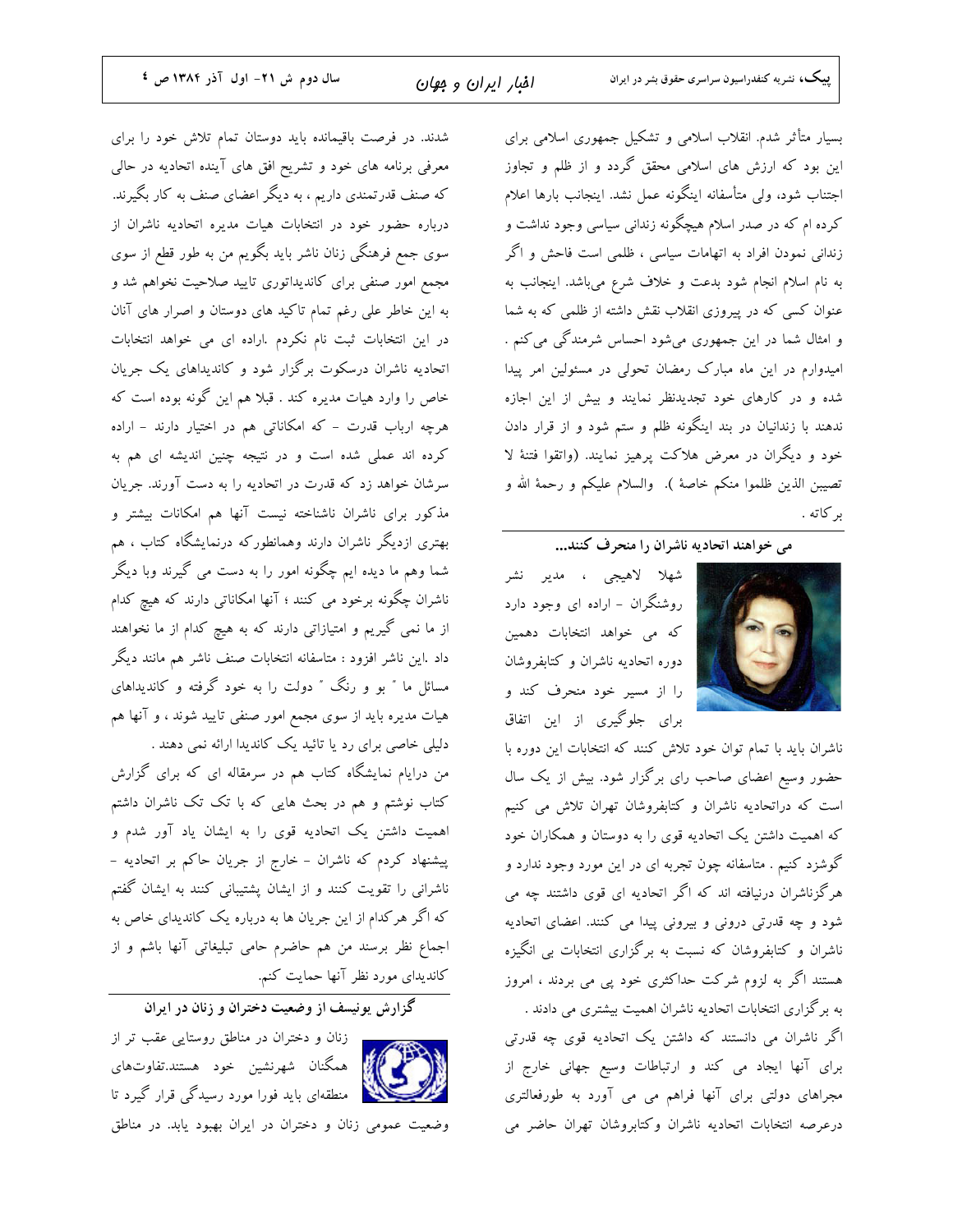شهرنشین، به طور نمونه، میزان زنان با سواد به نزدیک ۸۲درصد رسیده است؛ در مناسق روستایی این رقم نزدیک به ۶۲ درصد است. در استانهای محروم سیستان و بلوچستان، هرمزگان و آذربایجان غربی بویژه این ارقام پایینiتر است و جایگاه پایین زنان نیاز به توجه فوری دارد. چالشهای پیش رو عبارتند از: نبود مشارکت وسیع، نبود دسترسی به اطلاعات، آگاهی و منابع، خشونت خانگی و سطوح پایین مشارکت در برنامههای توسعه. آموزش دختران

یونیسف تلاش می کند که دختران به مدرسه رفته و ترک تحصیل نکنند.توافق کلی بر این امر وجود دارد که برای تحقق تحصیل همگانی، استانهای محروم باید به سطح ارقام ملی در این زمینه برسند. بطور نمونه، ارقام دولتی میزان ثبتنام برای تحصیل را ٢/٩٧ درصد نشان مىدهد اما اين ارقام در سيستان و بلوچستان میزان ۸/۸۱ درصد برای پسران و فقط ۵/۷۱ برای دختران را نشان میدهد. همچنین تلاشهایی هماهنگی باید برای تضمین تکمیل آموزش ابتدایی کودکان انجام پذیرد. ارقام مربوط به سال ۲۰۰۱ روند كاهش در ميزان تكميل تحصيل را نشان مىدهد، فقط ٧/١٨درصد از پسران ١۴ تا ١۶ ساله آموزش ابتدایی را به پایان رساندهاند. عوامل بازدارنده در امر پایان رسانی تحصیل شامل وضعیت بد مدارس، آموزگاران کم تجربه، کمبود آموزگاران زن و نگرش منفی نسبت به تحصیل دختران میشود. یونیسف قصد دارد که حق آموزش برای دختران برخی مناطق استانهای محروم را که بشدت آسیبپذیر، حاشیهنشین، و در خطر هستند، مورد حمایت قرار داده و تحقق بخشد. این پروژه روشهای نوین برای درگیرکردن مردم منطقه را معرفی کرده و کودکان حاشیهنشین و آسیبپذیر را که پیشتر از تحصیل محروم شدهاند، در بر خواهد گرفت. اقدامات دیگر شامل اصلاح مواد آموزشی و استفاده از روشهای یادگیری و آموزش با مشارکت دانشآموزان است. توانمندسازى زنان

توانمندسازی زنان شامل ارتقاء زنان در مدیریت در خانواده و محله است. پیشرفت زنان در ایران درسالهای اخیر چشمگیر بوده است، اما مشارکت آنان در برنامه ها توسعه اجتماعی یا جامعه محلی در سطح پایین باقی مانده است. گرچه زنان روستایی بخش عمدهای از نیروی کار را تشکیل میدهند، اما مشارکت آنان در روند تصمیم گیریهای اجتماعی، به علت دسترسی محدود آنان به تحصیل،

ضروری بحساب نمی آید. از این رو، کمبود اطمینان و اعتماد بنفس در میان زمان وجود دارد. آمار رسمی نشان میدهد که میزان فعالیتهای اقتصادی زنان ۳/۱۴درصد است. اما در نبود آمار دقیق، مشکل میتوان اشتغال زنان در حرفههای سنتی، تولیدان کشاورزی، خانگی و صنایعٖدستی را بدرستی ارزیابی کرد.

ایران هنوز باید با «کنوانسیون رفع هرگونه تبعیض علیه زنان» موافقت نماید. شورای نگهبان که وظیفه نظارت بر مجلس را به عهده دارد، مخالف تصویب کنوانسیون است و بیان داشته که با قوانین شرعی همخوانی ندارد. یونیسف به تلاشهای خود برای تصويب كنوانسيون ادامه مىدهد.

هدف یونیسف افزایش آگاهی زنان درباره امور بهداشت، مشارکت در جامعه محلی و فرصتهای اقتصادی است که از طریق استراتژیهای نوین در امر بالابردن اعتماد به نفس زنان درباره تواناییهایشان در تصمیم گیری و مذاکره با دیگران و ارتقاء زنان به عنوان رهبران در خانواده و جامعه محلی صورت می پذیرد. یک نکته مورد توجه افزایش آگاهی درمیان سیاستگزاران درباره نقش محوری زنان است که در جامعه محلی ایفا می کنند.با مشارکت دادن زنان در دیدهبانی شاخصهای جامعه محلی همچون خشونت خانگی و میزان ثبتنام دختران در مدرسه و ادامه تحصیل آنان، زنان ظرفیت خود را در ارزیابی، تحلیل و انجام اقدامات افزایش داده و نقش خود را به عنوان عوامل تغییر در جامعه محلی تقویت می کنند. همچنین مشارکت زنان در کمیتههای توسعه روستا و اداره روستا تشویق میشود.

دادگاه ویژه روحانیت با روحانی متهم به قتل چه خواهد کرد؟



دادگاه قتل جوانی که با تیراندازیِ یک روحانی در متروی کرج بقتل رسید در دادگاه ویژه روحانیت و بصورت غیر علنی برگزار شد. دراین جلسه که با حضور متهم به قتل و اولیاي دم برگزار شد. دادگاه اولیه قتل را عمدی تشخیص

داده بود و ادعای "عسگر.ن" مبنی بر اینکه حین انجام وظیفه تیراندازی کرده را وارد ندانست. پرونده از این مرحله به بعد به دادگاه ویژه روحانیت ارجاع شد و با آن که اعلام شده بود که این دادگاه علنی برگزار خواهد شد، جلسه روز گذشته غیر علنی بود. قتل در ایستگاه متروی کرج ساعت ۱۸:۳۰ عصر روز چهارشنبه چهارم خرداد ماه سال جاري بوقوع پيوست و در جريان آن جوان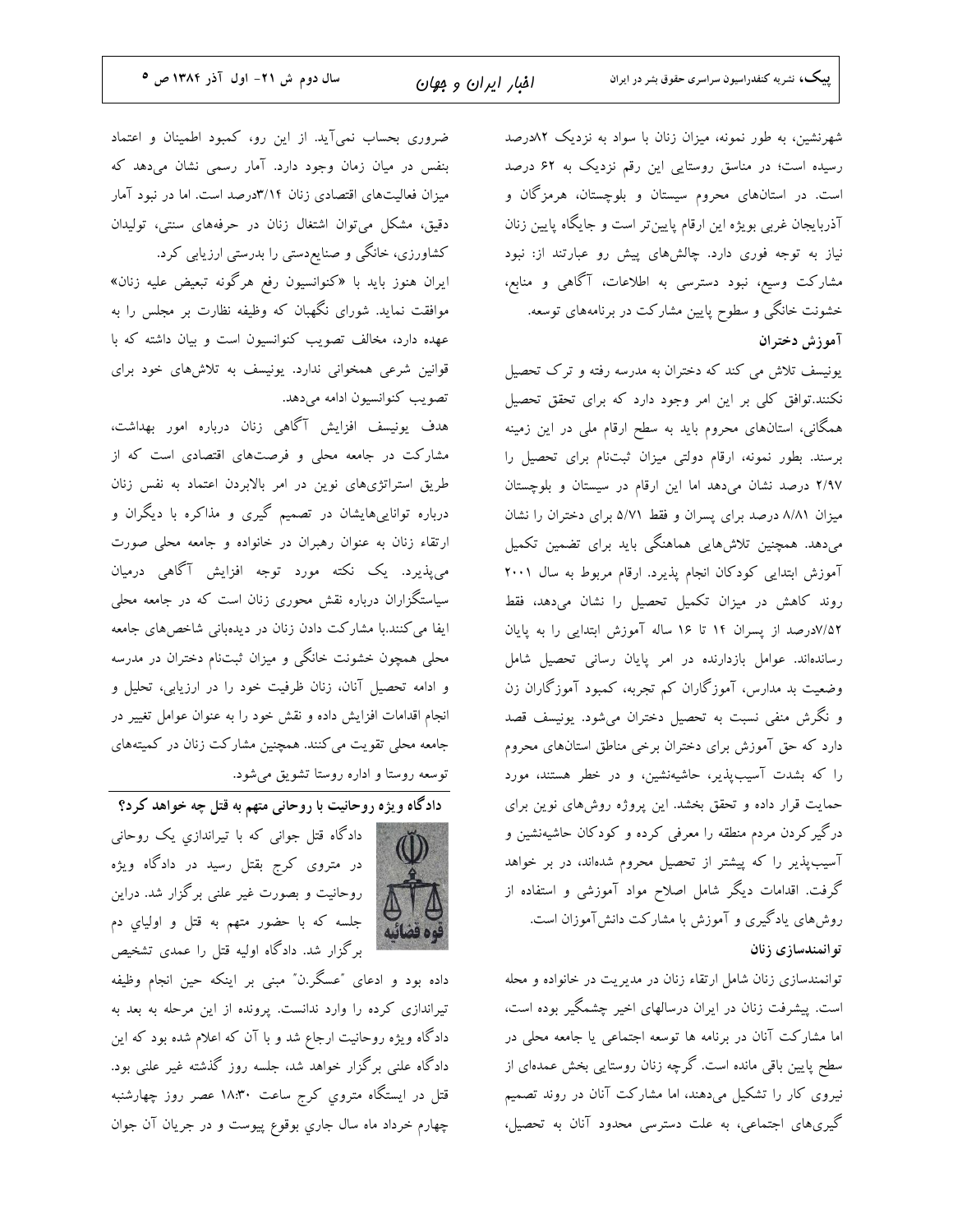۲۰ ساله اي با شليگ گلوله يک روحاني شاغل در پليس از پاي درآمد. هنوز معلوم نیست دادگاه ویژه روحانیت نیز حکم دادگاه اول را تائید خواهد کرد یا نه. این قتل در برابر دیدگان عابران و کسبه محل صورت گرفت و حیرت همگان را برانگیخت. مقتول برای خرید دارو برای مادرش از خانه خارج شده بود و متهم به قتل در ایستگاه متروی کرج وی را به این بهانه که به زنی نگاه می کرده هدف گرفته و کشت.

اجتماع گسترده درخانه عبدالفتاح سلطانی

جرم از این بالاتر: دفاع از حقوق بشردرایران

جمعی از فعالان و ستمدیدگان سیاسی و حقوقدانان ایران به همراه وكلاى مدافع عبدالفتاح سلطاني وكيل خانواده زهرا ای استان کاظمی و اکبر گنجی در

اعتراض به ادامه بازداشت طولانی اما موقت او(!) در منزل او تجمع کردند. در این تجمع جمعی از نیروهای ملی مذهبی، ابراهیم یزدی، تعدادی از اعضای دفتر تحکیم وحدت، اعضای کانون مدافعان حقوق بشر، جمعی از اعضای کمیسیون حقوق بشر کانون وکلا و انجمن دفاع از حقوق زندانیان، عمادالدین باقی و جمعی از همکاران و دوستان عبدالفتاح سلطانی حضور داشتند. فریده غیرت، نایب رییس کانون وکلای دادگستری مرکز به نمایندگی از طرف جمع، مشخص شدن هر چه زودتر وضعیت سلطانی و رسیدگی قضایی به پرونده وی را خواستار شد.

شیرین عبادی، ابراهیم یزدی، یوسفی اشکوری، نماینده سازمان معلمان ایران، فریبرز رییسدانا، نرگس محمدی، عبدالله مومنی و دو تن از وكلاي مدافع سلطاني (سيفزاده و دادخواه) طي سخناني، آزادی و مشخص شدن هر چه سریعتر وضعیت پرونده وی را خواستار شدند. در این تجمع، شیرین عبادی برنده جایزه صلح جهانی طی سخنانی گفت: سلطانی، دوست، همراه و از بنیانگذاران کانون مدافعان حقوق بشر است. طبق گفته دادسرا وی به ۶۵ مورد از سئوالات، حاضر به جوابگویی نشده و کوچکترین نشانهای برای اثبات اتهام وی وجود ندارد.

دکتر ابراهیم یزدی دبیرکل نهضت آزادی نیز در این تجمع گفت: هیچ چیز در شرایط فعلی برای فعالان سیاسی مهمتر از آرامش پشت جبهه نیست. یوسفی اشکوری روحانی آزادیخواهی

که بدلیل بیان نظرات ملی خود خلع لباس روحانی و زندانی شد نیز گفت: زندانی سیاسی در جامعه ما مورد احترام است و این جای بسی خوشوقتی است، اما درعین حال وجود زندانی سیاسی در کشور باعث نگرانی است. اهمیت کار خانوادههای این زندانیان نیز كمتر از مقاومت خود اين افراد نيست. فريبرز رييس،انا نيز گفت: حضور این جمع نشانی از پاسداشت آزادی و حرمت بیان است. تلاشهای زیادی برای آزادی سلطانی صورت گرفته و از جمله بیانیه کانون مدافعان حقوق بشر در این زمینه است.

عمادالدين باقي، رييس انجمن دفاع از حقوق زندانيان نيز گفت: من سلطانی را تنها یک فعال سیاسی نمیدانم، بلکه یک حقوقدان برجسته نیز میدانم. مطمئن هستم اتهاماتی که به وی نسبت داده شده چیزی جز هتک حیثیت وی نیست. طبق قانون آییندادرسی هیچ کس را نمیتوان قبل از مشخص شدن مورد اتهام وی دستگیر یا زندانی کرد اما این امر به صورت رویهای در دستگاه قضایی ما درآمده که خطایی آشکار است. حتی اگر اتهامی وارد باشد متهم و زندانی حقوقی دارد که باید رعایت شود و آن طرح پرونده در دادگاه صالحه است. در حالی که ما در پرونده سلطانی شاهد تخلفات متعددی از آغاز تاکنون بودهایم. نرگس محمدی نیز در این تجمع اظهار داشت: آنچه مهم است و رییس قوه قضاییه نیز بر آن تاکید کرده رویکرد اخلاقی و انسانی به پروندههاست و این که حقوق متهمان رعایت شود. آیا این حق است که طی ۱۰۴ روز بازداشت سلطانی خانوادهی وی تنها چهار بار موفق به دیدار وی شوند. عبدالله مومنی، دبیر سابق طیف علامه دفتر تحکیم وحدت در این مراسم گفت: سلطانی حق زیادی بر گردن دانشجویان دارد و کمترین حق وی بر گردن ما این است که از حقوق ایشان دفاع کنیم زیرا وی همواره بدون هیچ چشمداشتی وکالت دانشجویان را میپذیرفت. سیفزاده و دادخواه دو تن از وكلاي مدافع سلطاني نيز در اين مراسم با تاكيد بر عدم وجود مورد اتهامی واضح در پروندهی سلطانی ابراز امیدواری کردند که هر چه زودتر شاهد آزادی همکار خود باشند. معصومه دهقان، همسر سلطانی نیز در این تجمع، با تشکر از حضور دوستان و همکاران وی گفت: با وجود گذشت بیش از ۱۰۴ روز از حبس سلطانی تنها چهار بار موفق به دیدار وی شدهایم و هر بار به بهانهای از ملاقات ما با وی جلوگیری شده است. در گزارش وزارت اطلاعات که گفته میشود شاکی وی بوده است حتی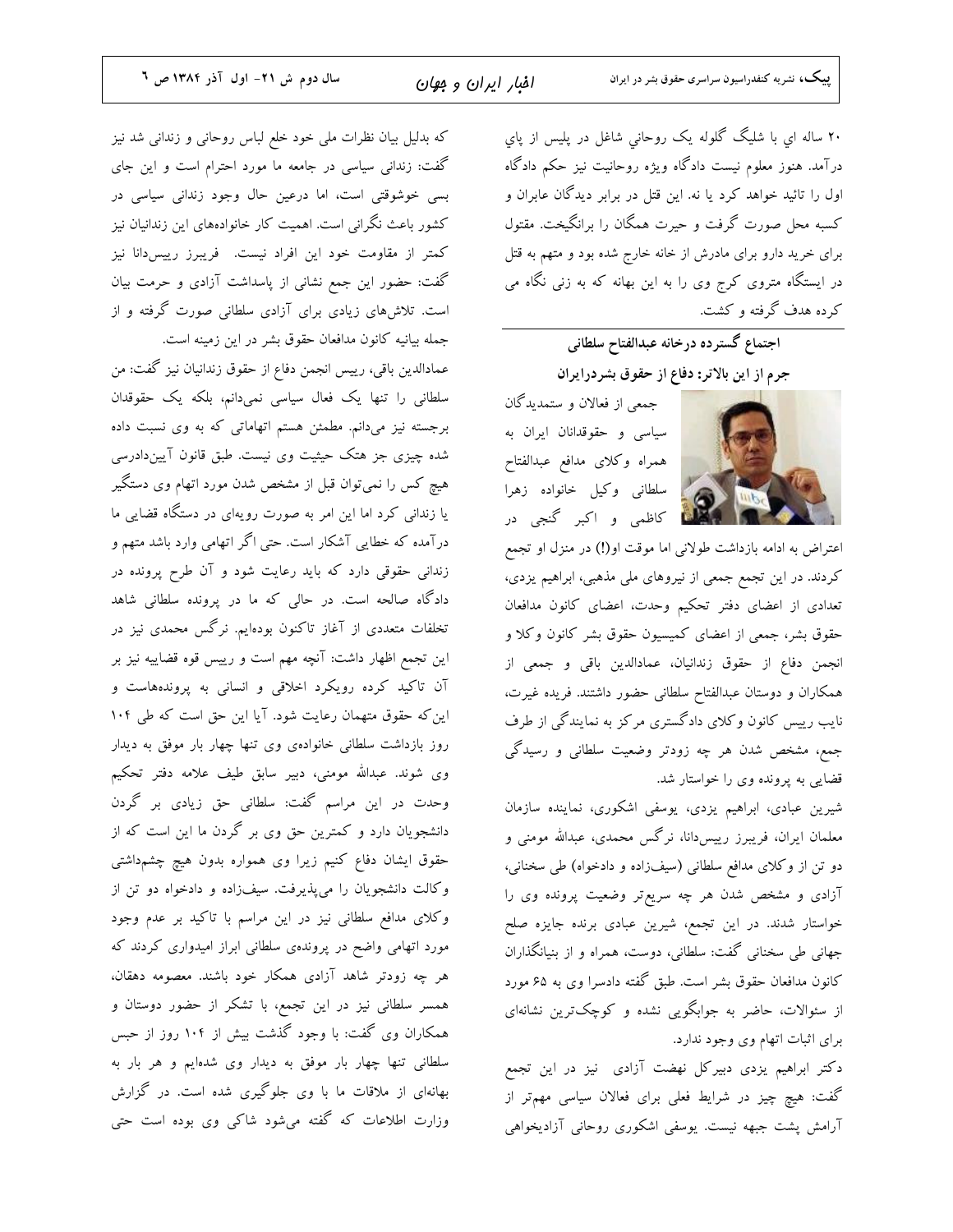**پییک،** نشریه کنفدراسیون سراسری حقوق بشر در ایران

نقاط جهان، از خانهها و مدارس گرفته تا مراکز بازرسی و محلهای کار خبر داد. نکته نگران کننده آن است که چنین حوادثی در سراسر نقاط جهان و در کشورهای فقیر و ثروتمند روی میدهد. به عنوان مثال در انگلیس کودکان زیر یک سال چهار برابر بیشتر از سایر گروههای سنی در معرض قتل قرار دارند و نکته نگران کنندهتر آن است که تقریبا تمامی آنها به وسیله والدین خویش کشته میشوند . گونهای دیگر از خشونت علیه کودکان اعمال شدن تعبیضهای گوناگون جنسی به ویژه علیه کودکان دختر است ، که سوء تغذیه از مهمترین آنها محسوب میشود. گفته میشود که در حدود ۱۰۰ میلیون زن و دختر زنده در سراسر جهان به واسطه چنین تفکراتی مورد خشونت قرار می گیرند. به گفته کارشناسان تحمل مشکلات فیزیکی در معرض مرگ قرار گرفتن و در نهایت معلولیتهای گوناگون از مهمترین نتایج چنین تفکراتی محسوب می شود. به گفته کارشناسان تبعیض قایل شدن از مهمترین فاکتورهای آزار و اذیت و استثمار کودکان، به ویژه کودکان دختر در سراسر جهان محسوب میشود و نکته نگران کننده آن است که این مساله در بسیاری از جوامع ریشه دوانده است. به عنوان مثال از ۱۲۰ تا ۱۵۰ میلیون کودک معلول در کشورهای در حال توسعه تنها سه درصد توانایی حضور در مدرسه را دارند. همچنین عدم برخورداری از حق قانونی حراست از دیگر اشکال گوناگون اعمال تبعیض میان کودکان سراسر جهان از جمله کودکان کشورهای آسیایی محسوب میشود به گونهای که در بسیاری از کشورها ، شمار قابل توجهی از كودكان از هيچ حق قانوني در خصوص به ارث بردن اموال قانوني والدينشان برخودار نيستند.

### تظاهرات خشونت آميز



اجلاس سران كشورهاي قاره آمريكا درحالی در شهر ساحلی ماردل پلاتا برگزار مي شد که هزاران تظاهرکننده در مناطق مختلف آمريكاي لاتين به ویژه آرژانتین علیه سیاست های ای استان که استان به اعتراض پرداخته بودند. روز

گذشته تظاهرات در آرژانتین به خشونت کشیده شد و به گفته وزیر کشور آرژانتین حداقل ۶۴ نفر دستگیر شدند. به گزارش خبرگزاری رویترز تظاهرکنندگان با به آتش کشیدن یک بانک، یکبار نیز کلمه جاسوسی ذکر نشده و مشخص نیست طی این مدت طولانی به چه علت وی در بازداشت است.

یونیسف کودکان زلزله زده پاکستان را واکسینه می کند

صندوق كودكان سازمان ملل **I I AICC** متحد، یونیسف، برنامه

گسترده ای را برای واکسیناسیو<sup>ن</sup> ۸۰۰ هزار کودک در مناطق زلزله زده پاکستان آغاز کرده است. این صندوق با اعزام ۶۰۰ گروه بهداشتی به شهرها و روستاهای کوهستانی و زلزله زده کشمیر، کودکان این مناطق را علیه بیماری های سرخک، فلج اطفال، دیفتری و کزاز واکسینه می کند. کارکنان یونیسف می گویند قبل از آنکه برف های زمستانی، منطقه را فراگیرد، باید هر چه زودتر به کودکان<sub>ی</sub> که در مناطق دورافتاده کوهستان<sub>ی</sub> پراکنده هستند، دست یافت.

.<br>آژانس کودکان سازمان ملل تا کنون ۳۰۰ هزار کودک را در مناطق زلزله زده کشمیر واکسینه کرده اما امیدوار است که ظرف دو هفته آینده، بتواند واکسن های سرخک، فلج اطفال، دیفتری و کزاز را در اختیار بیش از یک میلیون کودک زلزله زده قرار دهد. در زلزله ماه گذشته کشمیر حدود ۸۷ هزار نفر کشته شدند. امدادگران می گویند زندگی بسیاری از کودکان زلزله زده در صورت نرسیدن به موقع غذا، آب و مراقبت های بهداشتی به آنها در معرض خطر است.

گزارش تلخ یونیسف از کودکان سرباز بیش از ۳۰۰ هزار کودک سرباز که برخی از آنها تنها ۸ سال سن دارند به طور اجباری در نیروهای مسلح بیش از ۳۰ کشور جهان به کار گرفته شدهاند. بنابر گزارش، بر اساس آمار یونیسف برخی آمارها حاکیست که بیش از دو میلیون کودک طی یک دهه گذشته و در نتیجه مناقشات نظامی کشته شدهاند. همچنین حداقل شش میلیون کودک نیز در جریان این مناقشات نظامی به شدت زخمی و یا تا پایان عمر معلول شدهاند و در همین حال بین ۸ تا ۱۰ هزا کودک سالانه به واسطه حضور در مناقشات نظامی کشته می شوند. گزارش یونیسف در باره خشونتهای گوناگون علیه کودکان سراسر جهان تصریح میکند که اعمال خشونت علیه کودکان ابعاد گوناگونی یافته است؛ بطوریکه میتوان با ارائه مدارک روشنی از شکنجه آنها به اشکال گوناگون در بسیاری از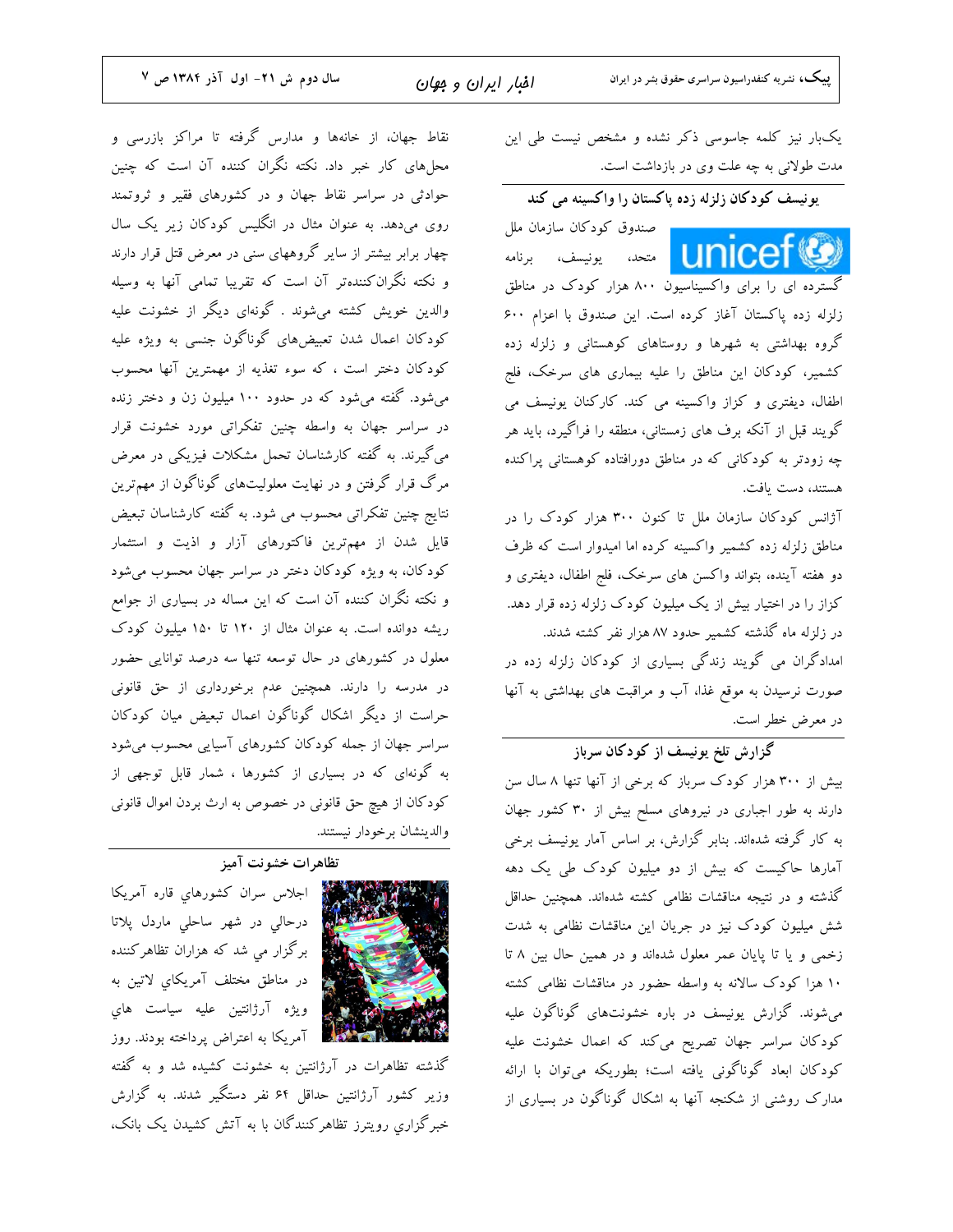**پییک،** نشریه کنفدراسیون سراسری حقوق بشر در ایران

غارت مغازه ها و زدوخورد با پلیس ضدشورش در اطراف هتلی که جورج بوش رئیس جمهور آمریکا با رهبران ملاقات داشت به .<br>خشونت کشیده شد. تظاهرکنندگان که غالباً طرفداران گروه هاي چپ در آمریکای لاتین بودند فریاد می زدند «بوش برو گمشو»! براساس این گزارش همزمان در شهرهای بوئنوس آیرس پایتخت آرژانتین، مونته ویدئو پایتخت اروگوئه و کاراکاس پایتخت ونزوئلا نیز هزاران تن دست به تظاهرات زدند.روزهای گذشته مخالفان سیاست های ایالات متحده در آمریکای لاتین به ویژه ہوگو چاوس رئیس جمهور ونزوئلا، فیدل کاسترو رئیس جمهور کوبا، دیه گو مارادونا فوتبالیست مشهور با سخنان پرشور خود مردم را به اعتراض بر علیه سیاست های امپریالیستی آمریکا تشویق کردند. چاوس در جمع ۴۰ هزار نفری در شهر ماردل پلاتا گفت: اینجا در ماردل پلاتا تجارت آزاد را دفن خواهیم کرد! وي با ذکر اینکه آمریکا در نظر دارد به ونزوئلا حمله کند هشدار داد حمله امپریالیستی به ونزوئلا به معنای آغاز یک جنگ صدساله خواهد بود. گرچه بوش و چاوس هر دو در این اجلاس شرکت کردند اما هیچ نشست رسمی بین آنها برگزار نشد و بوش در جمع خبرنگاران گفت: در صورت ملاقات با چاوس مودب خواهم بود. این چیزی است که مردم آمریکا از رئیس جمهور خود انتظار دارند. دیروز جورج بوش در واکنش به تظاهرات گسترده ضدآمریکایی گفت: می خواهم از میزبانی دولت آرژانتین تشکر کنم. ميزباني اين همه کشور به ويژه تقريباً ميزباني من کار بسيار سختی است. به گفته ناظران هدف بوش از سفر به آرژانتین بهبود وجهه آمريكا و پيشبرد هدف تاسيس منطقه آزاد تجاري بود.

.<br>ناظران سازمان ملل دعوت به گوانتانامو را نیذیرفتند



هيات ناظران حقوق بشر سازمان ملل متحد به دلیل ناکافی بودن امكانات ييشنهادي ایالات متحده <mark>در</mark> بازدید از بازداشتگاه

گوانتانامو از پذیرش دعوت مقامات آمریکایی خودداری ورزیده اند. در خواست ناظران حقوق بشر سازمان ملل متحد برای دیدار از کسانی که در بازداشتگاه گوانتانامو زندانی هستند سه سال پیش و کوتاه مدتی پس از ایجاد بازداشتگاه تسلیم مقامات آمریکایی شد

و وزارت دفاع آمریکا گفته است که با قبول این درخواست می خواهد نشان دهد که در صدد نیست چیزی را در گوانتانامو از دید جهانیان مخفی کند. در مقابل، ناظران حقوق بشر سازمان ملل متحد گفته اند که گرچه به دلیل وضعیت خاص بازداشتگاه وضع برخی محدودیت ها را در جریان بازدید خود منطقی می دانند اما نمی توانند با ممنوعیت مصاحبه خصوصی با بازداشتیان موافقت کنند. در حال حاضر، چند صد شهروند خارجی به اتهام ارتباط با اقدامات تروریستی در بازداشتگاه واقع در پایگاه نیروی دریایی ایالات متحده در خلیج گوانتانامو، کوبا، زندانی هستند.

شرايط غير قابل قبول

این زندانیان در جریان جنگ افغانستان یا در کشورهای دیگر اکثراً به ظن ارتباط با طالبان و شبکه القاعده و سایر سازمان های تروریستی دستگیر و در گوانتانامو در بازداشت به سر می برند. دولت ایالات متحده این زندانیان را افراد مسلح غیر ارتشی می داند و در حالیکه از رفتار با آنان به عنوان اسیر جنگی خودداری می ورزد، به دلیل تابعیت خارجی و بازداشت در خارج از خاک آمریکا، این بازداشتیان از حقوق قضایی مندرج در قوانین ایالات متحده برخوردار نیستند. بازداشتگاه گوانتانامو در ژانویه سال ۲۰۰۲ و پس از سرنگونی رژیم طالبان در افغانستان در پایگاه درپایی گوانتانامو ایجاد شد که از اوایل قرن جاری به طور استیجاری در اختیار دولت ایالات متحده قرار دارد هرچند دولت کنونی کوبا خواستار فسخ قرارداد اجاره و بازپس گرفتن آن بوده است. اعتراض زندانيان و ناظران

پیش از این در چندین مورد گزارش هایی از اعتصاب غذای زندانیان در اعتراض به ادامه بازداشت آنان مخابره شده و مورد تایید مقامات آمریکایی قرار گرفته است.

تاکنون تعدادی از افراد بازداشتی در گوانتانامو آزاد شده و مقامات ۔<br>آمریکایی گفته اند که آزادی این افراد دیگر خطری را متوجه امنیت این کشور نمی کند. با اینهمه، هنوز هم حدود یانصد تبعه خارجی در این محل زندانی هستند و وزارت دفاع آمریکا، که مسئولیت بازداشتگاه را برعهده دارد، گفته است این افراد در دادگاه های نظامی محاکمه خواهند شد. تا کنون تنها نمایندگان کمیته بین المللی صلیب سرخ اجازه دسترسی مستقیم به زندانیان گوانتانامو را داشته اند. هیات ناظران سازمان ملل متحد، متشکل از سه نفر، با صدور بیانیه ای گفته است که نمی توانند شرط مقامات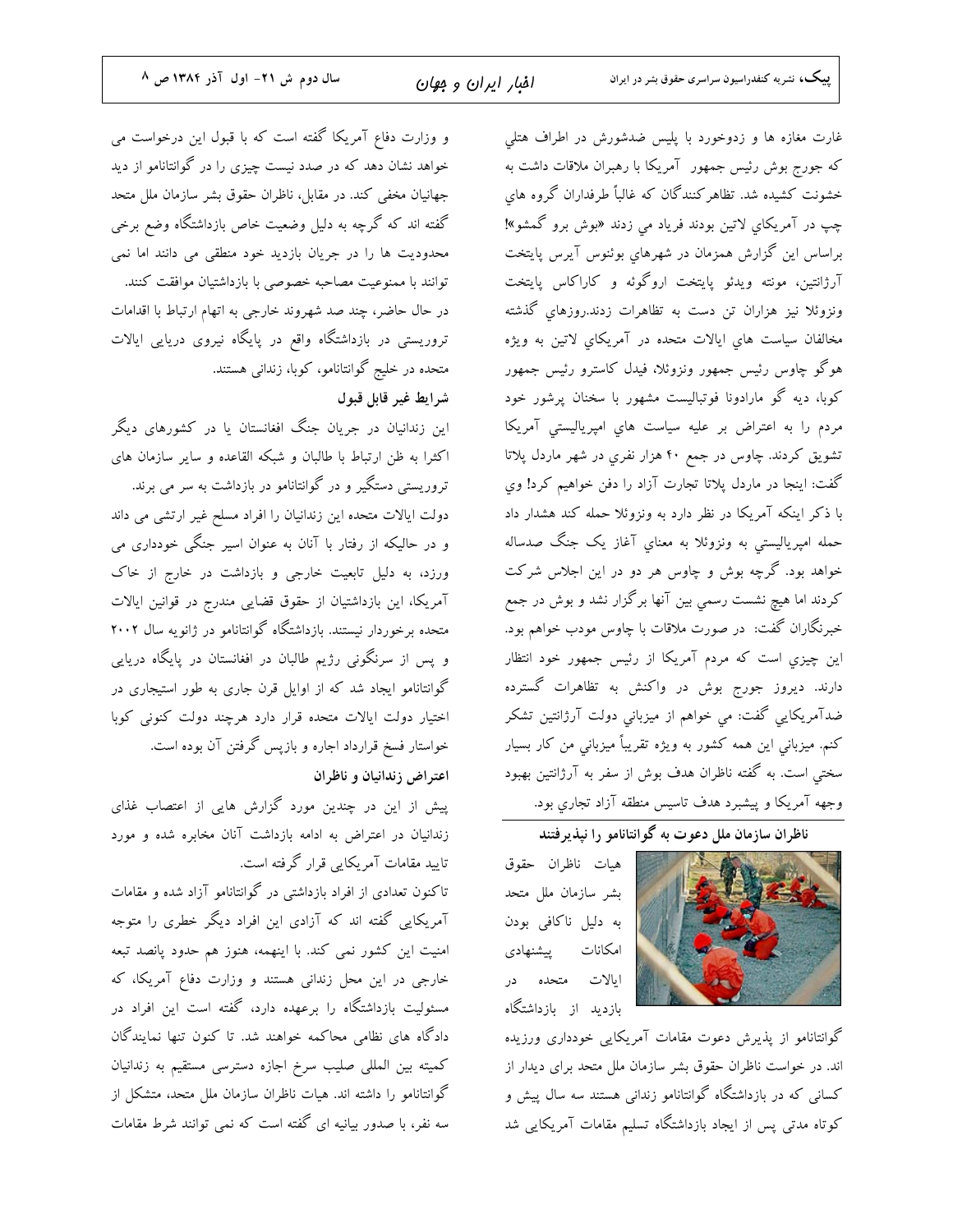آمریکایی در مورد خودداری از مصاحبه خصوصی با زندانیان را بپذیرند زیرا این شرط مغایر ماموریت حقیقت یابی آنان بوده و با هدف اصلی از بازدید که کسب اطلاعات عینی به منظور ارزیابی منصفانه است تضاد دارد. ناظران همچنین از اینکه ماموریت آنان تنها یک روز به طول می انجامد و مقامات آمریکایی به دو ناظر دیگر اجازه همراهی در این ماموریت را نداده اند ابراز ناخرسندی کرده اند. گروه های مدافع حقوق بشر در ایالات متحده و سایر نقاط جهان بارها شرايط بازداشتگاه گوانتانامو را مورد انتقاد شديد قرار داده و دولت آمریکا را به نقض حقوق اساسی زندانیان متهم كر ده اند.

عفو بين الملل وجود زندان هاي مخفى آمريكا را تائيد كرد



سازمان عفو بين الملل وجود زندان هاى مخفى آمریکا در اروپای شرقی را تائید کرد. سخنگوی | سازمان عفو بین الملل اطلاعات منتشر شده در

زمينه وجود زندان هاي ويژه سازمان سيا آمريكا در كشورهاى اروپایی شرقی از جمله لهستان و رومانی را تائید کرد و گفت به این سازمان اجازه تحقیق در این باره داده نشد.جمانا موسی سخنگوی سازمان عفو بین الملل ضمن اعلام این مطلب افزود: دونالد رامسفلد وزیر دفاع آمریکا در بهار گذشته در مورد مخفی نگه داشتن این زندان ها از دید کمیسیون صلیب سرخ جهانی در برابر کنگره آمریکا شهادت داد و این نشان مي دهد که حقوق بشر در این زندان ها نقض می شود. موسی گفت: پس از دستیابی به اطلاعات یاد شده درباره وجود چنین زندان هایی کوچکترین ترديدي وجود ندارد، اما كميسيون صليب سرخ جهاني تلاش مي كند وقتي را براي ملاقات با زنداني ها فراهم سازد.

منیره رحمان فعال حقوق زنان در بنگلادش

ما مع المسلم عليه المسلم مع المسلم ٢٠٠٥ . میلادی شاخه آلمان سازمان عفو بین|لملل به خانم منیره رحمان، از فعالان مدافع حقوق زنان در بنگلادش تعلق میگیرد. خانم

منیره رحمان بنیانگزار بنیاد "جانبه در بردگان از اسیدپاشی" برای زنانی است که قربانی ریختن اسید به بدنشان شدهاند. سازمان عفو بین الملل اعلام کرد که جایزه حقوق بشر این سازمان در آلمان،

که بالغ است بر ۷۵۰۰ یورو، در روز ۱۹ ماه مارس سال ۲۰۰۶ میلادی در برلین تقدیم خانم منیره رحمان خواهد شد. در بنگلادش از سال ۲۰۰۰ میلادی تا کنون به بیش از هزار زن و دختر با اسید حمله شده است. یاشیدن اسید بر روی صورت یا دیگر نقاط بدن دختران و زنان موجب ایجاد سوختگیها و زخمههای شدید می شود. در همه موارد این مردان بودهاند که به زنان اسید پاشیدهاند. انگیزه مردان میتواند بسیار متفاوت باشد: از خواستهای برآورده نشده جنسی گرفته تا دعوا بر سر جهیزیه و زمین. به گزارش سازمان عفو بین|لملل تنها ده درصد این موارد آشکار شده و پروندههایشان در دادگاه مطرح میگردند. در

بسیاریِ از موارد مجرمان و خانواده قربانیان بیرون از دادگاه با هم به توافق میرسند یا اینکه ماموران پلیس و قضات فاسد جلوی پیشرفت روند محاکمه را ميگيرند. سازماني که خانم منیره رحمان موسس آن است، در دو کلینیک مخصوص درمان زنانی را که بر آنها اسید پاشیده شده است بر عهده می گیرد. این سازمان همچنین به اين زنان مشاوره حقوقي ميدهد، براي آنان كلاس&اي آموزشی میگذارد و به آنان در یافتن کار کمک میکند. هدف درازمدت این سازمان این است که در قوانین بنگلادش قانونی براي پيگرد و مجازات قاطعانه اسيدپاشان گنجانده شود.

## .<br>تنها متهم پرونده قتل زهرا كاظمى تبرئه شد



شعبانی، وکیل متهم پروندهی قتل زهرا کاظمی پس از آن که حکم دادگاه تجدیدنظر به وی ابلاغ شد، در جمع خبرنگاران اظهار داشت که تنها متهم پروندهی مرگ زهرا کاظمی که از

سوی شعبهی هزار و صد و پنجاه و هشت دادگاه جزایی تهران تبرئه شده بود، از سوی شعبهی سی و چهار دادگاه تجدیدنظر استان تهران نیز تبرئه شد. شعبانی گفت: در متن حکم صادره از سوی دادگاه تجدیدنظر آمده است «در خصوص سایر متهمان تحقیق کافی صورت نگرفته لذا پرونده باید برای تحقیق بیشتر در مورد این متهمان به دادسرای عمومی و انقلاب تهران ارجاع شود.»

وی، تاکید کرد که در این حکم عنوان شده است: این که قتل عاملا و عامدا صورت گرفته باشد منتفی است و احراز نشده است.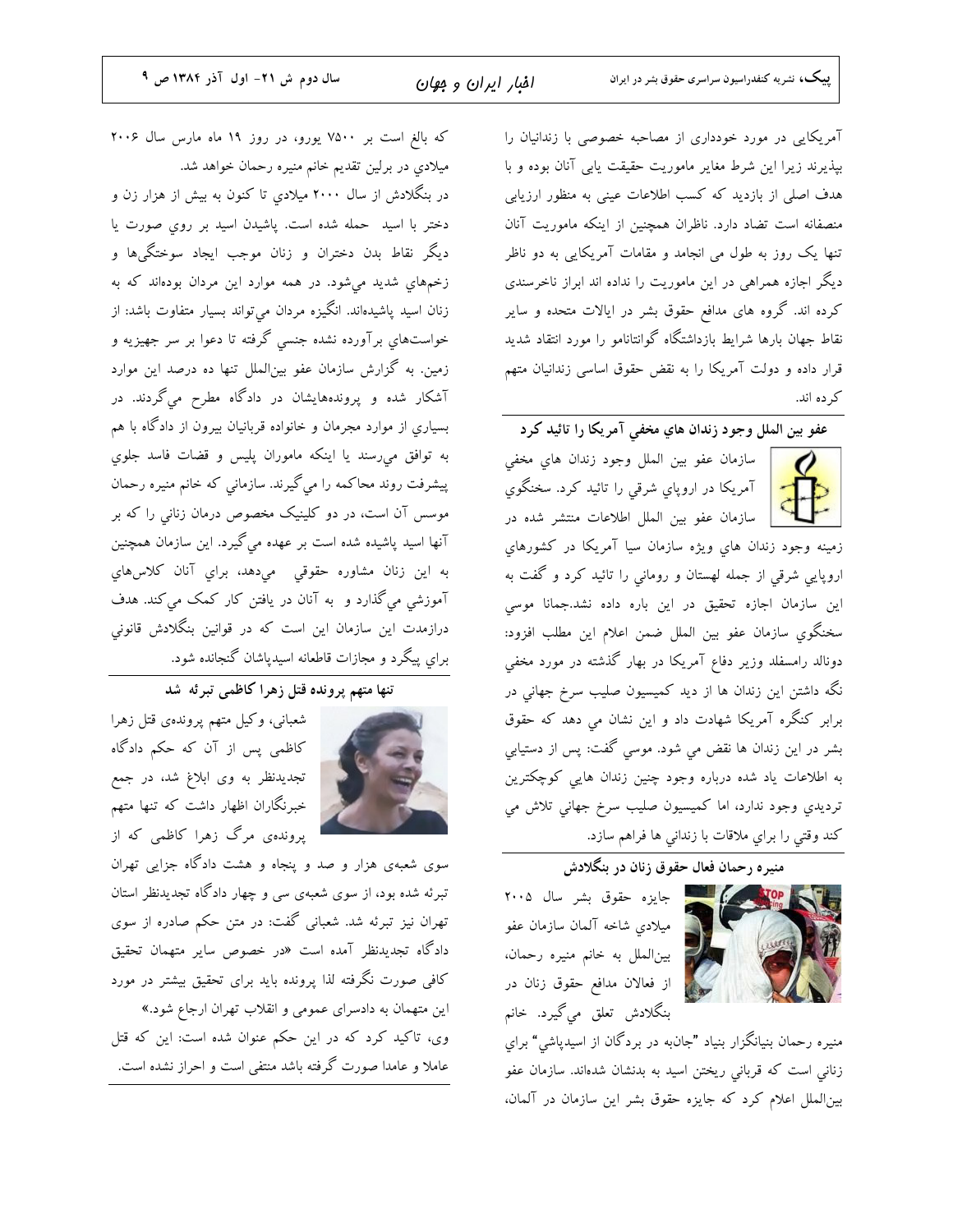می گیرد، برآورد میشود که آمار واقعی اعدامشدگان در چین بسیار بالاتر از این باشد.

هم اکنون چین درصدد اصلاح قانون مجازات اعدام است. قرار است که دیگر مجاز نباشد که در ولایتهای چین حکم اعدام صادر شود. تنها دادگاه عالی کشور چنین اختیاریِ را خواهد داشت. چنین اصلاحی موجب خواهد شد که بر اعتبار چین در جهان در زمینه حقوق بشر افزوده شود. با این حال نیکولاس بکلین، که یکی از اعضاي سازمان غيردولتي هنگ كنگي "حقوق بشر" است، چنين طرحهایی را خودفریبی محض میداند. بکلین میگوید: "قبل از این که ما بخواهیم در باره اصلاح مجازات اعدام صحبت کنیم، باید بدانیم که در اصل راجع به چه چیز حرف میزنیم. چند نفر در سال محکوم به مرگ میشوند و چند نفر را اعدام میکنند؟ اتحادیه اروپا مدتهاست که با چین در زمینه حقوق بشر گفتگو می کند. و به ظاهر هم موضوع كانوني گفتگوهاي آنها مجازات اعدام است. اما ما هنوز هم نمیدانیم که در واقع در باره چه چیز صحبت مي کنيم." در حاليکه دولت چين در خارج مرزهاي اين کشور پهناور ازاصلاحات سخن میگوید در داخل از شدت فشار نمي كاهد. سانسور اينترنت همچنان ادامه دارد. تخمين زده ميشود که بیش از ۶۰ نویسنده اینترنتی در زندانهایِ چین باشند. کسی که در چین نظری غیر از نظر دولت داشته باشد، در معرض خطر حبس و شکنجه قرار دارد.



نقض حقوق بشر در کانادا سازمان عفو بين الملل در گزارش مفصلی در سال ۲۰۰۴ به موارد متعددی از نقض حقوق بشر توسط

پلیس کانادا در دستگیری افراد مظنون اشاره نموده و نگرانی خود را از مرگ تعداد بیشماری از افراد بر اثر استفاده افسران کانادایی از تفنگ تیزر (Taser) علیه آنان اعلام داشت.

به گزارش خبرگزاری دانشجویان ایران (ایسنا) در اینجا به مواردی که استفاده از تفنگ تیزر (تفنگی که با شلیک نیزه خاردار باعث بیهوشی افراد می شود) منجر به مرگ مظنونان در ایالتهای مختلف کانادا گردید، اشاره میشود. × ایالت بریتیش کلمبیا:

#### وضعیت حقوق بشر در چین

سازمان عفو بين|لملل كمي پیش از آغاز سفر هو جین تائو، رییس جمهور و رهبر حزب كمونيست چين، از



دولت آلمان خواست که با صراحت از نقض حقوق بشر در چین انتقاد کند و به چین نشان دهد که آلمان دیگر حاضر نیست پایمال شدن حقوق انسانها در این کشور را نادیده بگیرد. چین به لحاظ اقتصادی به سرعت در حال پیشرفت است. اما بهبودی در وضعیت حقوق بشر این کشور به چشم نمیخورد.

در چین از جرائم خشونتآمیزیِ چون قتل گرفته تا بزهکاریهایی عاری از خشونت، مثل نپرداختن مالیات و فساد مالی را میتوانند با اعدام مجازات كنند. براي ۶۸ نوع جرم در چين مجازات اعدام در نظر گرفته شده است. به گفته جان کام، که از اعضای سازمان امريكايي مدافع حقوق بشر "دويي هوا" است براي اينكه شوراي امنیت ملی در پکن بتواند به سرعت دست به عمل بزند، فهرستهایی وجود دارد که در آنها نام عناصر سیاسی مشکوک قید شده است. جان کام میگوید که فهرستهایی در سطح محلی دارند که نام افراد مورد نظرشان در آن آمده است. براي نمونه نام خارجیهایی که به آنها مشکوکاند یا کسانی که به عنوان دست راستی به ایشان نگاه میکنند یا رهبران مذهبی|یِ که فعالیتهایِ زیرزمینی دارند و همچنین نام کسانی که پیشتر به خاطر فعالیتهای ضددولتی دستگیر شده و سپس آزاد گشتهاند.

هم اکنون به ویژه مسلمانان چینی در خطر هستند. از سال ۱۹۹۷ میلادي تا کنون به نام مبارزه با تروریسم بیش از ۷۰۰ اویغور مسلمان از ولایت چین جیانگ اعدام شدهاند، چون به حکومت چین انتقاد کرده بودند. در ماه مارس امسال دولت چین حقوق بشر را در قانون اساسی چین گنجاند. با این کار چین به وظایف بين|لمللي خود به عنوان امضاكننده اعلاميه جهاني حقوق بشر سازمان ملل متحد عمل كرد. با وجود اين هنوز هم هيچ كشوري را در جهان نمییابیم که در آن به اندازه چین حکم مجازات اعدام صادر و اجرا شود. طبق آماری که سازمان عفو بینالملل منتشر کرده است تنها در سال گذشته میلادی حدود ۶۰۰۰ نفر در این کشور اعدام شدهاند. از آنجا که بسیاری از اعدامها در خفا صورت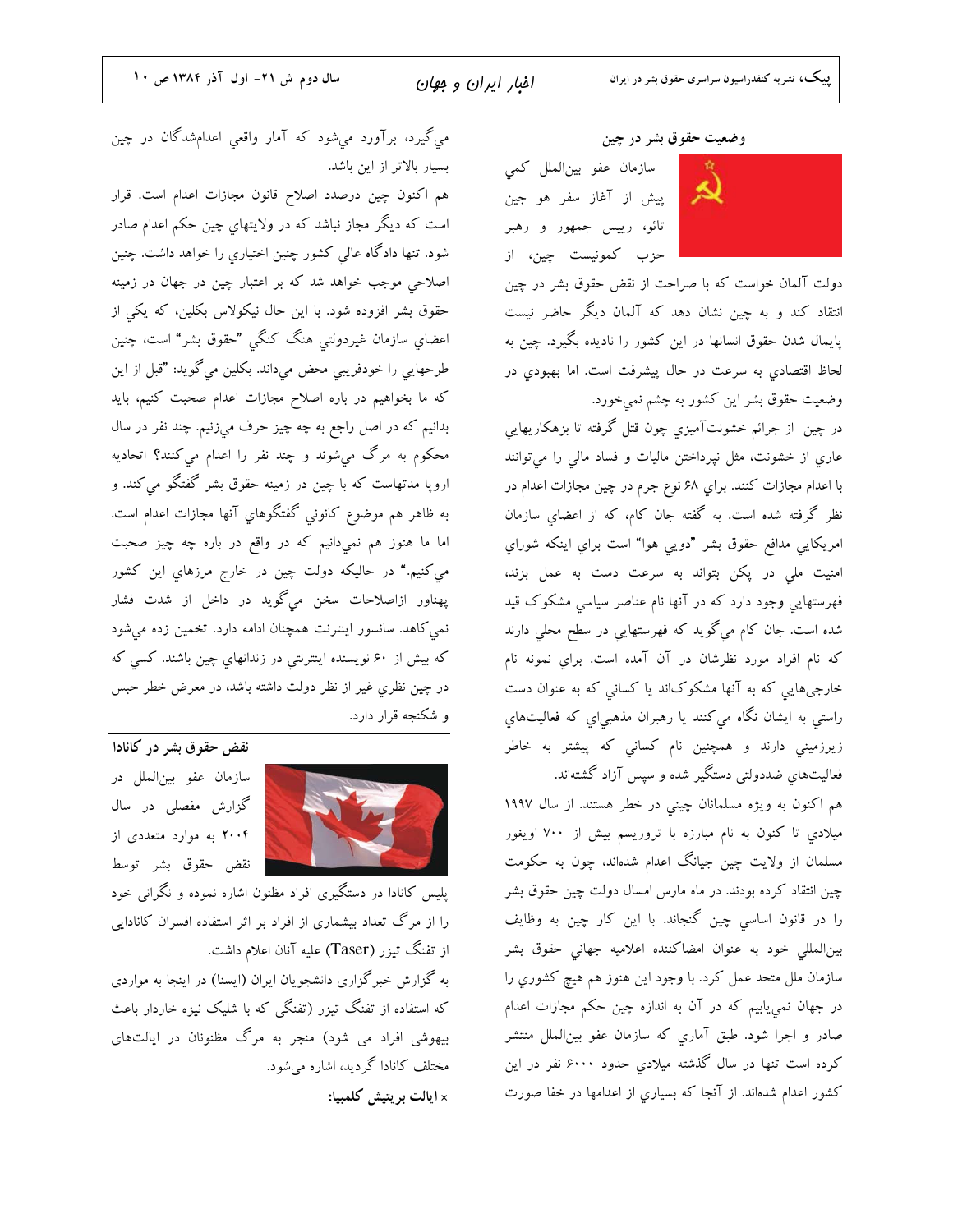| سال دوم ش ٢١- اول آذر ١٣٨٤ ص ١١                              | افبار ايران و جهان | پییک، نشریه کنفدراسیون سراسری حقوق بشر در ایران              |
|--------------------------------------------------------------|--------------------|--------------------------------------------------------------|
| شواهدی بر استفادهی گسترده پلیس کانادا از اسلحه تیزر که منجر  |                    | ۱–در ۱۹ آوریل ۲۰۰۳، تری هانا، ۵۱ ساله به فاصله کمی بعد از    |
| به وارد آمدن صدمات و نقض عضو به شهروندان کانادایی گردیده     |                    | هدف قرار گرفتن با اسلحه تیزر به وسیله افسران Burnaby         |
| است، گزارش کرده است:                                         |                    | RCMP كشته شد.                                                |
| × بر یتیش کلمبیا:                                            |                    | ۲- کلیتون آلوین ویلی، ۳۳ ساله از Prince George در ۲۲         |
| ۱–در فوریه ۲۰۰۴ افسر RCMP چندین بار در اوت ۲۰۰۱ از           |                    | ژوئیه ۲۰۰۳ بعد از اینکه توسط افسران RCMP با تفنگ تیزر        |
| ناحیه صورت، اطراف کلیه، بازو و دست رابرت توماس ۳۰ ساله را    |                    | مورد اصابت قرار گرفت، کشته شد.                               |
| که دارای پریشان حواسی نیز بود، با استفاده از تنفگ تیزر مصدوم |                    | ۳-در اول مه ۲۰۰۴ پلیس ونکوور یک جوان ۲۵ ساله رومی به نام     |
|                                                              | نمود.              | آندره چیکوف را با اسلحه تیزر از پای درآورد.                  |
| ۲-در ۲۸ مارس ۲۰۰۳ ژرمین کواسنل، کانادایی فرانسویالاصل به     |                    | ۴–در ۲۳ ژوئن ۲۰۰۴، رابرت بگنال ۵،۴ ساله با اسلحه تیزر توسط   |
| هنگام حملهی افسر  Richmond RCMPدچار سکته قلبی                |                    | افسر پلیس ونکوور کشته شد.                                    |
|                                                              | گرديد.             | ×سرزمین یوکان Yukon territories:                             |
| ۳-در ۳۰ مه ۲۰۰۳ فلیپ اسپایسر، افسر ۵۸ ساله Richmond          |                    | کلارک وایت هاوس، ۳۴ ساله با اسلحه تیزر به وسیله افسران       |
| RCMP در داخل اتومبیل پاترول مورد اصابت تیزر از ناحیه شانه    |                    | RCMP كشته شد.                                                |
| قرار گرفت.                                                   |                    | × ايالت آلبرتا Alberta:                                      |
|                                                              | × انتار يو:        | پنی رونالد، در ۲۳ مارس ۲۰۰۴ با اسلحه تیزر توسط افسر پلیس     |
| ۱–در ۲۴ فوریه ۲۰۰۴ کمیسیون شکایات عمومی آژانس مستقل          |                    | ادمونتون كشته شد.                                            |
| دیدهبان حقوق بشری در گزارش نهایی خود به اجلاس سران           |                    | × ايالت انتاريو:                                             |
| کشورهای آمریکایی ۲۰۰۱ در کبک اعلام کرده است که پلیس          |                    | ۱– در ۱۳ مه ۲۰۰۴ پیتر لاموندای، کارگر باغبانی ۳۳ ساله تقریبا |
| RCMP از اسلحه تیزر علیه تظاهرات آرام در موارد متعددی         |                    | ٢٠ دقيقه بعد از اينكه توسط افسران سرويس پليس لندن            |
| استفاده کرده است.                                            |                    | London police service (LPS) با استفاده از تفنگ تیزر          |
| ۲–افسر RCMP فردی به نام پل اسمیت، نمایندهی سازمان            |                    | مورد حمله قرار گرفت، کشته شد.                                |
| داوطلبانه غیر انتفاعی محلی را که در حال عکس گرفتن از         |                    | ۲- در ۱۷ ژوئیه ۲۰۰۴ جری نایت، بوکسور نیمه حرفهیی ۲۹ ساله     |
| تظاهرات بود، افسر پلیس اتاوا دوبار با اسلحه تیزر به وی حمله  |                    | توسط افسر پلیس منطقه Peel کشته شد.                           |
| کرد. بنا به گفته ناظران وی نه خشونت طلب بود و نه مبارز.      |                    | ۳- در ۸ اوت samuel ttuscott 43 ۲۰۰۴ ساله به وسیله افسر       |
| ۳–خانم هایدی ریمکه به دلیل شرکت در تظاهرات، از سوی پلیس      |                    | پلیس Kingston کشته شد.                                       |
| اتاوا از ناحیه سینه مورد اصابت تیزر قرار گرفت.               |                    | سازمان عفو بین لملل در ادامه گزارش خود به سوء استفاده        |
|                                                              | × آلبرتا:          | گسترده پلیس کانادا از اسلحه تیزر حتی در مواقع غیر تهدیدآمیز  |
| ۱–در ۳۰ ژوئیه ۲۰۰۲ افسران پلیس ادمونتون پس از دستگیری        |                    | نیز اشاره کرده و آورده است پلیس کانادا برای دستگیری افرادی   |
| یک خانم دستهای وی را بستند و برای ساکت کردن وی با            |                    | که حتی مقاومتی از خود نشان نمیدهند و یا علیه تظاهرات غیر     |
| اسلحه وی را مورد هدف قرار دادند.                             |                    | خشونتآمیز، از این اسلحه استفاده کرده است. این اقدام پلیس     |
| ۲-در ۵ اکتبر ۲۰۰۲ یک جوان بومی ۲۵ ساله توسط افسر پلیس        |                    | نقض آشکار استانداردهای بینالمللی منع شکنجه، خشونت،           |
| ادمونتون مورد حمله قرار گرفت.                                |                    | رفتارهای غیر انسانی وتحقیر آمیز از جمله میثاق بین لمللی حقوق |
| موارد نقض حقوق بشر بومیان در کانادا                          |                    | مدنی و سیاسی که از سال ۱۹۷۶ در کانادا به مرحله اجراء در آمده |
| ردلف استاونهاگن گزارشگر ویژه بررسی وضعیت حقوق بشر            |                    | و کنوانسیون ضد شکنجه که در ۱۹۸۷ مورد تصویب کانادا قرار       |
| بومیان در خلال ماه ژوئن سال گذشته از کانادا دیدار نمود و     |                    | گرفت، میباشد. در ادامه عفو بینالملل موارد زیر را به عنوان    |
|                                                              |                    |                                                              |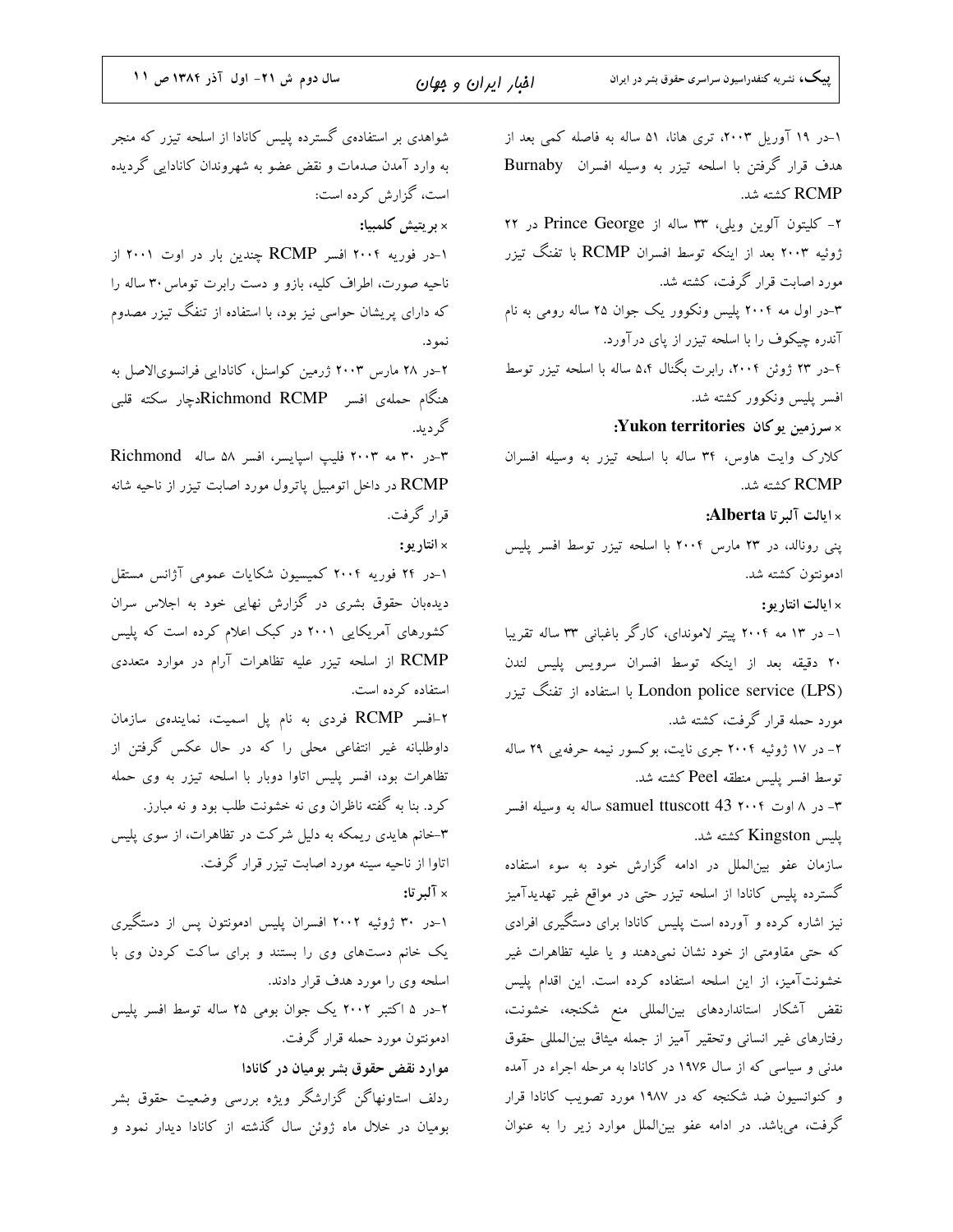حاصل بررسی خود را طی سند E/CN 2005/4/Add.3 به آخرین اجلاس کمیسیون حقوق بشر نشست شصت و یکم مورخ ۱۴ مارس الی ۲۲ آوریل ۲۰۰۵ ارائه نمود. گزارش مزبور مببین مشکلات جدی و وضعیت اسفبار اقتصادی، اجتماعی و فرهنگی بومیان کانادا میباشد. گزارش یاد شده ضمن انعکاس مشاهدان عینی گزارشگر ویژه، ارزیابی و دیدگاههای سازمانهای دولتی و غیر دولتی کانادا در مورد مردم بومی این کشور را گردآوری نموده است. وی طی گزارش مزبور تصریح مینماید که شاخصهای اقتصادی، اجتماعی، انسانی، رفاهی و کیفیت زندگی بومیان از دیگر کاناداییها پائینتر است. فقر و مرگ و میر کودکان، شیوع بیماری، خشونت و فحشا در میان بومیان بیشتر از سایر کاناداییها میباشد. دسترسی بومیان به آموزش و پرورش، استانداردهای بهداشتی، مسکن، منابع در آمد و فرصتهای اقتصادی پایین تر از بخشهای دیگر میباشد. گزارش با اشاره به سابقه محرومیت بومیان تاکید دارد که از زمان استقرار استعمار در کانادا از بومیان سلب مالکیت شده و دسترسی آن ها به منافع و فرهنگ محدود گردیده است.

در مورد زنان بومی، انجمن زنان بومی کانادا و دیگر موسسات ذیربط اعلام نمودهاند که قریب به ۵۰۰ زن بومی طی ۵ سال گذشته به قتل رسیده و یا ناپدید شدهاند. در حوزه مسایل قضایی، در گزارش آمده است که دادگاه عالی کانادا اعلام نموده که تبعیض سیستماتیک در سیستم کیفری وجود دارد. بومیان نسبت به اینکه حقوق آنها در قانون اساسی مورد توجه قرار گرفته، اما این شناسایی در سیاستهای دولت رعایت نمیشود، ناراضی هستند. در گزارش تصریح شده است که هنوز بومیان به تناوب قربانی تبعیض و نژادپرستی میباشند. انتظار زندگی در میان بومیان پائین تر و بیماریهای مختلف در بین آنان شایع تر است و کودکان کمتری دوره دبیرستان را به پایان میرساند و تعداد محدودی به دانشگاه راه می،یابند. ۶۰ درصد کودکان بومیان زیر خط فقر زندگی می کنند، این در حالی است که در شهر ویینگ ۸۰ درصد بومیان ساکن این شهر زیر خط فقر به سر میبرند.

وضعیت مسکن بومیان ازجمله مشکلات جدی این جامعه میباشد، به گونهای که خانههایی که بومیان در آن سکونت دارند، نیاز به تعمیر جدی داشته و ۱۳۴۰۰ محل سکونت بومیان نیاز به تعمیر اساسی و ۶۰۰۰ خانه باید فورا تغییر مسکن دهند. فقدان آب لوله

کشی در خانههای بومیان ۹۰ درصد از منازل غیر بومیان کانادا می باشد و ۱۰ هزار منزل مسکونی بومیان آب لوله کشی ندارند. تفاوت انتظار زندگی میان بومیان و غیر بومیان ۴/۶ سال میباشد. در منطقه نونویت آمار خودکشی در میان بومیان و غیر بومیان ۱۰ بار بیشتر از سطح ملی در کانادا میباشد. در زمینه حق مالکیت بومیان، بر اساس گزارشات منتشره، حق مالکیت بومیان بر زمینهای آباء و اجدادشان از سوی دولت محترم شمرده نمیشود وحق آن ها بر منابع جنگلی و ماهیگیری در بسیاری از موارد شناسایی نشده است. شایان ذکر است، بومیان کانادا با جمعیتی نزدیک به ۳/۱ میلیون نفر ، ۱۰ درصد جمعیت ۳۰ میلیونی کانادا را تشكيل مىدهند.

تقبه از صفحه ۲۴

قد علم نمی کرد، امروز من اینجا در برابر شما نبودم." خانم یارکس در سن ۴۲ سالگی زمانی که به عنوان خیاط روزگار می گذراند تاریخ ساز شد. اين حق من بو دا روز اول دسامبر سال ۱۹۵۵، او ضمن سرپیچی از مقررات، از دادن صندلی اش به یک مرد سفید پوست در اتوبوس شهری آلاباما .<br>خودداری کرد. او دستگیر و ۱۴ دلار جریمه شد. او از سال ها قبل از دستگیری اش در گروه های حقوق مدنی .<br>فعالیت می کرد و آن گروه ها در جستجوی یک مورد آزمایشی برای به چالش کشیدن قوانین تفکیک نژادی شهر بودند. دستگیری وی به تحریم ۳۸۱ روزه سیستم اتوبوس شهری که توسط جوان ناشناسی به نام لوتر کینگ ترتیب داده شده بود انجامید و لغو جدایی نژادی در سیستم حمل و نقل عمومی را به دنبال داشت. خانم پارکس در سال ۱۹۹۲ درباره آن حادثه گفت: "دلیل واقعی بلند نشدنم این بود که احساس می کردم این حق من است مثل همه مسافران با من رفتار شود. ما آنگونه رفتارها را بیش از حد تحمل كرده بوديم."

وی در سال ۱۹۹۶ نشان آزادی ریاست جمهوری را دریافت کرد و سه سال بعد مدال طلای پارلمانی که برترین نشان افتخار غیرنظامی است به وی اعطا شد.

جمعیت دف*ا*ع از مقوق بشر در ا<u>ی</u>ران www.polpiran.com 5122, CDN – C.P. 49552, Montreal, QC H3T 2A5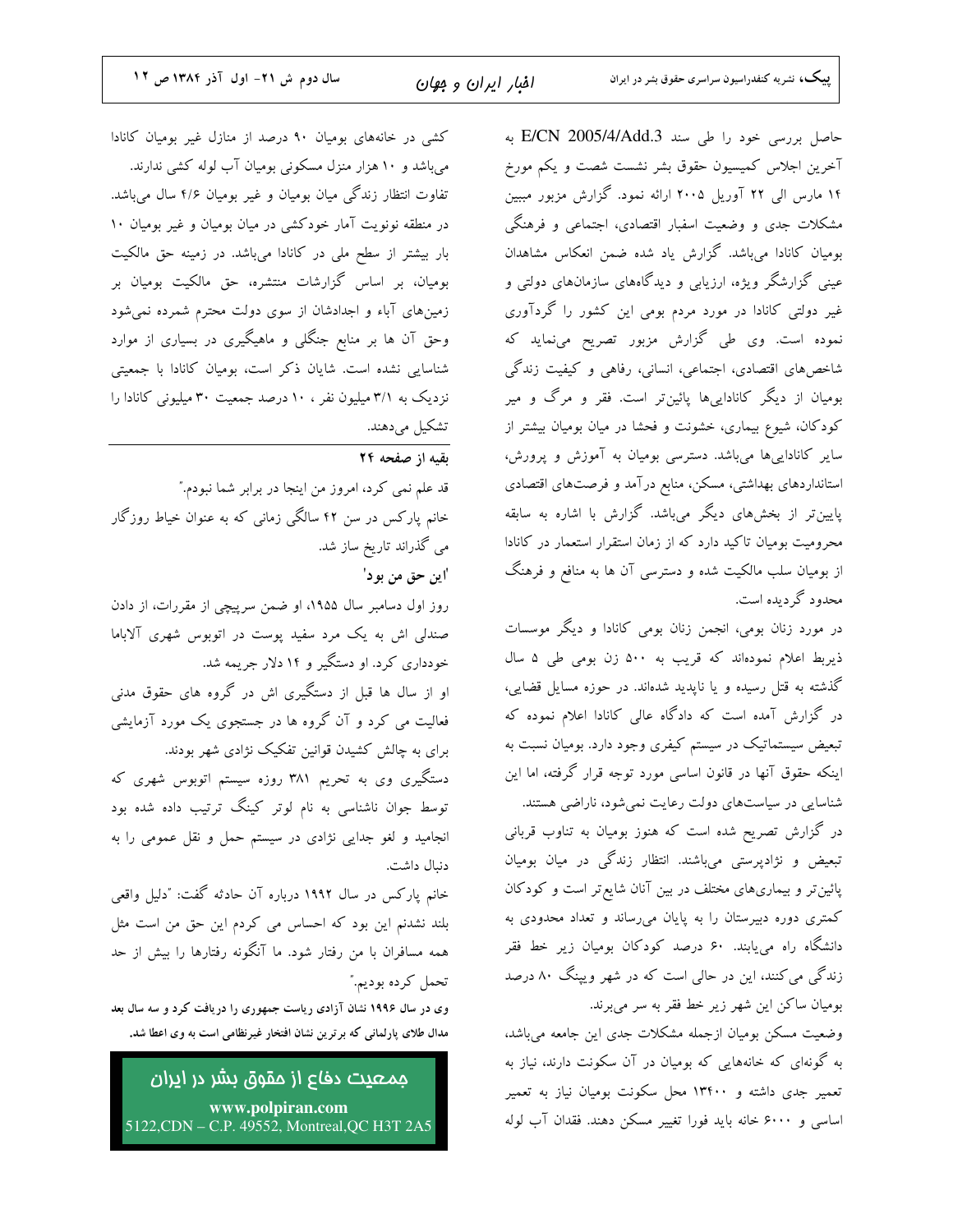## دكتر غلامعباس توسلمي

نقش زنان در رشد و تحکیم دموکراسی

بحث از مدرنیته، مردمسالاری، جامعهی مدنی، آزادی، برابری و تساوی حقوق و عدالت و مفاهیمی نظیر آن، بدون شناخت و برداشت صحیحی از شرایط زندگی و پایگاه و جایگاه اسنادی و



انتسابی زنان در خانه و خانواده، در کار و اشتغال، در مشارکت و تصمیمگیری و بازبینی و بازشناسی و معنی بخشی به زندگی سیاسی زنان، ناقص و بی|عتبار است.

مسالهی جایگاه زن و نقش او در نظام اجتماعی جدید که زیر عنوان مردمسالاری معنی میشود، ریشههای عمیقی در تاریخ، سنت، مذهب و نظامهای کهن اعصار و قرون گذشته دارد. مردمسالاری در عادات و آداب و سنن و رسوم اقوام و قبایل و باورها و اسطورهسازیها و تقسیم کار جنسیتی که در عصر جدید مورد تردید و بحث و گفتوگو واقع شده بهصورت ناتمام و ناقص در جوامع مدرن به ظاهر حل شده است، اما در محیطهای عقب افتاده و غیر دموکراتیک که مردمسالاری (مدرن) مورد تردید و شک و حتی مورد بغض و کینهی سنتگرایان ارتدکس واقع شده، به زحمت میتوان پذیرفت که زن توانسته است پایگاه اجتماعی و سیاسی روشن و شفافی بیابد و بتواند احقاق حقوق از دست رفتهی خود را به عنوان یک موجود زنده صاحب اختیار و محق و سزاوار عدالت و آزادی بهدست آورده قدر مسلم هنگامی میتوانم از یک جامعهی مردمسالار و آزاد، سخن بگویم که نیمهی دیگر جامعه که زنان آن را تشکیل میدهند، آگاهانه در جامعهی سیاسی مشارکت داشته باشند.

گفتمان زن و دموکراسی بدون شک از مجموعه روند تحولات اجتماعی و فرهنگی کل جامعه جدا نیست؛ و برعکس همهی جنبشها و اعمال اصلاحات اعم از اصلاحات فرهنگی و اجتماعی و سیاسی که جامعهی ایران طی یکصد سال گذشته در جستوجوی آن بوده، بهصورت انقلابی مسالمت جویانه و با مبارزات مدنی نیاز بدان را فریاد و تکرار کرده است. این گفتمان، در بطن خود، حقوق و مطالبات زنان را که مورد ظلم مضاعف واقع شدهاند نیز در بر میگرفته است؛ در نظام گذشته و سنتی زن بهلحاظ اجتماعی و سیاسی، جز در چارچوب خانواده و مقام مادری

و همسری، وظیفهی اجتماعی دیگری بر عهده نداشته است و بهقول سیمون دوبوار زن همواره در سایهی مرد زندگی می کرده و جنس دوم تقلی میشده است. این قاعده جز در موارد استثنایی و خاص در اکثر جوامع اعم از جوامع بدوی خط و سواد، تا جوامع پشرفتهی صنعتی که دموکراسی تا حدی صادق بوده است. و نقش سیاسی و فرهنگی و اجتماعی زن مکتوم و نامرئی و موضعی بوده است؛ فلاسفهای مثلی مارکس، زن در تاریخ را در قالب بهرهکشی طبقاتی تحلیل کرده رهایی او را از رهایی طبقهی بهرهمند و استثمار شده و منافع طبقات بورژوازی جدا نمیدانستند. چیزی که تنها با یک انقلاب پرولتاریایی امکان تغیر آن وجود دارد؛

در دیدگاه دموکراسی لیبرال نیز زن علی رغم آزادیهای که زنان بهدست آوردند مثل حق اشتغال به کار و تلاش برای معاش که تحت شرایط و فشارهای زیاد یا دستمزد کم پذیرفته شده بوده، بیش از یک قرن طول کشیده است تا یک آزادی نسبی را در قلمرو سیاسی بهدست آورد و هنوز حقوق انسانی زن، مانند حقوق کودکان در پرتو دفاع از حقوق بشر و حق آزادی نسبی قابل طرح است. با تغییر نقشها و تعالی جایگاه زن بهعنوان شرط یک مرد در جامعهى مدنى و با افزايش سطح تحصيلات زنان و آگاهى و منزلت آنان این نقش دچار تحول خواهد شد. اما باید بدانیم که برای برقراری عدالت جنسیتی مانند سایر وجوه عدالت به زمان طولانی و تلاش های فراوان و خودباوری زنان و تحول عمیق و بینش تاریخی جامعهی سنتی نیازمند است. عوامل اجتماعی، فرهنگی و سیاسی فراوانی در دوران حاضر در جهت خودآگاهی و رشد سیاسی زنان و طرح مطالبات آنان نه فقط در مقیاس ملی بلکه در عرصهی بین|لمللی و در سایر کشورها به نفع جنبشهای حقوق مدنی زنان و حضور آنان در صحنهی سیاسی رقم خورده است که اگر به نتیجهی مطلوب برسد میتواند آیندهی درخشانی را به نفع آنان نوید دهد. عمومیت یافتن تحصیلات، با ورود حدود ۶۰ درصد پذیرفته شدگان کنکور در دانشگاه و رشتههای مختلف که افزایش کمی و کیفی حضور زنان را در فعالیتهای اقتصادی و بالارفتن نرخ اشتغال آنان اجتناب ناپذیر کرده است. حضور چشمگیر و نقش تعیین کنندهی زنان در انتخابات ریاستجمهوری اصلاحات در خرداد ۷۶ و ۸۰ مبتنی بر این نکته بود که اگر صحنههای سیاسی گشوده شود و فرصتهای برابر با مردان پیش پای زنان پدید آید زمان در آیندهی نزدیک به نفع آنان تحول پیدا خواهد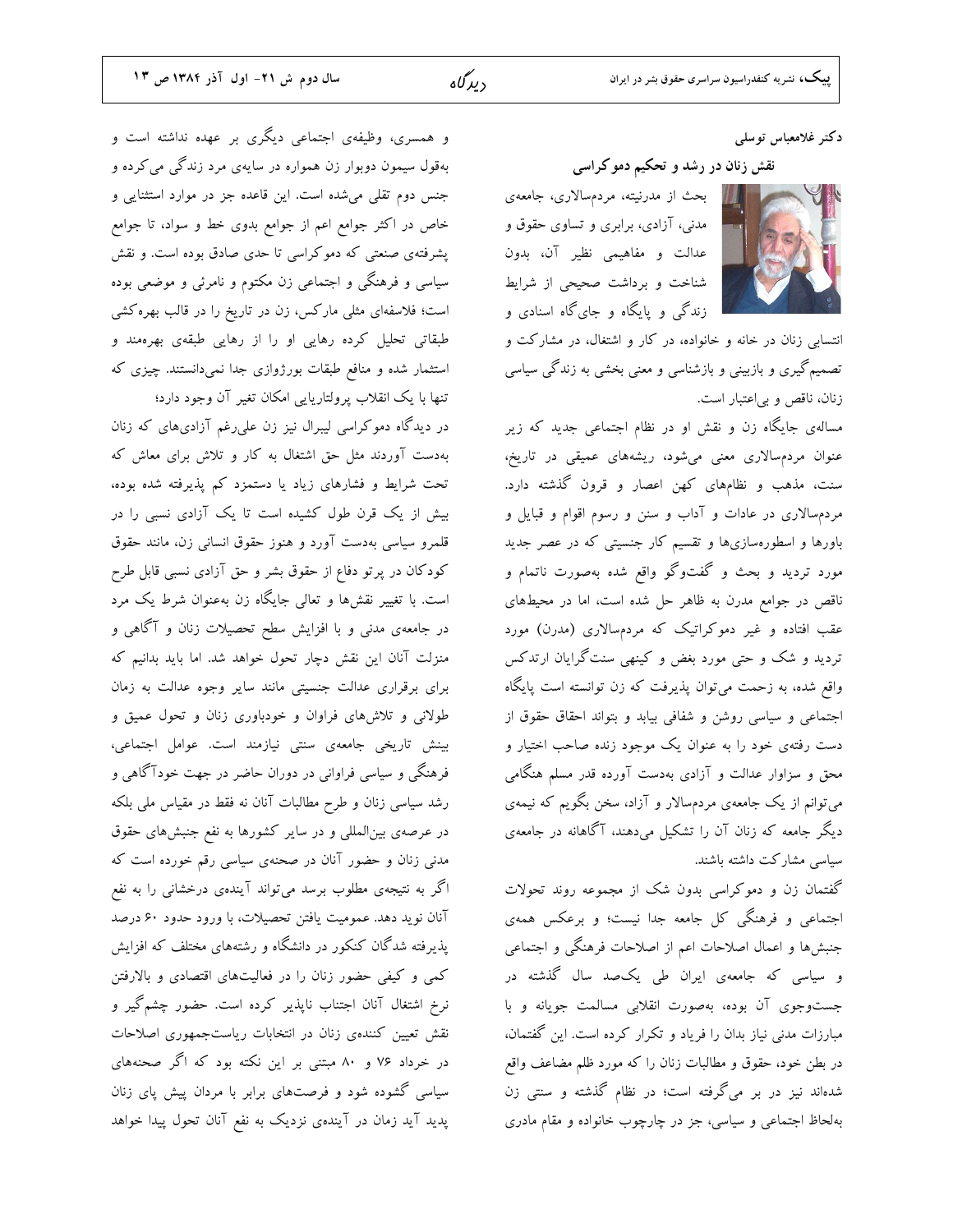کرد و شکل گیری جامعه مدنی با حضور تعداد قابل ملاحظهای از زنان و بنیانهای مردمسالاری را در جامعهی ما تقویت خواهد کرد. شکی نیست که ورود زنان به و عرصهی سیاست و خودباوری آنان کمک قابل ملاحظهای به توسعه ی دموکراسی و استقرار مردمسالاری کرده، اما نظام مردمسالار، برای آن که برابری بهعنوان حق را بهصورت یک واقعیت عینی به تحقق برساند، با چالشهای زیادی همراه بوده و راه درازی را پیموده و موانع زیادی را از پیش پای خود برداشته است. استمرار نابرابری اقتصادی و اجتماعی بین زن و مردم حتی با وجود تحولات سیاسی برای سنجش میزان پیشرفت مطالبات زنان در زمینهی احقاق حقوق تاریخی آنان بسیار آموزنده و عبرت انگیز است. در کشورهای پیشرفتهی صنعتی تحول پایگاه اجتماعی زنان بسیار کند و تدریجی بود و در عین حال شرایط متناسبتری را برای آنان به ارمغان آورده و آرام آرام با تحولات سیاسی همراه شده است.

شرايط و احقاق حقوق زنان در اروپا بهخصوص در اواخر قرن نوزدهم بهبود نسبى پيدا كرده است اما علىرغم كاهش امتيازات مردان، در واقعیت هنوز سلسله مراتب میان مرد و زن در جوامع پیشرفته مانند فرانسه از بین نرفته و به قوت خود باقی است. این تغییرات که پس از گذشت حدود دو قرن، هنوز در کشورهای جهان سوم شکل مطالبات اجتماعی پیدا نکرده و پیشرفت و فعالیت در صحنهی سیاسی، فرهنگی و اجتماعی آنان اندک بوده است. خاصه مسالهی نقش خانوادگی زنان در برابر نقش اجتماعی و سیاسی و فرهنگی برای بخش مهمی از جامعه، حالت تناقضآمیزی پیدا کرده است.

آمار، پیشرفت تدریجی را در قالب اصلاح قوانین و حقوق زن کموبیش نشان میدهد و نشان میدهد که مسالهی روشنی مثل حق رای دادن با یک قرن تاخیر پذیرفته شده است.

علیرغم این تغییرات و قانونگذاری در جهت تحقق برابری بین مرد و زن، امروز هنوز هم برابری شغلی بین زن و مرد وجود ندارد و اختلاف دستمزد هنوز زیاد است. چنان که در سال ۱۹۹۸ دستمزد زنان بهطور متوسط ١٩ درصد پایین تر از دستمزد مردان است و هنوز بخش قابل ملاحظهای از زنان بهصورت پاره وقت کار می کنند، زیرا کار تماموقت پیدا نمی کنند. پیش داوری در مورد استخدام، غیبت دو دورهی بارداری و بچهداری را بهانه قرار میدهد و قوانین و سنتهای زیادی وجود دارد که ناکام بودن

پیشرفت دموکراسی (برابری) را تعیین می کند. مشارکت ضعیف زنان در انتخابات مجلس نمونهی دیگری از آن است. در این جا نیز با توجه به این که وزن هر جنس در انتخابات فوقالعاده ضعیف است، برابري در قانون به واقعيت نمي پيوندد.

بنابراین در پی انقلاب فرانسه و تصویب قانون اساسی و اعلامیهی حقوق بشر و حق شهروندی که در ۲۶ اوت ۱۷۸۹ اصل برابری بین همه شهروندان را مطرح میسازد، از آن زمان شهروندان منبع قدرت سیاسی هستند و هیچ فردی که از ملیت برنیامده باشد حق اعمال قدرت ندارد (ماده ۳ اعلامیه) اگر بهخاطر بیاوریم که انقلاب فرانسه در آن زمان حق شهروندی را برای زنان و فقرا به رسمیت نمی شناسد و تنها در جمهوری حق رأی همه مردان به رسمیت شناخته می شود.

در مورد حق رأى براى زنان بايد تا سال ۱۹۴۴ يعنى حدود يكصد و پنجاه سال پس از انقلاب منتظر بمانیم تا حق رأی برای زنان به رسمیت شناخته شود. و اصل و یک فرد یک رأی، برابری در سیاست را اعلام کند.

بنابر آنچه گذشت، در رابطه با نقش زن در گسترش و تعمیق دموکراسی، عوامل زیاد فرهنگی، اجتماعی و سیاسی در کار است که ممکن است بعضاً با هم در تضاد باشند؛ عواملی همچون شهرنشینی افزایش و گسترش سواد و تحصیلات جدید، پیشرفت دموکراسی در قانون و در عمل اجتماعی، گسترش انجمنهای داوطلبانه (NGO) و علاقه و پایداری حضور زنان در صحنههای اجتماعی و پذیرش استقلال نسبی زن به عنوان یک شهروند آزاد و بهوجود آمدن تعادل بین کارخانه و کار و اشتغال بیرون و بهخصوص خودباوری زنان و افزایش سطح فرهنگ سیاسی آنان و نقش تربیتی و تأثیری که برفرزندان و شوهران میتوانند باقی گذارند، جزو عوامل مثبت و اثر بخش در استقرار دموکراسی در یک کشور است.

در مقابل، عوامل بازدارنده، همچون اصرار در حفظ روابط سنتی، منحصر ساختن مشارکت زن به کار خانگی و بی تفاوتی بخشی مهمی از آنان نسبت به مسایل سیاسی کشور و نارسایی و عدم وجود نهادها و مؤسسات آموزش فرهنگی، ایجاد محدودیت مشارکت در فعالیتهای که به فعالیتهای مردانه معروف شدهاند، این اثر بخشی را در شرایط فعلی به حداقل خود تقلیل میدهد. بههر بقيه در صفحه ١٨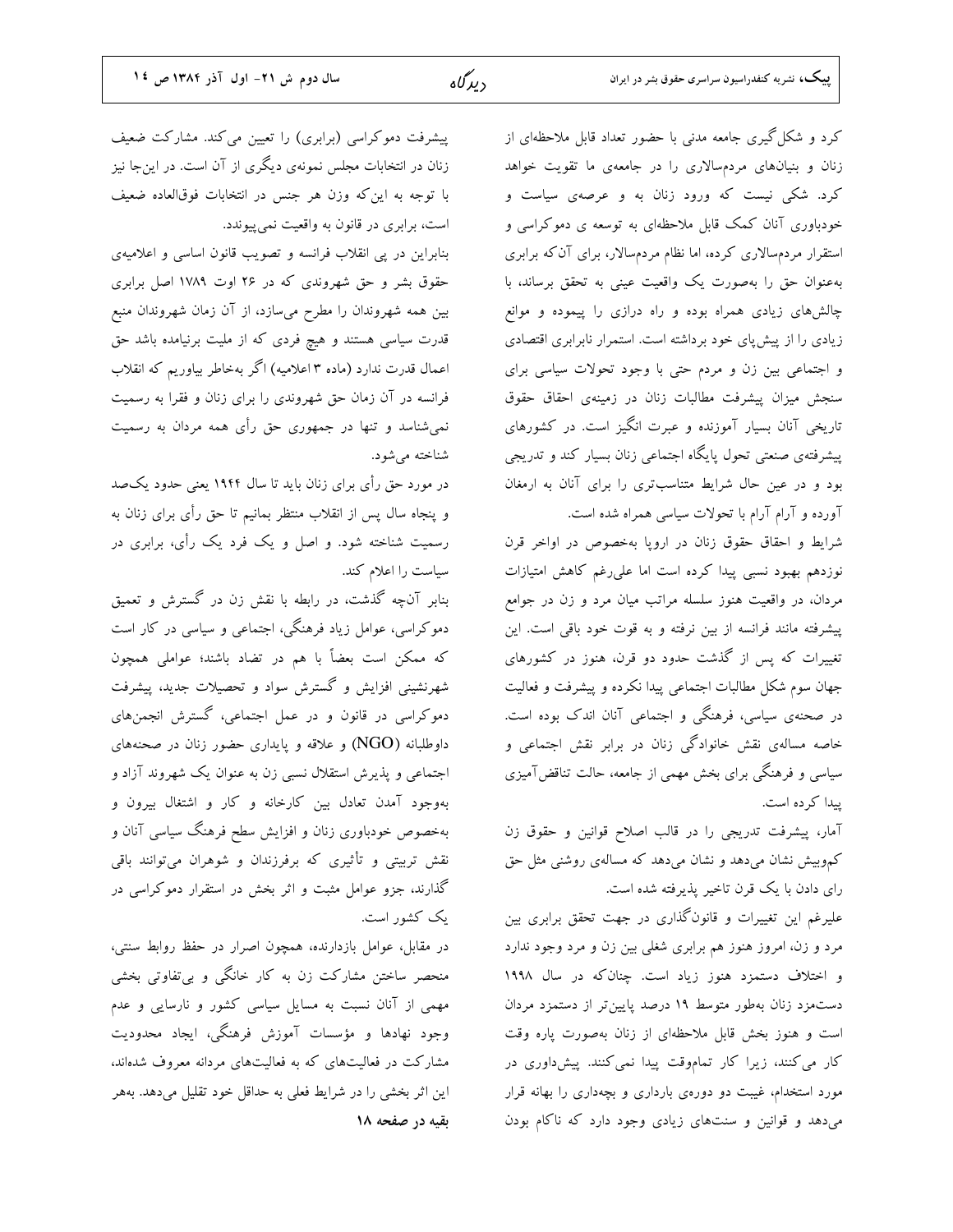1. 1. 1. 1. 1. 1. 1. 1.

تاریخچه ۴۰ ساله مجاهدین خلق در «شهیدان گمراه شده» (Misleide Martelaren)

شکنجه همرزمان، مغزشوئم و وادار کردن به کشتار غیرنظامیان

Judit Neurink امیر مصدق کاتوزیان: بر مجموعه کتاب های مربوط به تاریخچه و فعالیت های سازمان مجاهدین خلق، یکی دیگر افزوده شد. به جز انتشارات خود این سازمان كه نقطه نظر رسمي رهبران

کنونی آن را بازتاب می دهد، در سال های گذشته کتاب های دیگری نیز در این زمینه منتشر شده است، هم در تهران نوشته اعضای اولیه این سازمان که پیش از انقلاب مسیر خود را از مسعود رجوی، رهبر کنونی این تشکل جدا کردند، و هم در خارج از کشور، شامل خاطرات اعضای سابق که پس از دوره فعالیت در خارج از کشور و یا در پایگاه های مجاهدین خلق در عراق از این سازمان جدا شدند. به خصوص پس از سه سرفصل تاریخی: نخست پایان جنگ هشت ساله ایران و عراق در تیر ۱۳۶۷ و کشته شدن بیش از هزار تن از اعضای این سازمان در عملیات معروف به «فروغ جاویدان» و عملیات متقابل معروف به «مرصاد»، دوم پس از دفع تجاوز حکومت صدام حسین به کویت و سوم پس از سرنگونی حکومت صدام حسین.

در سال های پس از انقلاب در کنار روایت های منعکس کننده دیدگاه های رهبری کنونی و اعضای سابق مجاهدین خلق، شماری از دانشگاهیان، مورخان و گزارشگران هم بر این مجموعه کتاب هایی افزوده اند، بازتاب دهنده نقطه نظر نویسندگان ایرانی، اما عمدتا خارجي.

هشهیدان گمراه شده» (Misleide Martelaren) تازه ترین کتاب درباره تاریخچه ۴۰ ساله مجاهدین خلق را یکی از گزارشگران روزنامه ترو، از روزنامه های اصلی چاپ هلند نوشته است. یودت نورینک Judit Neurink درباره انگیزه خود از نوشتن این کتاب می گوید:

**یودت نورینک:** یکی دو سال پیش اعضای مجاهدین در کشورهای اروپایی در اعتراض به بازداشت مریم رجوی .<br>خودسوزی کردند. این باعث شد که من به این فکر فرو بروم که چرا آدم ها اینکار را می کنند. چرا عضو گروهی سیاسی می شوند

که بعد تبدیل به چیزی کاملا متفاوت می شود، چیزی که من آن را یک فرقه می خوانم. سازمانی که آدم ها را وا می دارد خودشان و نیز دیگران را بکشند. **ا.م.ک.:** از نویسنده کتاب «شهیدان گمراه شده» می پرسم، کتاب وی چه اطلاعاتی را بر آنچه که قبلا درباره تاریخچه مجاهدین خلق نوشته شده افزوده است؟

**یودت نورینک:** کتاب من داستانی را می گوید که خیلی ها نمی دانند. از مغزشویی آدم ها. از زندانی کردن دوستان و همرزمان. از شکنجه یکدیگر. از وادار کردن آدم ها به رفتن به ایران و کشتن غير نظاميان.

**ا.م.ک.:** روز پنجشنبه گذشته هنگام برگزاری جلسه معرفی کتاب «شهیدان گمراه شده» به دعوت ناشر کتاب، انتشارات کانتکت، شماری از حامیان سازمان مجاهدین خلق در برابر محل برگزاری این جلسه در شهر آمستردام هلند، با دادن شعار اعتراض خود را به محتوای کتاب و نویسنده آن نشان دادند. از یودت نورینک می پرسم آیا برای تکمیل نوشته اش، با اعضای کنونی مجاهدین خلق نیز گفتگو کرده است؟



**يودت نورينک:** ديدگاه خود مجاهدین در کتاب منعکس شده است. من از همه نشریات آنها استفاده کرده ام. اما تجربه به من نشان داده

که حرف زدن با اعضای مجاهدین خلق مثل گوش دادن به یک نوار ضبط شده است که سوزن آن گیر کرده است. همیشه یک چیز می گویند: اینکه سازمان هیچ عیبی ندارد و هر عیبی که هست از حکومت ایران است. نتیجه ای که گرفته ام این است که این سازمان آن چیزی که تظاهر می کند نیست. بر خلاف آن چیزی که به آمریکایی ها می گوید، جایگزین بالقوه ای برای رژیم کنونی ایران نیست. نتیجه اصلی که گرفته ایم این است که مراقب باشید. این سازمان خطرناک است.

ا.م.که: قرار است ترجمه این کتاب ۳۰۰ صفحه ای از زبان هلندی به زبان های انگلیسی و فارسی در آینده نزدیک چاپ و منتشر شود.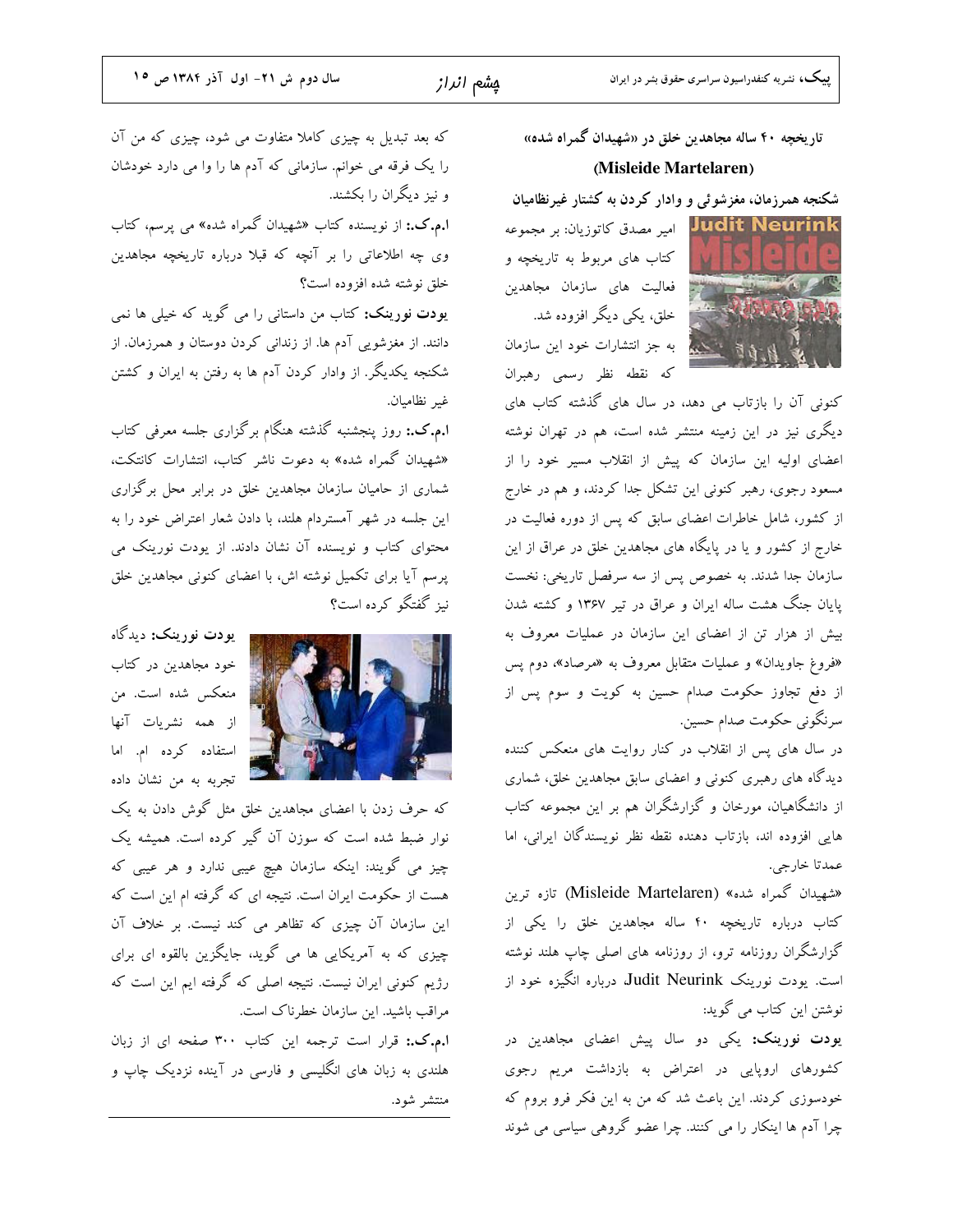بهرام محبى

# فلسفه ی حقوق بشر (گفتار دهم) دستاوردهای فلسفه ی روشنگری برای حقوق بشر



گوتفرید ایفراهیم لسینگ، از متفکران عصر روشنگری و مدافع سرسخت تساهل و رواداری و آ زادی ادیان و اندیشه

انسان دوران جدید، بریده از تکیه گاه آسمانی و رها شده در روی زمین، دیگر نمی توانست برای حفظ خویشتن به مراجع متعال و متافیزیکی متکی باشد و به ناگزیر باید روی پای خود می ایستاد. این وضعیت تازه ولی ناخوشایندی بود که انسان در آن صرفا″ به مدد خرد خودبنیاد و مدرن می توانست رفتار عملی حقوقی و اخلاقی خود را در چارچوب منافع عمومی جامعه و برای حفظ خویشتن متعین سازد. ضروری بود که به این نیاز انسان مدرن برای حفظ خویشتن، برپایه های اخلاقی و حقوقی محکم و استوار، پاسخی درخور داده شود.

انسان دوران جدید، بریده از تکیه گاه آسمانی و رها شده در روی زمین، دیگر نمی توانست برای حفظ خویشتن به مراجع متعال و متافیزیکی متکی باشد و به ناگزیر باید روی پای خود می ایستاد. این وضعیت تازه ولی ناخوشایندی بود که انسان در آن صرفا″ به مدد خرد خودبنیاد و مدرن می توانست رفتار عملی حقوقی و اخلاقی خود را در چارچوب منافع عمومی جامعه و برای حفظ خویشتن متعین سازد. ضروری بود که به این نیاز انسان مدرن برای حفظ خویشتن، برپایه های اخلاقی و حقوقی محکم و استوار، پاسخې درخور داده شود.

فلسفه ی روشنگری، شالوده های نظری حقوق بشر در دوران جدید را مستحکم ساخت و برای آن شاخص ها و تعریف های روشنی ارائه کرد. در فلسفه ی روشنگری، خرد انسانی به مثابه تنها سنجیدار تعیین حق طبیعی مطرح شد و سلطه ی آموزه های دینی و متافیزیکی در این زمینه بی اعتبار اعلام گردید. دیگر اراده ی یک فرد یا جمع کوچکی از نخبگان برای تعیین مصلحت انسانها کافی

نبود و آنچه که اعتبار روزافزون می یافت، خرد جمعی شهروندان آگاهی بود که طبق رهنمود روشنگری از عقل خود استفاده می کردند. روشنگری برای اولین بار در تاریخ بشریت، ایده ی آزادی و برابری همه انسانها را سرلوحه ی کار خود قرار داد و بر شالوده ی سه پایه ی حق حیات، حق آزادی و حق مالکیت، بنیادهای محکمی برای حقوق بشر پی ریزی کرد. ایده های حاکمیت مردم و تقسیم قوا در عصر روشنگری، به ستونهای پایدار آزادیهای بنيادين شهروندان تبديل شد.

بر طبق اندیشه ی روشنگری، حقوق بشر قابل تعطیل و یا واگذاری نبود و به زمان و مکان خاصی بستگی نداشت. در فلسفه ی روشنگری، اندیشه ی حقوق بشر به آنچنان درجه رفیعی از تعالی معنوی خود رسید که تا امروز هم بالاتر از آن چیزی قابل تصور نیست. روشنگری بر درفش خود، این گفتار آموزگار بزرگ اخلاق ایمانوئل کانت را نقش کرد که شایسته و بایسته انسان آنچنان رفتاری است که بشریت را در وجود هر شخصی، همواره به مثابه یک غایت و نه هرگز همچون وسیله ای به شمار آورد. اندیشه های فلسفه ی روشنگری در گستره ی عمل، در میدان های آتش و خون جنگ استقلال طلبانه ی آمریکا و انقلاب کبیر فرانسه صیقل خورد و آبدیده شد و سرانجام در اعلامیه ی استقلال آمریکا و نخستین اعلامیه ی حقوق بشر و حقوق شهروندی در فردای انقلاب فرانسه به ثمر نشست.

به این اعتبار، حقوق بشر به مفهوم امروزین آن، یکی از محصولات اندیشه ی دوران جدید است. پیش شرط آن، نگاهی ویژه به عالم و آدم است. از زاویه ی این نگاه، انسان جایگاهی مرکزی اشغال می کند و در کانون عالم می ایستد. حرمت انسان، بر چکاد جهان قرار می گیرد. کنش اخلاقی او، ناشی از ایده ی منزلت خود او به مثابه ذات خردمندی است که از هیچ قانونی تبعیت نمی کند، مگر قانونی که خود مقرر کرده است. برای فلسفه ی روشنگری، حرمت انسان از منظر فایده مندی قابل فهم نیست. چنین حرمتی اساسا" فایده ای در برندارد، زیرا که از آن نمی توان استفاده ی ابزاری کرد. این حرمت، وسیله ای در خدمت هدف نیست، بلکه غايتي في نفسه است. يعني اينكه از طريق غايتي مافوق خود، .<br>تعدیل و تعطیل بردار نیست. انسان مدرن، به حرمت ذات خود متعهد است. نه برای اینکه از این حرمت چیزی عاید او می شود، بلکه به این دلیل که چنین حرمتی فی نفسه وجود دارد. ضابطه ی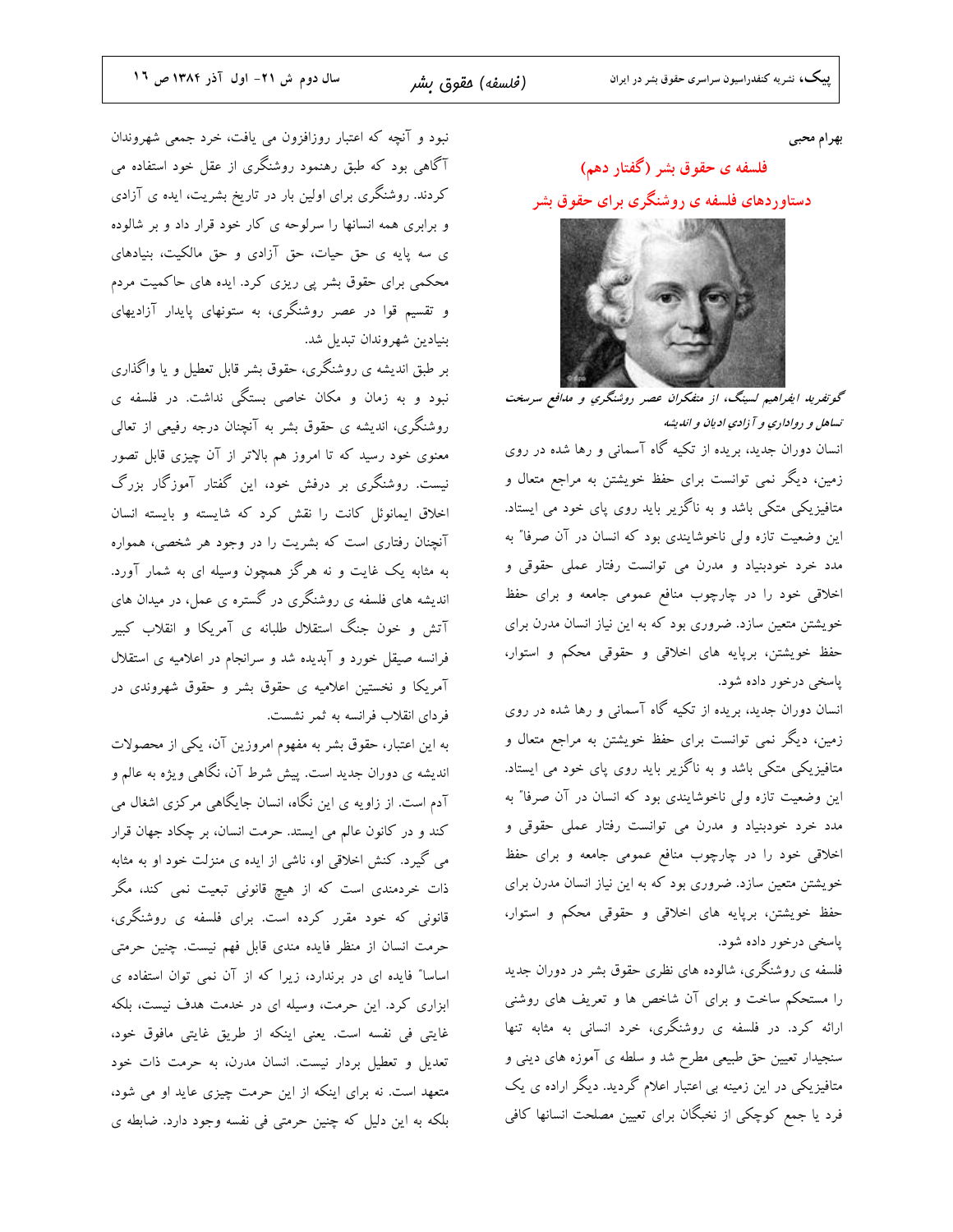تضمین چنین حرمتی، خرد بشری است. خردگرایی، رکن اساسی اندیشه ی دوران جدید است. خردگرایی یعنی پذیرش مرجعیت عقل در تبیین امور و تبعیت محض از آن، به مثابه ضابطه و معیار اصلی در همه ی تصمیم گیری ها.

یکی از خصائل ذاتی حقوق بشر، اعتبار آن به مثابه حقوقی اخلاقی است. یک حق اخلاقی، زمانی وجود دارد که هنجاری که متضمن آن است، از اعتباری اخلاقی برخوردار باشد. و یک هنجار، زمان<sub>ی</sub> اعتبار اخلاقی دارد که در مقابل هر کس که استدلال عقلی را بپذیرد، توجیه پذیر باشد. پس حقوق بشر، از طریق استدلال عقلی، در مقابل هر کس که به خرد به مثابه معیار ارزیابی و ارزشگذاری تمكين كند، قابل دفاع است.

## يقيه از صفحه ١

مناطق کردنشین میهن.مان شاهد بودیم به سلطه خود ادامه دهد. حاکمیت بدون توجه به حق شهروندی، آزادیهای اساسی، تعهدات بین المللی، اعلامیهی جهانی حقوق بشر و میثاقهای مدنی، سیاسی و اقتصادی، اجتماعی، فرهنگی و با نادیده انگاشتن حقوق و آزادیهای پیش بینی شدهی ملت در قانون اساسی مورد قبول و ادعای خود و با مصالحه و مصادره به مطلوب حقوق و منافع ملی به حیات امنیتی خود ادامه میدهد. غافل از اینکه در عصر اطلاعات، ارتباطات، بیداری ملتها و آشنائی آنها با حقوق خود، دیگر دوران این سیاستها و تاکتیکها به سر آمده است.

## هم ميهنان!

امروز رسانههای همگانی دولتی که با برخورداری از امکانات ملت دایرند، در امر تبلیغ یکسویه و کسل کننده به تمجید حاکمیت مشغولند به این امید واهی که در شستشوی مغزی ملت موفق شوند، اکثر مطبوعات، رسانهها و سایتهای نقدکننده حاکمیت به محاق توقیف یا سانسور حکومتی (فیلترینگ) دچار شده و روزنامههای وابسته به حاکمیت آزادند، اندک روزنامههای موجود نیز یا زیر تیغ سانسور دولتی هستند و یادست به خودسانسوری زده از ترس مرگ، خودکشی میکنند. بنیان باورهای دینی مردم بدلیل دروغگویی، اعمال خلاف حق و حقیقت دکانداران دین حکومتی یا ازبین رفته و یا سست شده است. رواج افسارگسیخته اعتیاد، سقوط ارزشهای اخلاقی و خانوادگی، تجاوز به عنف، قتلها، خودکشیها، ترورهای سیاسی (قتلهای زنجیرهای)، تجاوز به حقوق شهروندی یکدیگر در برخوردها و دست اندازی به حوزه خصوصی

افراد، یاس و نومیدی حاکم برنسل جوان و بسیاری ناهنجاریهای دیگر نتیجهی عملکرد حاکمیت در حوزههای فرهنگی و اجتماعی ست. در بعد اقتصادی نیز رواج انحصارات، اشاعه بیکاری، تورم، فرار مغزها، یول شوئی، فساد گسترده مالی بویژه در نزدیکان هرم قدرت، برخوردهای قضایی گزینشی و دوگانه باحیف و میل کنندگان ثروتهای ملی و در بعد بین|لمللی، دیپلماسی واکنشی و دشمن تراش، بی برنامه و ضدملی همه و همه نشان از ناکارآمدی ساختار حاكميت دارد.

#### هموطن!

کاربرد واژگان دولت و یا حکومت اسلامی در گفتگوها، سخنرانیهای اخیر و حتی در متن پارهای از احکام صادره به جای جمهوری اسلامی، آیا نشان از بی اعتقادی بر کرسی قدرت نشستگان جدید به جمهور مردم نیست؟ آیا با شعار، میتوان بر معضلات غلبه کرد؟ ولی حاکمیت که از دادن شعار ابایی ندارد، به راستی کلاه چپ نهاده و راست میرود. آیا کابینهی نظامی -امنیتی با تفتیش عقاید قادر به مهرورزی خواهد بود؟ آیا مبارزه با فساد بوسیله برخی از کسانی که در، درازای سالیان گذشته نبض اقتصاد کشور را در بنیادهای غیر پاسخگو به ملت و دیگر مراکز اقتصادی در سایه، در دست داشتهاند میتواند انجام گیرد؟ آیا آنان که از مزیت فرودگاهها و اسکلههای پنهان و آشکار و قاچاق بهره بردهاند و نتیجه عملکردشان، مردم را به تباهی و سیه روزی نشانده است! می توانند در نیل به عدالت و رفع محرومیتها نقش ایفا کنند؟ هرگز.

### هم ميهن!

پروندهی فعالیتهای هستهای ایران به گونهی شمشیر داموکلس بر بالای سر ایرانیان درآمده است، جاهطلبی، ندانم کاری و پنهان کاری کاربدستان سبب گردید که حقوق ملت ایران تضییع شود و تعلیق مندرج در قطعنامهی ۲ سپتامبر ۲۰۰۳ که معنای موقتی بودن آن را بهمراه داشت اینک در سایه رفتار نسنجیده به توقف کامل و دائمی غنی سازی منتهی شده است. ناپختگیهای برکرسی قدرت نشستگان بعدی و کاربرد شعار به جای شعور، برندگی این شمشیر را تیزتر و حیات و تمامیت ارضی کشور را در معرض مخاطره قرار داده است. ما هرگز با زورگوئی قدرتهای بزرگ خارجی به ویژه در فعالیتهای هستهای موافق نبوده و استانداردهای دوگانه را نیز به رسمیت نمیشناسیم ولی با اینکه خربزه را عدهای میخورند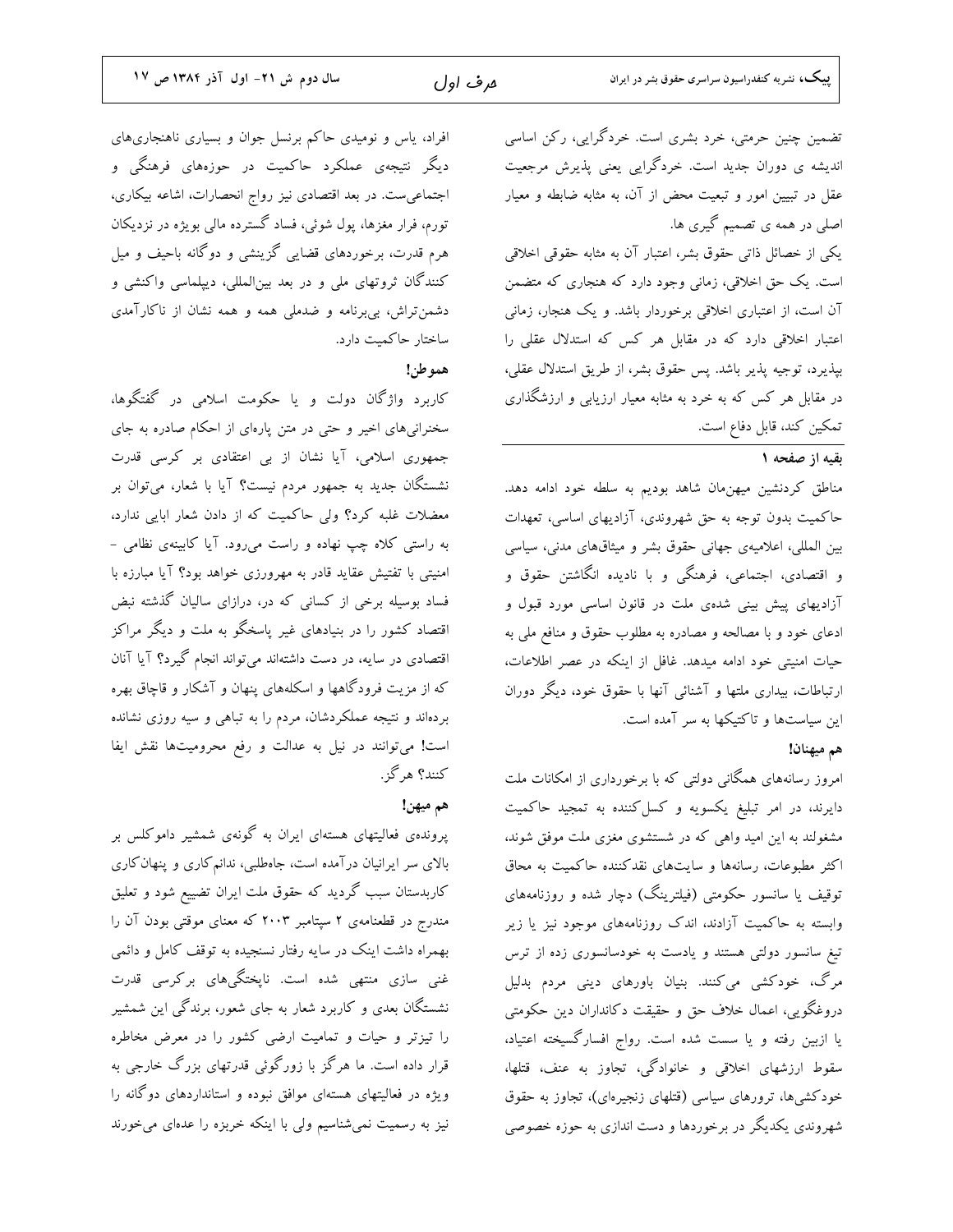و لرز آن را ملت شريف ايران تحمل كند نيز موافق نيستيم. آنچه روشن است این بحران سازی از سوی قدرتمندان داخلی نه به منظور استیفای حقوق ملت ایران، بلکه برای مصرف داخلی و انحراف مبارزان ایرانی در احقاق حقوق اولیهی خود در تأمین آزادی و نقبه از صفحه ١٩ دموکراسی است. همه آگاهند که برای ملت ایران مهمتر از مسأله اتمی و هرگونه اقدام دیگر، تأمین آزادی و استقرار حکومتی مردم سالار هدف اصلی است. با استقرار حکومت ملی منبعث از مردم نه .<br>نگرانیهای ادعایی قدرتمندان جهانی موردی خواهد داشت و نه

اولویتهای اصلی برنامههای پیشرفت علمی و عمرانی کشور زیر سؤال خواهد رفت و امکان دسترسی به بخشهای گوناگون علوم و فنون را فراهم خواهد آورد.

هموطنان عزيز!

لازم است به حاکمیت هشدار دهیم که حکومتگران، خدمتگزاران مردماند و هیچکس در هیچ مقامی مجاز نیست خود را حکمران مطلق مردم بداند و امور مقننه، قضائی و اجرائی کشور را یکجا در اختیار گرفته و در ریز و درشت کلیهی مسائل دخالت کند ولی به هیچ مرجعی پاسخگو نباشد و هر از گاه نقش اپوزیسیون به خود گرفته، از دیگران انتقاد کند. ما امضاکنندگان بدور از هرگونه خشونت، برای جلوگیری از عمیقتر شدن این زخمهای ژرف و خروج کشور از بن بستهای پیشررو، خواستار اعمال اصلاحات راستین ساختاری برمبنای اعلامیههای جهانی حقوق بشر و الحاقیههای آن و تأمین آزادیهای اساسی، عدالت و حکومت قانون با همکاری و حضور دلسوزان ملت که خارج از هرم قدرت حاکمیت هستند، میباشیم و از تمامی آزادیخواهان ایران که به استقلال و آزادی ایران می|ندیشند، میخواهیم، در فرصت باقیمانده پیش از آنکه در اثر سیاستهای ویرانگر و واپسگرایانهی حاکمیت، تمامیت ارضی، استقلال، آزادی و امنیت کشور در معرض خطر بیشتر قرارگیرد، از آنجمله در برخورد با پروندههای هستهای و حقوق بشر (که اجماع بین المللی بیسابقهای را علیه میهنِمان شکل داده است) و خسارات جبران ناپذیری بوجود آورد، به تلاش همه جانبه در این راه برخیزند. امضای ۶۷۴ نفر فعال سیاسی، فرهنگی، اجتماعی و دانشجو یی

بقيه از صفحه ١٤

صورت باید انتظار آن را داشته باشیم که با ورود زنان به عرصههای مختلف اجتماعی و فرهنگی آنان را برای حفاظت

سیاسی و دفاع از حقوق خود در آیندهی نزدیک نهادینه کنند و زنها بتواند به استقرار در رشد دموکراسی در معنای جامع و وسیع آن نقش تاریخی خود را ایفا کنند. Keslassy, E 2003 Democraxie etegalite Bereal, pnvis

بطوری که هنگامیکه سازمان سیا برای بکار بردن شکنجه شدیداً به کسی احتیاج داشته باشد، فرد زندانی را به کشورهایی از قبیل مصر و مراکش می فرستد. زیرا شکنجه گران آنها را ما خودمان تربیت کرده ایم و دیگر نیازی نیست که دستهای خودمان را آلوده کنیم. سازمان عفو بین المللی اسنادی را در باره بکار بردن شکنجه توسط ایالات متحده آمریکا در زندانهای مخفی و در گوانتانامو در گزارشی جمع آوری نموده است. یکی از کسانی که بدون اینکه جرمی مرتکب شده باشد، چهار سال در گوانتانامو اسیر بوده است، یک شهروند مصری است بنام سامی لایتی Sami Leithi که باقي عمر خود را بايد در صندلي چرخدار بماند. ″ مرا به هر نحوی که در تصور بگنجد شکنجه کردند، هم روانی و هم بدنی. مدتی مرا در سلولی که کوچکترین رابطه ای با خارج نداشت، زندانی کردند. نه چیزی را می توانستم ببینم و نه بشنوم. بدون کوچکترین اثر حسٌی. روزانه ۲۴ ساعت زیر نورافکن های

قوی. بسیار وحشتناک بود. یک روز ۶ نگهبان وارد سلول شدند و مرا از ناحیه سر و پشت زیر کتک گرفتند. فکر می کردم دیگر نمی توانم تحمل کنم. بعدها معلوم شد که ستون فقراتم را شکسته اند."

## بقيه از صفحه ٢٣

ICFTU یکبار دیگر، مصرانه از شما می خواهد که اقدامات لازم را برای لغو فوری احکام صادره علیه محمود صالحی، جلال حسینی، محسن حکیمی، برهان دیوارگر و محمد عبدی یور به عمل آورید. من اطمینان دارم که بیگناهی همکاران ما که نامشان در بالا ذکر شد، در مرحله بعدی روند قضایی، کاملا ثابت خواهد شد. منتظر اقدامات فوری و قاطع شما در این موارد هستم با احترام، دبیر کل

هیچ کس نباید شکنجه شود یا تحت مجازات يارفتارظالمانه، ضد انساني يا تحقيرآميز قرار **گیبر د.** ماده ۵ اعلامیه جهانی حقوق بشر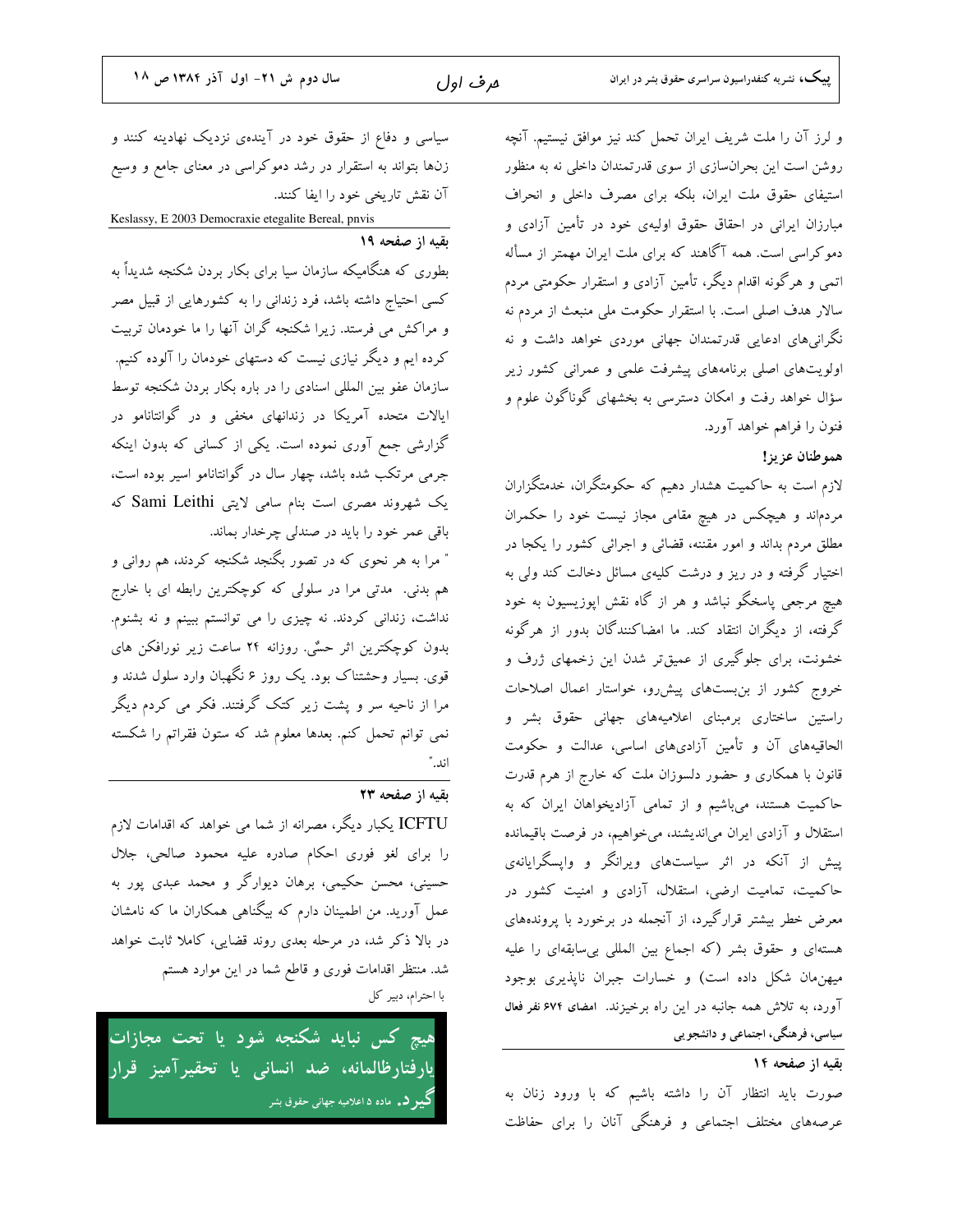گزارش ویژه

حميد بهشتى

#### شکنجه با ۵۰ سال تحقیقات در خدمت سازمان سیا



از دهها سال پیش شکنجه سیاست و کار سازمان سیا و ارتش آمریکاست و از آنجائی که شکنجه مدرن برای شکنجه گر به صورت عادی درآمده است، شکنجه گران غالبا خودشان نیز نمی دانند که شکنجه می کنند.

پژوهشهای آلفرد دبلیو مک کوی، استاد علم تاریخ دانشگاه ويسكنسين ماديسن واقع در ايالات متحده آمريكا نشانداده است که سازمان سیا در طی ۵۰ سال کار تحقیقاتی و مطالعه پیرامون شکنجه و با صرف بودجه ای بیش از ۱۳ میلیارد دلار، امروزه در اقصی نقاط جهان شکنجه را امری عادی نموده است. آلفرد مک کوی در دهه ۱۹۹۰ متوجه حساسیت موضوع شکنجه گشته و آغاز به تحقیقات در این زمینه نمود. وی آنزمان در سفری که به فیلیپین رفته بود، حاصل تعلیمات شکنجه را از جانب آمریکائیان بر پرسنل ارتش فیلیپین مشاهده نموده، مورد بررسی قرار داد و نتیجه تحقیقتات خود را در کتابی تحت عنوان "نزدیکتر از برادران" (Closer Than Brothers) در سال ۱۹۹۹ منتشر نمود. اما با مشاهده تصاویر شکنجه های ابوغریب برای وی مسلم گشت که تمامی عملیات شکنجه در دوران جنگ سرد چونان مقدمه ای بوده است که نتایج آنرا امروزه مشاهده می کنیم. به همین جهت وی مجدداً به پژوهش در این زمینه پرداخت.

تحقیقات وی پیرامون ۵۰ سال اعمال شکنجه توسط سازمان سیا و ارتش آمریکا مدارک کوبنده ای را بر علیه آمریکا بدست می دهند×. چه در عراق، در افغانستان و یا گوانتانامو، ایالات متحده آمریکا در مقابله با تروریسم به روشهائی متوسل میشود که از دوران جنگ سرد و باصرف بودجه ای هنگفت، با تکیه بر تحقیقات علمی ایجاد و هر چه بیشتر تکمیل و مورد تجربه قرار گرفته و به دیگران آموزش داده اند. تجربیات بدست آمده در آزمایشاتی که با استفاده از مواد مخدر و وهم آور، شوک

الکتریکی و جداکردن کلیه توانائی های حسٌی اسیر از خارج به عمل آمده، نهایتا به روشهای شکنجه گری فاقد تماس و روانی فوق العاده كوبنده اي تبديل گشته اند. حاصل اين مطالعات و آزمایش ها در کتاب بسیار حجیمی، حاوی دستورالعل های اعمال شکنجه مندرج گشته و در سطح جهان، در آسیا و آمریکای لاتین بکار میرود. از جمله به ویتنامی ها آموزش می دادند چگونه با بکار گیری این روشها افراد ویت کنگ را از راههای روانی بازجوئی نموده، نقاط ضعف آنها را یافته، شکنجه و آخرسر نیز به قتل رسانند.

به نظر مک کوی تصاویر ابو غریب نیز نشاندهنده همان فنون شکنجه گریست که سازمان سیا طی ۵۰ سال ایجاد و در سراسر گیتی گسترش داده است. شکنجه های ابوغریب بر اساس دستورالعمل های کتبی و با آگاهی و دستور مقامات بالا در دولت آمریکا انجام میشد. آنها مقدمات پایمالی حقوق بین المللی را که در مبارزه با تروریسم انجام شد، سالها پیش فراهم کرده بودند. در ژانویه سال ۲۰۰۲ آلبرتو ار کنزالس، وزیر دادگستری فعلی ایالات متحده و مشاور حقوقی کاخ سفید در آن زمان در یادداشتی، به پرزیدنت بوش توصیه کرده بود که در مبارزه با القاعده مقررات مربوط به تحریم شکنجه در کنوانسیون ژنو را فاقد موضوعیت تلقی نماید. در اکتبر همان سال فرمانده بخش بازجوئی در گوانتانامو تقاضای مجاز شمردن شکنجه را در گوانتانامو نمود. یک سال پس از آن به دستور دونالد رامسفلد، وزیر دفاع آمریکا رسماً بكار بردن شكنجه در مورد مهمترين زندانيان القاعده صادر شد. به گفته مک کوی این کار ابتدا با شکنجه چند نفر آغار گشت، سیس شامل بر صدها تن در گوانتانامو شد که پیش از آن در افغانستان نیز اعمال می گشت و اکنون به شکنجه هزاران تن در عراق رسیده است. شکنجه به سرعت شگفت آوری گسترش می یابد. زیرا امر بسیار فریب انگیزیست و رگه های تاریک ضمیر انسانی را مورد مخاطب قرار داده، اگر یک بار مجاز گردد، دیگر قابل کنترل نمی باشد.

در حالیکه افشای این شکنجه ها افکار عمومی سراسر جهان را به اعتراض بر انگیخت، مقامات رسمی آمریکا با بی تفاوتی با آن برخورد نمودند. ایالات متحده به جای آنکه شکنجه را کنار بگذارد، از آن پس انجام آنرا به دول دوست خود واگذار نمود. بقیه در صفحه ۱۸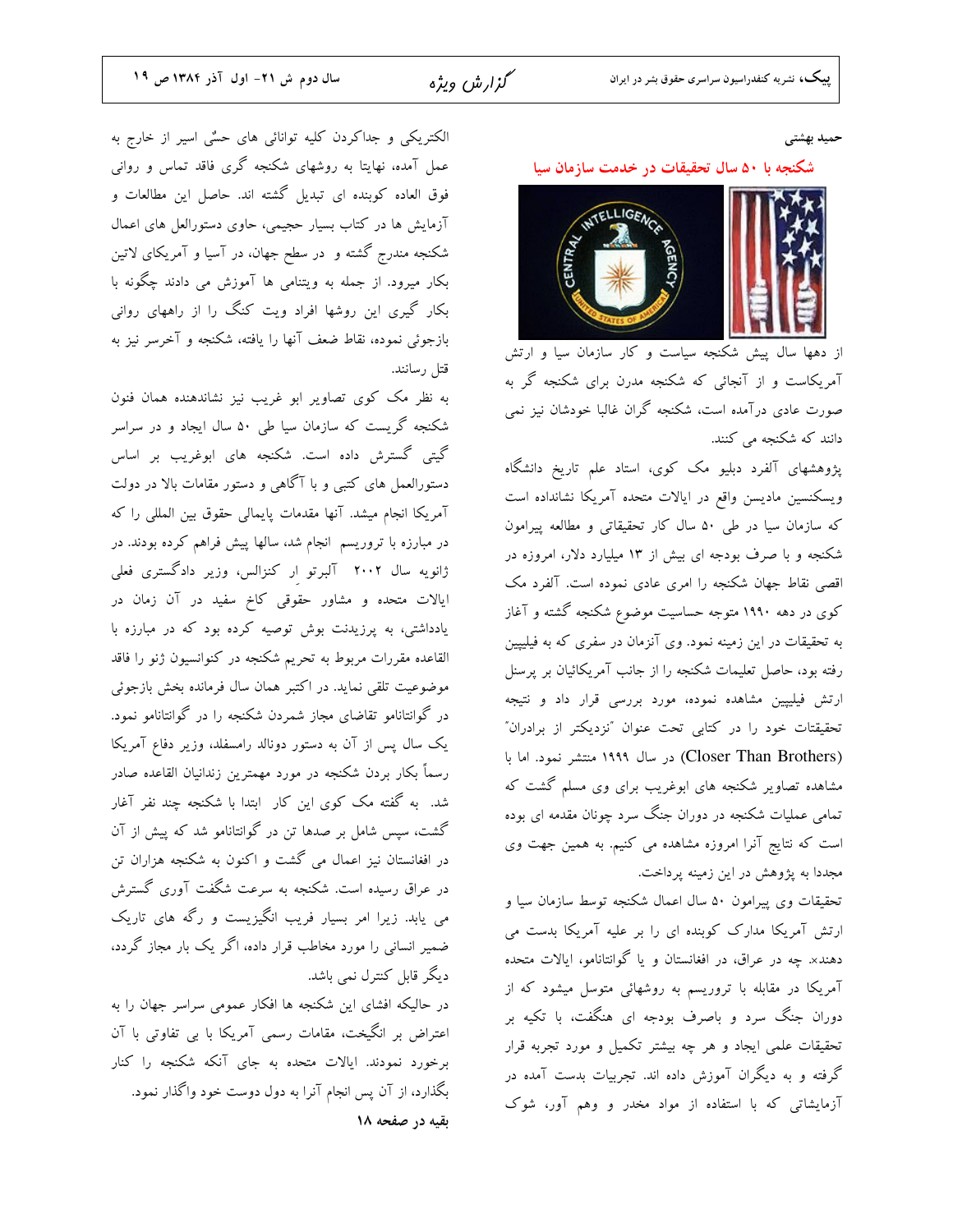## مصاحبه گر: بهنام باوندیور

آقای سلطانی در حقیقت ایشان کفارهی چیز دیگری را میدهد. امروز تعدادي از شخصيتهاي سياسي، فرهنگي و مدافع حقوق بشر، به عنوان اعتراض به عدم رسيدگي به پرونده عبدالفتاح سلطاني وکيل زنداني، و با خواست آزادي او در منزل خانواده سلطاني جمع شدند. صداي آلمان در مورد علل برگزاري اين نشست اعتراضي و نيز موانع م وجود بر سر راه رسيدگي به پرونده عبدالفتاح سلطاني، با نرگس محمدي از اعضاي «کانون مدافعان حقوق بشر» و شیرین عبادي رییس این کانون و از سخنرانان نشست مذکور گفتگو کرده است.

ب. ب: خانم نرگس محمدی، گویا امروز صبح **که عدهای از چهرههای سرشناس سیاسی و مدافع** <mark>.</mark> حقوق بشر در منزل آقای عبدالفتاح سلطانی <mark>ا</mark>جمع شدند. ممکن است بفرمایید هدف از دیدار <mark>ر</mark>از خانوادهی سلطانی چه بود و چه شخصیتها و از چه نهادهایی در این جمع حضور داشتند؟

نرگس محمدی: با گذشت ۱۰۴ روز از بازداشت آقای عبدالفتاح سلطانی، وکیل و عضو «کانون مدافعان حقوق بشر» و «کانون وکلای دادگستری ایران»، جمعی از فعالان سیاسی و مدافعان حقوق بشر و دانشجویان، امروز در منزل آقای سلطانی بمدت ۲ ساعت یک نشست اعتراضی داشتند. در این نشست از جریانات سیاسی از «نهضت آزادی» آقای دکتر ابراهیم یزدی، از جریانات ملی مذهبی آقایان یوسف اشکوری، سعید مدنی، رحمانی و از «کانون مدافعان حقوق بشر» خانم عبادی، آقای سیف زاده، آقای دادخواه و من بودم، و از «انجمن دفاع از حقوق زندانیان» آقای باقی و آقای یداله اسلامی، از «انجمن معلمان ایران» ۵ نفر به نمایندگی از سازمان شان تشریف آورده بودند و از سوی دانشجويان و «دفتر تحكيم وحدت» آقايان عبداله مومني، مهدي امین زاده و از فعالان سیاسی آقای کیوان صمیمی و آقای فریبرز رییس دانا از «کانون نویسندگان ایران» در این نشست حضور داشتند. و جمعی از دوستان آقای سلطانی از «کانون وکلای دادگستری» و وکلای کمیسیون حقوق بشر در «کانون وکلای دادگستری» آقای اسماعیلی و آقای کاکوانی نیز تشریف داشتند. ب. ب : در منزل آقای سلطانی چه صحبتهایی شد و آیا شخصیتهای شرکت کننده به توافق نظری برای اقدامهای **بعدیشان رسیدند؟** نرگس محمدی: در مجموع این نشست نشستی اعتراضی بود. یعنی دوستان و فعالان سیاسی و حقوق بشری برای

اعلام اعتراض برای تداوم بازداشت آقای سلطانی و همراهی و همدردی با همسر ایشان تجمع کرده بودند و برنامهی دیگری انجام

ب. ب.: خانم محمدى الان تقريبا آن مهلت حدود يكهفته يا ١٠ روزی که طرفداران آزادی آقای سلطانی برای رسیدگی به وضعیت ایشان معین کرده بودند و قرار بود اگر به پروندهی آقای سلطانی رسیدگی نشود، دست به تجمع اعتراضی بزنند به سر آمده است. آیا حالا در فکر برگزاری آن تجمع اعتراضی هستيد؟

نرگس محمدي: بله، آرام آرام فکر میکنم با توجه به قولهایی که داده شده بود از سوی قوه قضاییه، مبنی بر آزادی آقای سلطانی و پیگیری وضعیت ایشان، حالا که نتیجهای خاصی نداده فکر می کنم که فعالان حقوق بشر و فعالان سیاسی اقدامات دیگری را مد نظر قرار بدهند.

ب. ب :سرکار خانم عبادی، امروز صبح شما هم در نشست

اعتراضی در منزل آقای عبدالفتاح سلطانى شركت داشتید و سخنرانی کردید. ممکن است رئوس سخنراني خود را

بربشمرید؟ شیرین عبادی: من بعنوان یکی از وکلای آقای سلطانی خلاصهای از پروندهی حقوقی ایشان را به اطلاع حاضرین که برای اعلام همبستگی با آقای سلطانی و خانواده شان گردهم آمده بودند بیان کردم و اعتقاد خودم را هم گفتم. به اعتقاد من آقای سلطانی صددرصد بیگناه است و در حقیقت ایشان کفارهی چیز دیگری را مى دهد.

ب. ب : ممکن است بگویید این «چیز دیگر» چه چیزیست؟ شیرین عبادی: آقای سلطانی سالهاست از زندانیان سیاسی ــ عقیدتی با شهامت کامل و مجانا دفاع میکند و متاسفانه از دید برخی از افراد اینطور است که کسی که از زندانی سیاسی دفاع می کند الزاما باید با او هم همسو باشد. در حالیکه اینطور نیست. مگر یک وکیلی که از قاتل دفاع میکند، آیا در قتل شریک است! آقای سلطانی از گروههای مختلف سیاسی تا بحال دفاع کرده است و هدفشان هم در حقیقت دفاع از آزادی عقیده و بیان در ایران است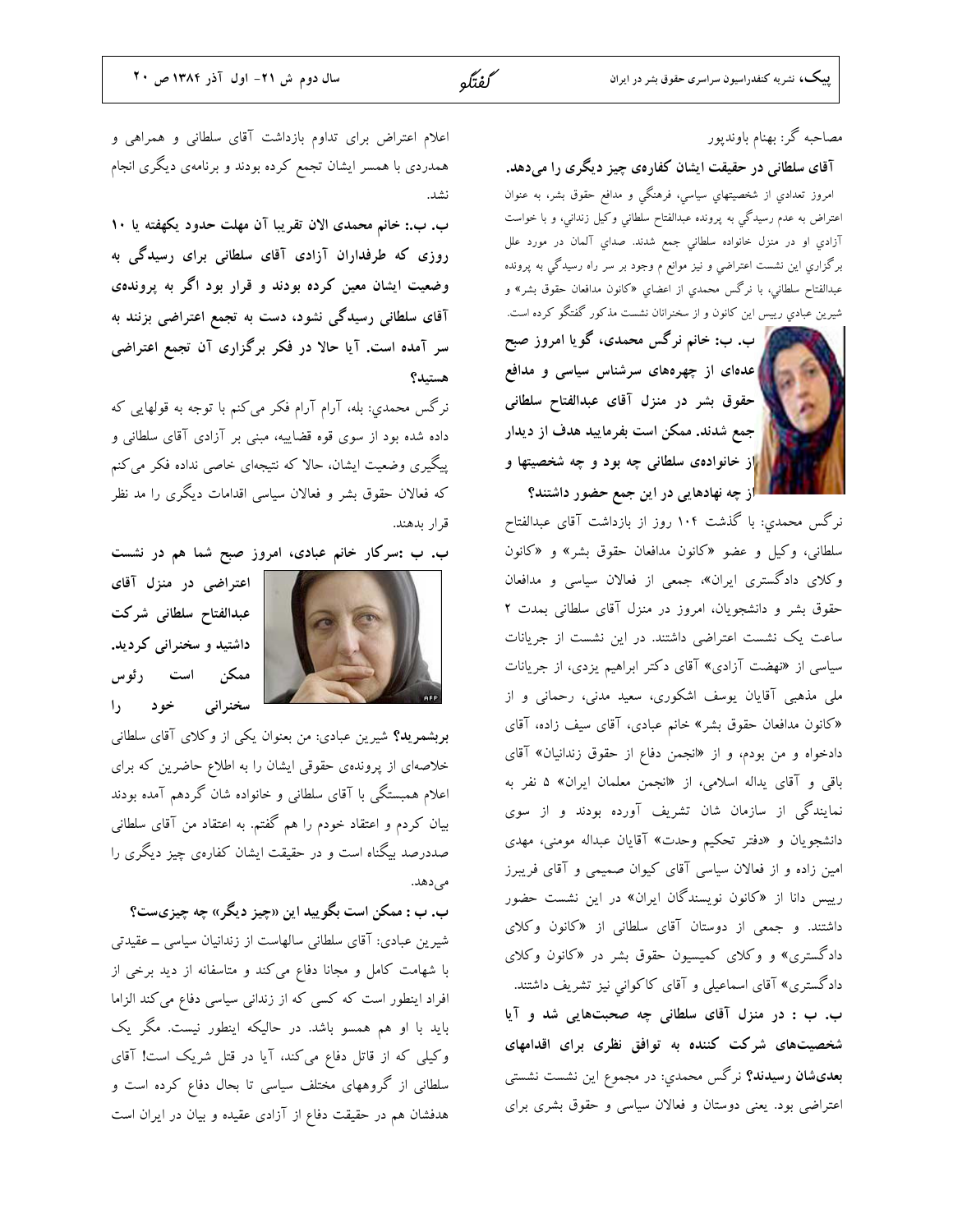| سال دوم ش ٢١- اول آذر ١٣٨٤ ص ٢١                               | كفتكو | پییک، نشریه کنفدراسیون سراسری حقوق بشر در ایران                 |
|---------------------------------------------------------------|-------|-----------------------------------------------------------------|
|                                                               |       |                                                                 |
| هستند که میتوانند قوانین را نادیده بگیرند، و دقیقا خطاب آقای  |       | و بس. آقای سلطانی به هیچ حزب و گروه و دستهای متعلق نیستند       |
| سلطانی هم به این افراد است و اعلام جرم هم به این مناسبت.      |       | و کاملا مستقل اند، و صرفا به آزادی بیان و اندیشه می ندیشند و    |
| ب. ب.: خانم عبادی، آیا رییس قوه قضاییه، آقای شاهرودی،         |       | از بنیانگذاران «کانون مدافعان حقوق بشر» هستند. یعنی تنها جایی   |
| برای رسیدگی به پروندهی آقای سلطانی نفوذی دارند؟ تجربهی        |       | که آقای سلطانی عضو است همین «کانون مدافعان حقوق بشر»            |
| تاکنونی شما چه هست؟                                           |       | است که یک موسسهای ست مربوط به حقوق بشر. اما، متاسفانه،          |
| شیرین عبادی: من به آقای شاهرودی نزدیک نیستم که ببینم نفوذ     |       | برخی از مقامات این مسئله را بخوبی درک نمی کنند و فکر            |
| ایشان چقدر است و اساسا دستگاهی بنام «نفوذسنج» اختراع نشده     |       | میکنند وقتی از یک متهم مربوط به «براندازي» و یا متهم به         |
| است. من فقط این را میدانم که در مواردی چند آقای شاهرودی       |       | «جاسوسی» کسی دفاع می کند، الزاما همسو با اوست.                  |
| بخشنامههایی صادر کردند و دستوراتی دادند که مورد توجه          |       | ب. ب.: خانم عبادی، آیا شما ارتباطی میان دستگیری و زندانی        |
| مقامات اجراکننده قرار نگرفته است.                             |       | شدن آقای سلطانی با پروندهی قتل خانم زهرا کاظمی میبینید؟         |
| ب. ب.: پس شما پاسخ مرا دادید. یعنی آقای شاهرودی از نفوذ       |       | شیرین عبادی: آنچه من گفتم بطور کلی بود. یعنی هم در ارتباط با    |
| چندانی برخوردار نیستند!                                       |       | پروندهی قتل زهرا کاظمی ست و هم در ارتباط با تمام                |
| شیرین عبادی: من پاسخ شما را به همان صورتی که گفتید تکرار      |       | پروندههایی که آقای سلطانی با شجاعت تمام از آنها دفاع کردهاند    |
| می کنم، برای اینکه بایستی دید که دستوردهنده تا چه میزان برای  |       | و یادمان باشد، ۳ سال قبل هم باز مجددا آقای سلطانی به اتهام دفاع |
| اجرای دستورهایش هم پافشاری میکند. فراموش نکنید، گاهی          |       | از گروه ملی ــ مذهبی زندان رفتند و آقای دادخواه هم محکوم به     |
| اوقات رییسی به مرئوس اش دستوری میدهد برای اجرا و وقتی         |       | زندان شدند. یعنی در واقع دومین بار است که آقای سلطانی برای      |
| که مرئوس اجرا نمی کند، اساسا کار را به بالاتر می کشند و رییس  |       | دفاع از موکلین اش به زندان میرود.                               |
| می گوید، من دیگر از امروز کار نمی کنم در ادارهای که کارمندها  |       | ب. ب.: خانم عبادی، آقای سلطانی از وکلای خودشان خواسته           |
| حرف من را نمیخوانند. اما، گاهی از اوقات خود رییس هم مدارا     |       | بودند تا علیه قضاتی که برایشان پرونده ساختهاند اعلام جرم        |
| می کند. اینست که من دقیقا نمیتوانم به شما بگویم که کدامیک     |       | کنند. آیا وکلای آقای سلطانی دست به چنین کاری زدهاند یا          |
| از این شقوق است و گفتم که پاسخ من به این سوال، با توجه به     |       | مىخواهند بزنند؟                                                 |
| اینکه دستگاهی هنوز مبنی بر «نفوذسنجی» اختراع نشده، دشوار      |       | شیرین عبادی: آقای سلطانی قبل از اینکه به زندان اعزام شوند متنی  |
| است. من فقط از آنچه اتفاق افتاده تاکنون صحبت می کنم.          |       | را نوشته بودند، دائر بر اعلام جرم علیه برخی که اتهاماتی متوجه   |
| ب. ب.: ولی خانم عبادی، شما با توضیح و تحلیلی که ارائه         |       | آنها بود از باب عدم رعایت قوانین و گفتند که هر زمانی که اعلام   |
| دادید، نشان دادید که راههای هم برای «نفوذسنجی» وجود           |       | کردم شما این را مطرح بکنید و طی فاکسی، که روز قبل به منزل       |
| دارند. سرکار خانم عبادی سپاسگزارم.                            |       | شان از زندان آمده بود، ایشان اعلام کردند که به وکلا بگویید      |
| بقیه از صفحه ۲۵                                               |       | پروندهی من را به جریان بیندازند. و در نتیجه گروه وکلا حسب       |
| در نتیجه این عمل دستان زندانی قطع گردید.                      |       | دستور آقای سلطانی دائر بر اعلام جرم مبنی بر عدم رعایت           |
| ديدار سازمان عفو بين المللي                                   |       | نظامات قانونی، اینکار را باید انجام بدهد.                       |
| مقامات ایران به تقاضای سازمان عفو بین المللی جهت دیدار        |       | ب. ب: خانم عبادی، فکر می کنید مانع اصلی را در راه رسیدگی        |
| نماینده اش جوابی نداده اند. (با این وجود) در ماه ژوئن (خرداد) |       | به پروندهى آقاى سلطانى در كجا بايد جست؟                         |
| علیرغم مخالفت مقامات ایرانی یک نماینده سازمان عفو بین الملل   |       | شیرین عبادی: مانع اصلی را در اینجا باید جست و جو بکنیم که       |
| موفق شد همراه نماینده حقوق بشر اتحادیه اروپا در تهران شرکت    |       | عدهای خود را فراتر از قانون میدانند و فکر می کنند در موقعیتی    |
| نمايد.                                                        |       |                                                                 |
|                                                               |       |                                                                 |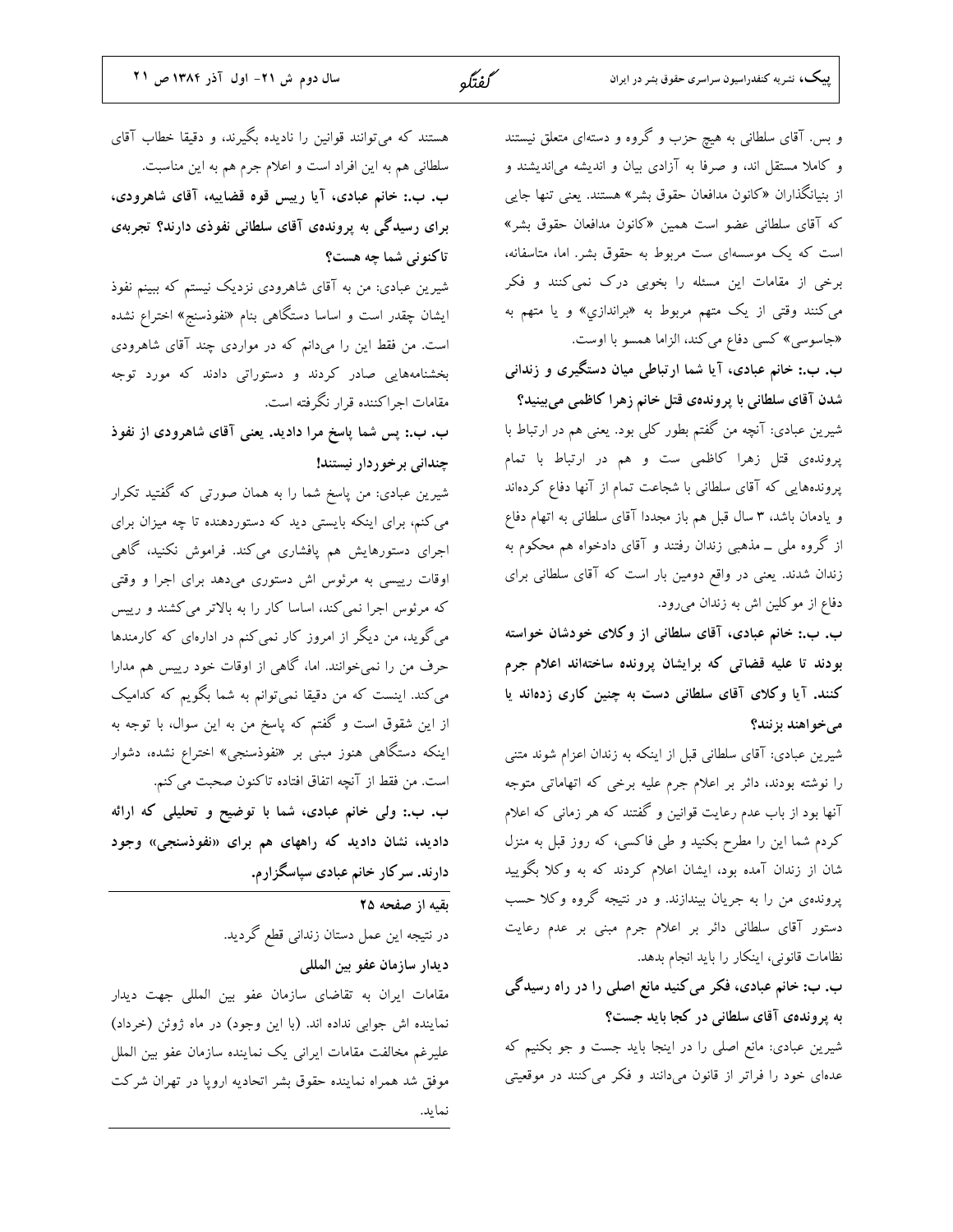پییک، نشریه کنفدراسیون سراسری حقوق بشر در ایران

### ترجمه: ن. نوريزاده

کنوانسیون بین المللی حقوق مدنی و سیاسی سازمان ملل متحد A 2200 مصوبه ٢۶ دسامبر ١٩۶۶/ قطعنامه قدرت اجرائی بنابر ماده ۴۹، ۲۳ مارس ۱۹۷۶



قسمت اول:

د پباچه:

دولتهاى عضو اين ميثاق:

با توجه به اصولی که در منشور ملل متحد اعلام شده است، شناسائی حیثیت ذاتی و حقوق برابر و غیر قابل انتقال کلیه اعضاء خانواده بشر، مبنای آزادی، عدالت و صلح در جهان است، نظر به اینکه، حقوق مذکور ناشی از حیثیت ذاتی شخص انسان است، با توجه به اعلامیه جهانی حقوق بشر، کمال مطلوب انسان آزاد، بهره مندی از آزادی سیاسی، مدنی و رهائی از ترس میباشد و دستیابی به این شرایط فقط بوسیله بهره مندی هر کس از حقوق سیاسی و مدنی خود و نیز حقوق فرهنگی، اجتماعی و اقتصادی میسر است، با توجه به منشور ملل متحد، دولتها متعهد برعایت و احترام به حقوق و آزادیهای انسان وترویج آنها در سراسر جهان میباشند، با درک این حقیقت که افراد نسبت به یکدیگر و اجتماعی که بدان تعلق دارند دارای مسئولیت در جهت اعتلا و ترويج رعايت حقوق شناخته شده مندرج در اين ميثاق ميباشند، (دولتهای عضو این میثاق) با مواد زیر موافقت میکنند:

بخش يكم

ماده اول

١- تمام ملتها حق خودمختاري دارند. بواسطه اين حق، آنها وضعیت سیاسی، اقتصادی، اجتماعی و توسعه فرهنگی خود را آزادانه تعيين ميكنند.

۲- تمام ملتها میتوانند برای اهداف خود، بدون لطمه زدن به تعهدات ناشی از همکاریهای اقتصادی بین المللی که بر مبنای اصول سود متقابل و حقوق بين المللي، آزادانه (منعقد شده است)

ثروتها و منابع طبیعی شان را مصرف نمایند. در هیچ موردی نمی توان ملتی را از وسایل امرار معاش خود محروم نمود. ۳- دولتهای عضو این میثاق، از جمله دولتهای مسئول اداره کشورهای مستعمره و تحت قیمومیت، باید در تحقق حق خودمختاری و احترام به این حق، طبق مقررات منشور ملل متحد، سرعت بخشند.

بخش دوم

### ماده دوم

۱- هر دولت عضو این میثاق متعهد میشود که نسبت به افراد ساکن قلمرو و تبعه حوزه قانونی خود، حقوق شناخته شده این میثاق را صرفنظر از نژاد، رنگ، جنس، زبان، مذهب، عقیده سیاسی و یا عقیده ای دیگر، و همچنین اصل و منشاء اجتماعی یا ملی، دارائی، نسب و یا وضعیت های دیگر، محترم شمرد و تضمین نمايد.

۲- هر دولت عضو این میثاق در جائیکه قوانین و تدابیری پیش بینی نشده است، متعهد میباشد که اقدامات لازم را بنابر روند قانونگذاری خود و مقررات این میثاق بعمل آورد. اتخاذ چنین قوانین و تدابیری بمنظور اجرای حقوق شناخته شده این میثاق ميباشد.

٣- هر يک از اعضاى عضو اين ميثاق متعهد است كه:

الف: تضمین نماید، فردی که حقوق و آزادیهایش که در این میثاق برسمیت شناخته شده است، نقض گردد، باید وسیله ای جهت جبران خسارت موثر داشته باشد، هرچند این نقض بوسیله افرادی انجام گرفته باشد که در سمت رسمی خود قرار داشته اند. ب: تضمین نماید، فردی که درخواست جبران خسارت میکند، باید بوسیله مقامات صالح قضائی، اداری و قانونگذاری و یا بوسیله هر مقام دیگری که بواسطه نظام قانونی کشور مقرر میگردد (مورد رسیدگی قرار گیرد) و همچنین امکانات جبران خسارت قضائی و حقوقی ( تظلم خواهی) توسعه یابد. ج: تضمین نماید که مقامات صالحه در صورت محرز شدن چنین

خساراتي وادار به جبران شوند.

ماده سوم

دولتهای عضو این میثاق تعهد مینمایند که برابری حقوق مردان و زنان در بهره مند شدن از تمام حقوق سیاسی و مدنی که در این میثاق بیان شده است، تضمین شود. و بقیه در صفحه ۲۴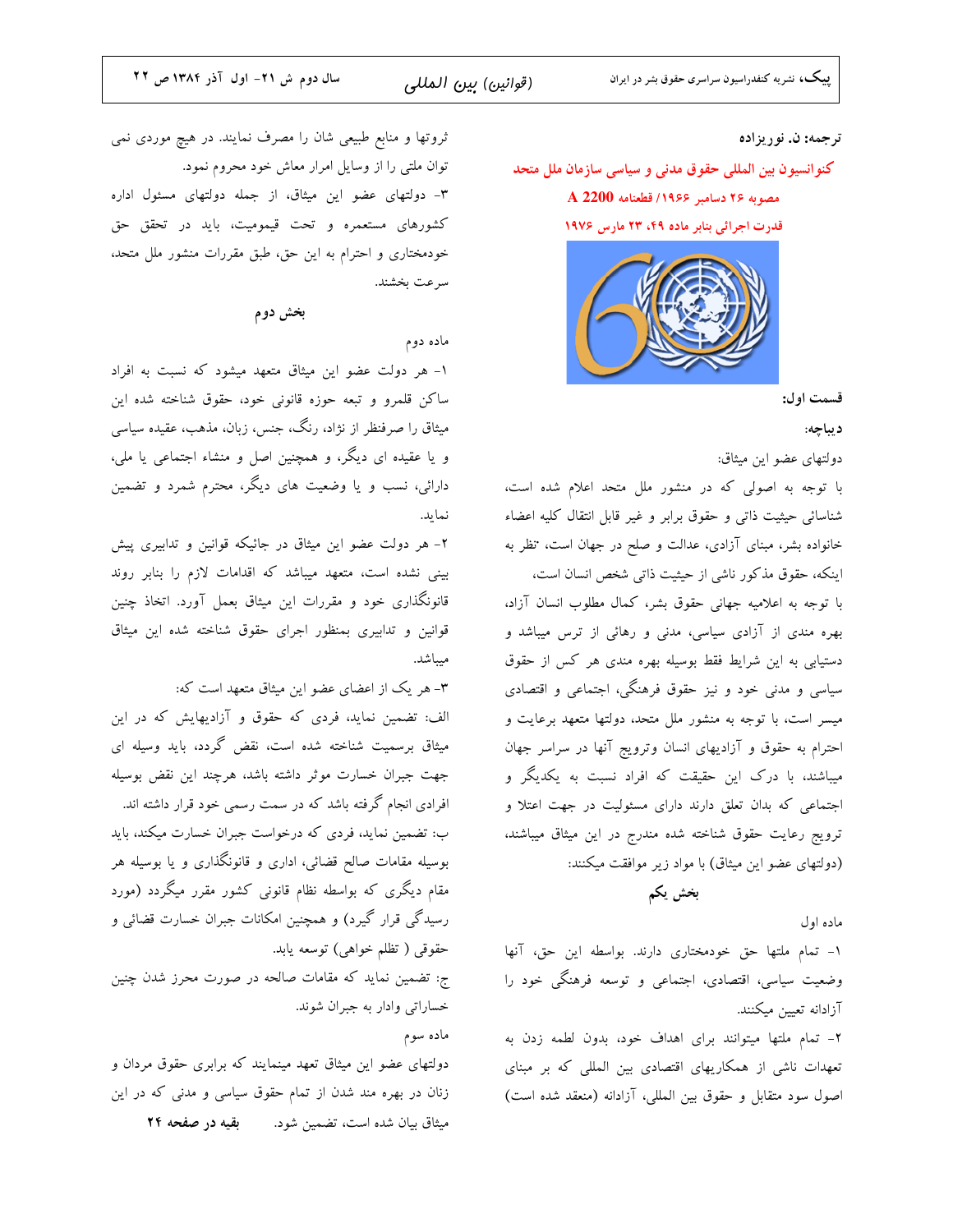دبیر کل کنفدراسیون جهانی اتحادیه های آزاد کارگری

باشند، و نیز مراحل قضایی آتی بطور عادلانه، شفاف و در صورت امکان، با حضور ناظران بین المللی انجام گیرد. ما از اطلاع رسانی بیشتر به شما در این مورد، کوتاهی نخواهیم کرد. پیش از آن اما سپاسگزار خواهیم بود اگر شما، همان گونه، که در بالا درخواست شد، در اسرع وقت ممکنه، با تماس با دولت ایران در این مورد دخالت کنید. با احترام - دبير كل دومین نامه ی دبیر کل کنفدراسیون جهانی اتحادیه های آزاد کار گری به احمدی نژاد ۱۴ نوامبر ۲۰۰۵ آقای رئیس جمهور محترم متعاقب نامه قبلی ام به شما، مورخه ۱۰ نوامبر ۲۰۰۵، در مورد احکام دادگاه سقز، مجددا شما را خطاب قرار می دهم تا اعتراض شدید خود را نسبت به احکام زندان برای محسن حکیمی، برهان دیوارگر و محمد عبدی پور ابراز کنم. به اطلاع کنفدراسیون جهانی اتحادیه های آزاد کارگری ( ICFTU ) رسیده است که دادگاه انقلاب سقز، محسن حکیمی، برهان دیوارگر و محمد عبدی پور را نیز هر کدام به دو سال زندان محکوم کرده است. به این ترتیب پنج نفر ازهفت نفری که در آغاز متهم شده بودند، یعنی سه نفر بالا بعلاوه محمود صالحی و جلال حسینی به زندان محکوم گردیده اند و دو نفر دیگر (هادی تنومند و اسماعیل خودکام) تبرئه شده اند. به باور ICFTU محسن حکیمی، برهان دیوارگر و محمد عبدی پور نیز، مانند محمود صالحی و جلال حسینی به دلیل فعالیت های سندیکایی محکوم شده اند. به ویژه با در نظر گرفتن این واقیت که همه آنان در ابتدا در رابطه با شر کت در جشن روز اول ماه مه ۲۰۰۴ دستگیر شدند، و در زمان کوتاهی بعد از آن، مورد اتهام قرار گرفتند. به باور ICFTU صدور این احکام نشان می دهد که دولت شما هیچ احترامی برای حقوق اولیه اتحادیه ای مانند آزادی تجمع قائل نیست. ICFTU مایل است یکبار دیگر تاکید کند که کمیته آزادی تجمع سازمان جهانی کار ( ILO ) پیش از این، از دولت شما خواسته است كه اتهامات نسبت داده شده به اين هفت نفر از رهبران کارگری، در ارتباط با مراسم اول ماه مه ۲۰۰۴ در سقز را بقیه در صفحه ۱۸ يس بگيريد.

خواستاردخالت سازمان جهانی کار و لغو احکام زندان فعالین کارگری **Tinternational Confederation of Free Trade Unions** به دنبال محکومیت دو تن از فعالین جنبش کارگری در ایران، آقایان محمود صالحی و جلال حسینی هر کدام به ترتیب به پنج سال زندان و سه سال تبعید و سه سال زندان، دبیرکل کنفدراسیون جهانی اتحادیه های آزاد کارگری طی نامه های جداگانه ای خطاب به سازمان جهانی کار و احمدی نژاد رئیس جمهوری اسلامی خواستار مداخله در این محاکمات ناعادلانه و تامین حقوق این فعالین و لغو احکام صادره شده است. متن این دو نامه که از طرف «اتحاد بین المللی در حمایت از کارگران ایران» منتشر شده است، به شرح زیر است: درخواست ICFTU از دبیر کل سازمان جهانی کار برای دخالت در مورد احکام زندان برای فعالین کارگری به دبیر کل سازمان جهانی کار آقای سوماویا ما از شما تقاضا می کنیم که از سوی محمود صالحی و جلال حسینی که به خاطر شرکت در جشن روز اول ماه مه ۴۰۰۴ ، دیروز، ۹ نوامبر ۲۰۰۵ هر کدام به ترتیب به پنج سال زندان و سه سال تبعید و سه سال زندان محکوم شدند، ضمن تماس با دولت ایران در این مورد شخصا مداخله کنید. این موضوع، بویژه از این لحاظ برای ما اهمیت دارد که آقای صالحی، به احتمال قریب به یقین، به دلیل ملاقات ایشان با فرستادگان کنفدراسیون جهانی اتحادیه های آزاد کارگری ICFTU به زندان محکوم شده است، و نیز اینکه دولت ایران درخواستهای کمیته آزادی تجمع سازمان جهانی کار $\operatorname{ILO}$  مبنی بر لغو تمام اتهامات را نادیده گرفته است. جزئیات بیشتر در این مورد، در نامه پیوست که برای محمود احمدی نژاد، رئیس جمهور فرستاده ایم، آمده است. در چنین موقیعتی، من امید دارم که ILO مایل است که لزوم

احترام به حقوق بنیادی اتحادیه ای و احترام به درخواست های نهادهای ناظر در  ${\rm ILO}$  را به مقامات ایران یاد آور شود. من بویژه مایلم تاکید کنم که این برای متهمین، مهم است که آنان از حقوق کامل برای درخواست فرجام نسبت به احکام صادره برخوردار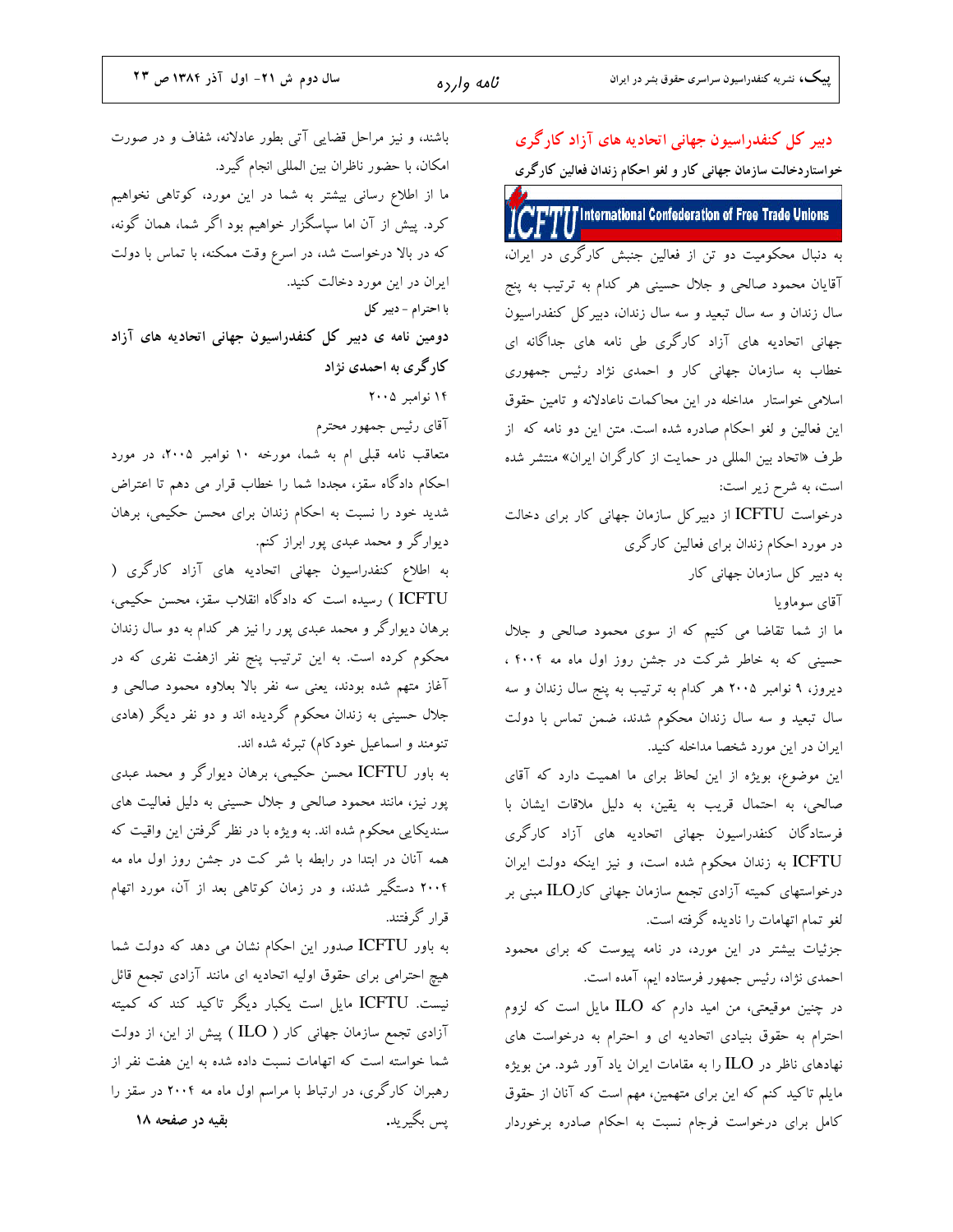رزا پارکس نماد جنبش حقوق مدنی سیاهان آمریکا درگذشت

رزا پارکس، زن سیاهپوستی که اقدام اعتراض آمیزش در سال ۱۹۵۵ در ایالت آلاباما علیه مقررات نژادى نقطه آغاز نمادين جنبش حقوق مدنى سياهان آمریکا قلمداد می شود، در سن ۹۲ سالگی درگذشته است.



خودداری خانم پارکس از واگذاری صندلی اش در یک اتوبوس شهری به یک مرد سفیدپوست و بازداشت متعاقب وی، به تحریم گسترده سیستم حمل و نقل عمومی توسط سیاهان منجر شد و به اعتراضات گسترده تر دامن زد.

کشیش جوانی به نام مارتین لوتر کینگ که بعدا رهبری جنبش مدنی سیاهان را به عهده گرفت سازماندهی آن تحرکات را به عهده داشت.

جنبش اعتراضی او در نهایت به تصویب قانون حقوق مدنی سال ۱۹۶۴ منجر شد که هرگونه تبعیض نژادی در آمریکا را ممنوع می کر د.

وکیل خانم پارکس گفت او در خانه اش در شهر دیترویت، در ایالت میشیگان، در حالی که خواب بود درگذشت.

وی دست کم از یک سال قبل از اختلال مشاعر رنج می برد. جسی جکسون از رهبران جنبش مدنی سیاهان آمریکا در اشاره به اقدام خانم پارکس در سال ۱۹۵۵ گفت: "او نشست تا بلکه همه ما برخیزیم و دیوارهای جدایی فروریخت.″

وی گفت میراث خانم پارکس برای همیشه زنده خواهد ماند و افزود: "از بسیار جهات، تاریخ به دو قسمت قبل و بعد از رزا پارکس تقسیم می شود.″

ادوارد کندی، سناتور دموکرات، از ماساچوست گفت: "ملت ما زنی دلیر و یک قهرمان واقعی را از دست داده است."

او افزود: "نبرد بی سر و صدای او برای کسب برابری، زنگ آزادی را برای میلیون ها نفر به صدا در آورد."

کوامی کیلیاتریک، شهردار سیاهیوست دیترویت گفت: "او سرمشق همه مردم بود. اگر او بر جای خود نمی نشست و همزمان بقیه در صفحه ۱۲

بقيه از صفحه ٢٢

ماده چهارم

۱- کشورهای عضو این میثاق درزمان پیشامدهای اضطراری عمومی که حیات ملتی را تهدید میکند و وجود آن پیشامد بطور رسمی اعلام گردیده است، میتوانند اقدامات لازم را خارج از مواد این پیمان و تعهدات خود نسبت به آنرا بنا بر وضعیت و مقتضیات بعمل آورند، مشروط براینکه این اقدامات متناقض با دیگر تعهدات حقوق بین الملل خود نباشد (و نیز) تبعیض انحصاری بر اساس نژاد، رنگ، جنس، زبان، منشاء مذهبی یا اجتماعی در بر نداشته باشد.

۲- (این اقدامات) نباید خارج از مواد ۶-۷-۸ (بند ۱و۲) ۱۱-۱۵-۱۶و۱۸ این قانون (میثاق) انجام گیرد.

۳- هر یک از کشورهای عضو این میثاق که از (حق) پیشامدهای اضطراری این پیمان استفاده میکند، باید بلافاصله موارد پیشامد اضطراری و دلایلی که موجب این اضطرار شده است را توسط دبیر کل سازمان ملل متحد به دیگر کشورهای عضو پیمان اطلاع دهد. (همچنین این کشور) اطلاعیه ای (مبنی بر ذکر) تاریخی که این پیشامد اضطراری پایان می پذیرد را صادر نماید و از طریق همان واسطه (دبیر کل) به اطلاع دیگر کشورهای عضو برساند.

ماده پنجم

۱- هیچیک (از مواد) این میثاق نباید بنحوی تفسیر گردد که بموجب آن حقی برای کشوری یا گروهی و یا فردی در جهت فعالیت و یا انجام هر عملی که باعث از بین رفتن هر یک از حقوق و آزادیهای شناخته شده در این میثاق میگردد و یا محدود کردن آن حقوق بیش از آنچه که در این میثاق پیش بینی شده است، ايجاد نمايد.

۲- هیچ نوع محدودیت و یا تخلف از حقوق اساسی بشر که در قوانین، پیمان نامه ها، آئین نامه ها و یا عرف هر یک از کشورهای عضو این پیمان شناخته شده است و یاوجود دارد، به بهانه اینکه در این میثاق (آن حقوق) به رسمیت شناخته نشده است و یا به میزان کمتری به رسمیت شناخته شده است، پذیرفته نخواهد ىو د.

هر کس حق آزادی عقیده و بیان دارد ماده ۱۹ اعلامیه جهانی حقوق بشر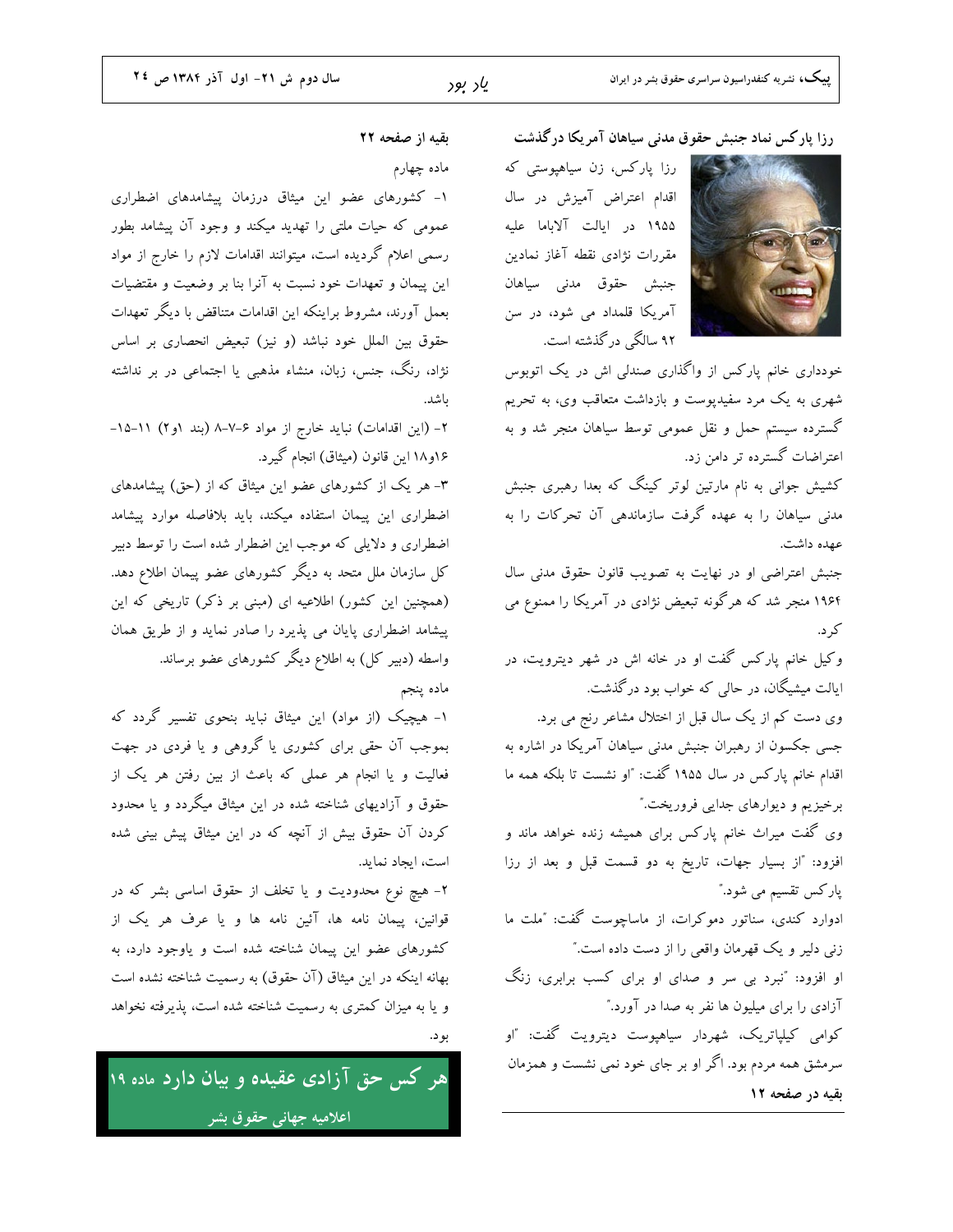بقيه از صفحه ٢۶

· در جولای (تیر ماه) انجمن دفاع از حقوق زندانیان اجازه فعالیت يافت، اهداف اين انجمن آشنا كردن زندانيان و خانواده آنها به حقوقشان و حمایت از آموزش زندانیان است. اعضاء هیئت (رئیسه) این انجمن متهم به "تحریک سیاسی" افراد شدند. برای مثال عماد الدين باقي به جرم نشر و تبليغ عليه (رژيم) محكوم به یکسال زندان شد. او در ابتدای ماه جولای (تیر) هنگامی که برای شرکت و ایراد چند سخنرانی در کنفرانس حقوق بشر در آفریقا شمالی کشور را ترک میکرد، گذرنامه وی را توقیف کردند.

· در ۱۰ و ۲۸ اکتبر (آبان) محبوبه عباسقلی زاده و امید معماریان بمدت چند هفته و به جرم حمایت از سازمانهای غیر دولتی در وبلاگ های خود، بازداشت شدند. همچنین دهها روزنامه نگار و مدافعين حقوق بشر و فعالان اجتماعي احضار و مورد بازجويي قرار گرفتند. این افراد مجبور شدند در بازداشتگاه ها اقرار و اعتراف کنند، که بنا به گزارش هیئت دولت اقرار آنان تحت شکنجه بازجویان صورت گرفته بود.

اصلاحات قانو ني

در ماه مارس (اسفند) خاتمی لایحه ای را که به مجلس (هفتم) جهت وسعت بخشیدن به قدرت و اختیارات رئیس جمهوری و ممانعت از رد صلاحیت های نامزدهای انتخاباتی مجلس توسط شورای نگهبان، تقدیم کرده بود، پس گرفت.

در ماه می (اردیبهشت) مجلس (هفتم) بار دیگر رای به عدم پیوستن ایران به میثاق بین المللی مخالفت با شکنجه و رفتار یا مجازات خشن، غیر انسانی یا تحقیر کننده سازمان ملل داد. مجلس قبلی (دوره ششم) پیوستن به این میثاق را تصویب کرده بود که در آگوست (مرداد) ۲۰۰۳ از طرف شورای نگهبان رد شد. در آوریل (اردیبهشت) رئیس قوه قضائیه مستقیما استفاده از

شکنجه را در بازجویی ها ممنوع اعلام نمود. در ماه می ( اردیبهشت، خرداد) قانونی مبنی بر" مشروعیت بخشیدن به آزادیها و رعایت حقوق شهروندی" تصویب شد. این قانون شامل مقرراتی در مخالفت با اشکال شکنجه میباشد.

در ژوئن (خرداد) مجلس جدید (هفتم)، طرحهائی را که از طرف مجلس قبلی (دوره ششم) راجع به حقوق اقلیت های مذهبی و تساوی حقوق زنان با مردان در مورد ارث و اعتلای حقوق زنان به رسمیت شناخته شده بود را بازپس گرفت.

در آگوست ( مرداد) شورای نگهبان طرح پیوستن ایران به میثاق بین المللی حذف کلیه اشکال تبعیض علیه زنان سازمان ملل را رد نمود.

مجازات مرگ، شکنجه و دیگر مجازاتهای خشن و غیر انسانی حداقل ۱۵۹ نفر در سال ۲۰۰۴ اعدام شدند که یکی از آنها زیر ۱۸ سال قرار داشت. افراد دیگری که حداقل ۱۰ نفر آنها در زمان ارتکاب جرم زیر ۱۸ سال بودند، محکوم به مرگ شدند. علت این محکومیت ها که از سوی دادگاه عالی قضائی مورد تائید قرار گرفته اند نامعلوم است. اعتقاد بر این است که ارقام حقیقی این اعدام ها بمراتب بیشتر از تعدادی است که اعلام شده است.

مجازات اعدام با اتهاماتی چون "محارب با خدا" و "جرم های اخلاقی" ادامه دارد. این جرمها هیچکدام مطابق با معیار های بین المللي نيست.

در ۱۵ آگوست (مرداد) بنا بر گزارش عاطفه رجبی ۱۶ ساله اعدام شد. او بعد از برگزاری یک محاکمه غیر عادلانه و ناهنجار محکوم به مرگ شده بود. قاضی که در ملاء عام به او توهین میکرد، در هنگام صدور رای به بیماری اختلال حواس او توجهی ننمود. (قاضی خود طناب دار را به گردن عاطفه انداخت) حداقل ۳۶ نفر محکوم به ضربات شلاق شدند. گفته میشود که تعداد محکومین به این نوع مجازات بسیار بیشتر از تعداد یاد شده است. محسن مفیدی در ماه فوریه (بهمن) محکوم به مجازات شلاق شد. او در حین اجرای حکم در اثر ضربات شلاق فوت نمود. در مورد مرگ نامبرده هیچ تحقیقی از سوی مقامات صورت نگرفته است. در نوامبر و دسامبر (آبان و آذر) یک نوجوان بنام لیلا مافی که ناتوانی ذهنی داشت و حاجیه اسماعیلوند به جرم اعمال خلاف عفت عمومی محکوم به مرگ به شیوه سنگسار شدند. اعتراضات داخلی و بین المللی باعث توقیف حکم اعدام آنها شد. افسانه نوروزی که در سال ۲۰۰۳ محکوم به مرگ شده بود، پرونده اش به شورای مصلحت نظام واگذار شده است. شکنجه در بیشتر زندانهای (رژیم جمهوری اسلامی ایران) بطور منظم و متداول ادامه داشته است. در جولای (تیر) رئیس زندان شهر دذفول واقع در جنوب ایران در ارتباط با حادثه ای که از طرف رفتار یکی از ماموران او نسبت به یک زندانی سیاسی انجام گرفته بود، از کار برکنار شد. این مامور دستان زندانی را به پنکه سقفی بسته بود که بقيه در صفحه ٢١